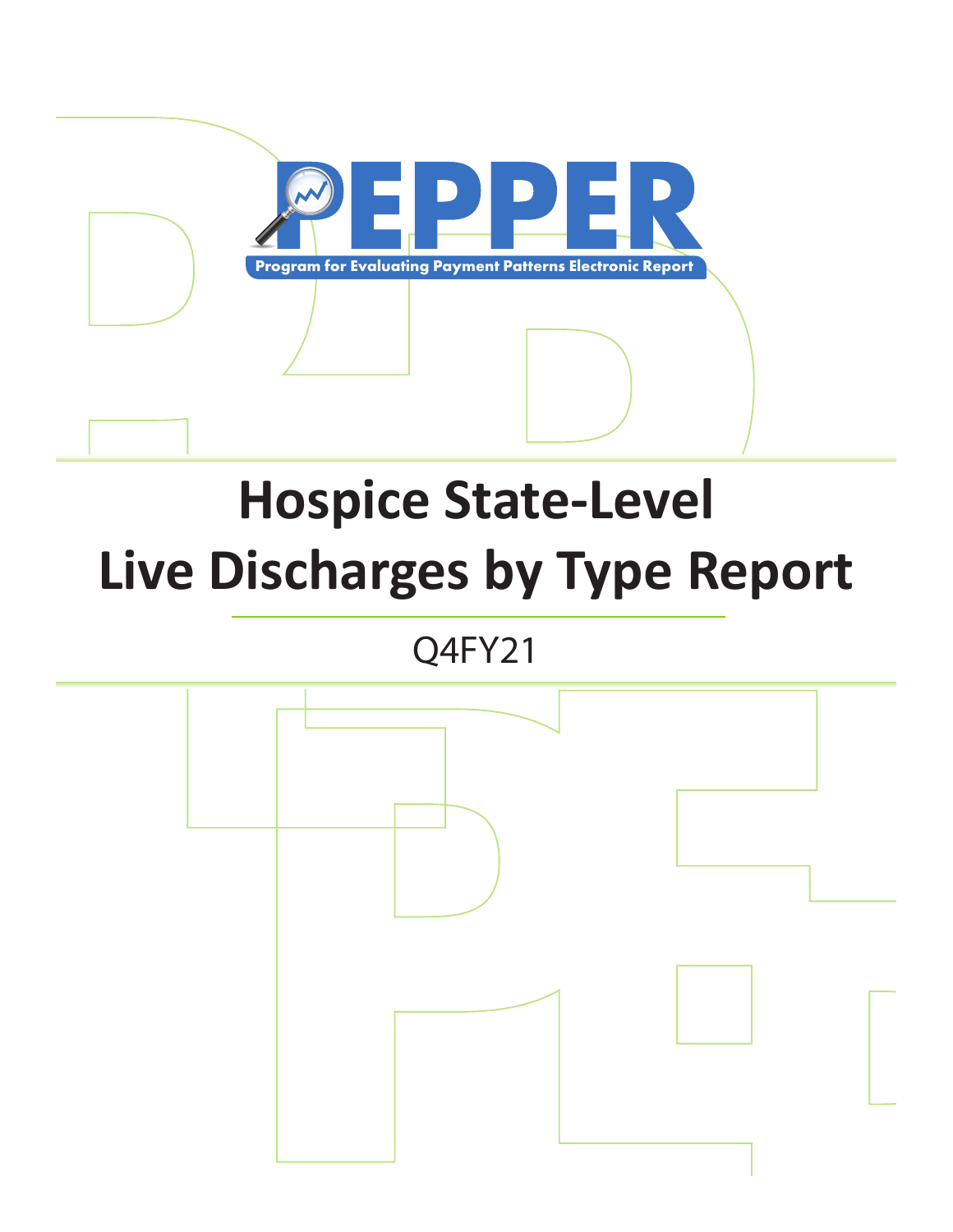# **Hospice Q4FY21 Live Discharges by Type <sup>1</sup> In Descending Order by Total Episodes**

| <b>Type of Live Discharge</b> | Total<br><b>Episodes</b> | Proportion<br>of Live<br><b>Discharge</b><br><b>Episodes</b> | <b>State</b><br>Average<br>Length<br>of Stay<br>(in<br>Days) |
|-------------------------------|--------------------------|--------------------------------------------------------------|--------------------------------------------------------------|
| No longer terminally ill      | 132                      | 50.4%                                                        | 174.2                                                        |
| Revocation                    | 94                       | 35.9%                                                        | 63.4                                                         |
| Moved out of service area     | 18                       | 6.9%                                                         | 74.7                                                         |
| Beneficiary transfer          | 18                       | 6.9%                                                         | 91.5                                                         |
| <b>All Live Discharges</b>    | 262                      | 10.8%                                                        | 121.9                                                        |

# **Live Discharges by Type - Alaska, 5 Hospices**

**of live discharge. dividing the total number of days beneficiaries received services from the hospice by the total number of that type for which there were a total of at least 11 occurrences during the three fiscal years. Average length of stay is calculated by 41 (expired in a medical facility) or 42 (expired place unknown). This report is limited to displaying the types of live discharges Note: Live discharges are identified as discharges where the patient discharge status code is not equal to 40 (expired at home),**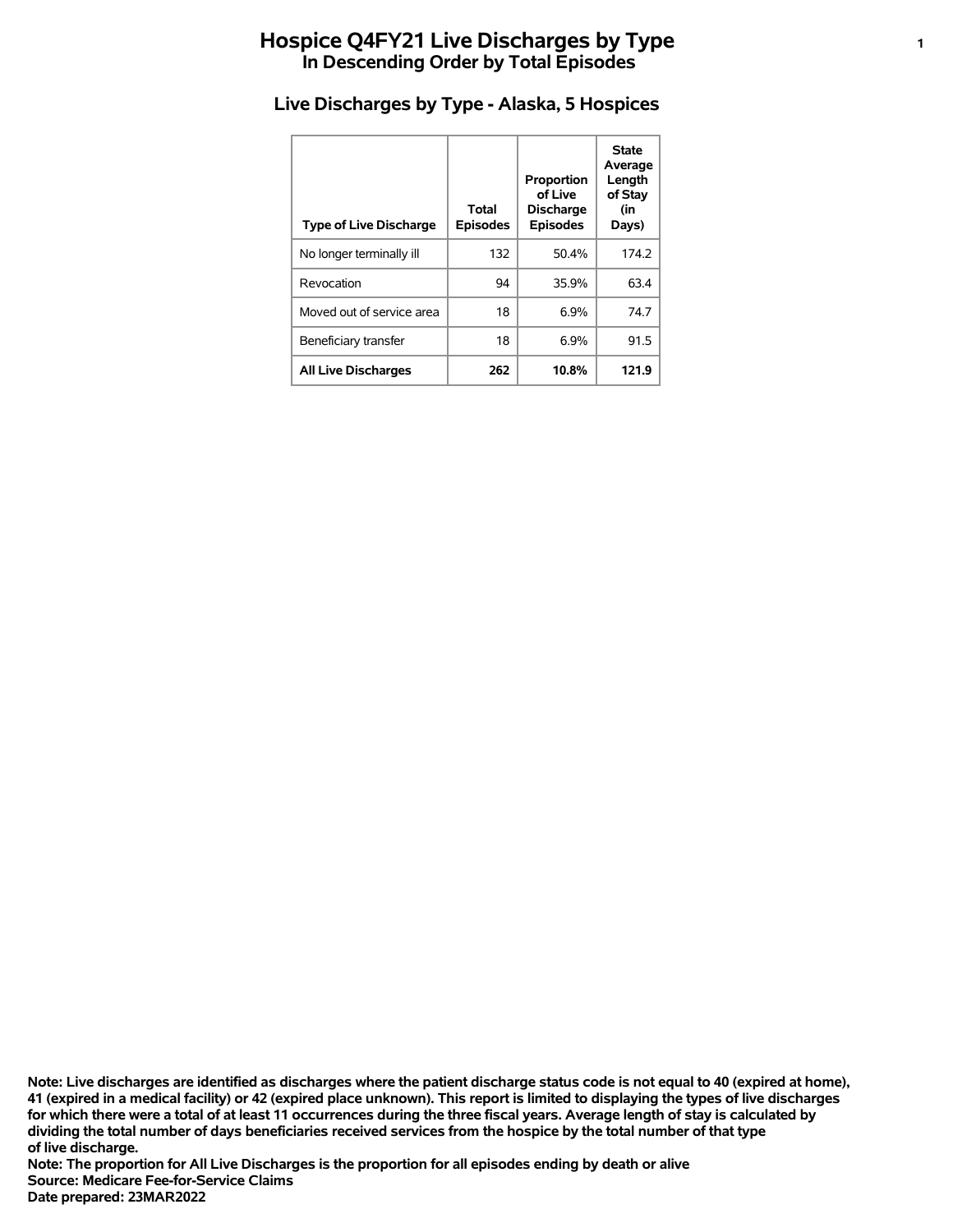# **Hospice Q4FY21 Live Discharges by Type <sup>2</sup> In Descending Order by Total Episodes**

| <b>Type of Live Discharge</b> | Total<br><b>Episodes</b> | Proportion<br>of Live<br><b>Discharge</b><br><b>Episodes</b> | <b>State</b><br>Average<br>Length<br>of Stay<br>(in<br>Days) |
|-------------------------------|--------------------------|--------------------------------------------------------------|--------------------------------------------------------------|
| Revocation                    | 6,540                    | 41.0%                                                        | 151.9                                                        |
| No longer terminally ill      | 5,822                    | 36.5%                                                        | 269.1                                                        |
| Beneficiary transfer          | 2,131                    | 13.4%                                                        | 165.2                                                        |
| Moved out of service area     | 1,226                    | 7.7%                                                         | 160.8                                                        |
| Discharged for cause          | 224                      | 1.4%                                                         | 145.6                                                        |
| <b>All Live Discharges</b>    | 15,943                   | 18.9%                                                        | 197.1                                                        |

# **Live Discharges by Type - Alabama, 90 Hospices**

**of live discharge. dividing the total number of days beneficiaries received services from the hospice by the total number of that type for which there were a total of at least 11 occurrences during the three fiscal years. Average length of stay is calculated by 41 (expired in a medical facility) or 42 (expired place unknown). This report is limited to displaying the types of live discharges Note: Live discharges are identified as discharges where the patient discharge status code is not equal to 40 (expired at home),**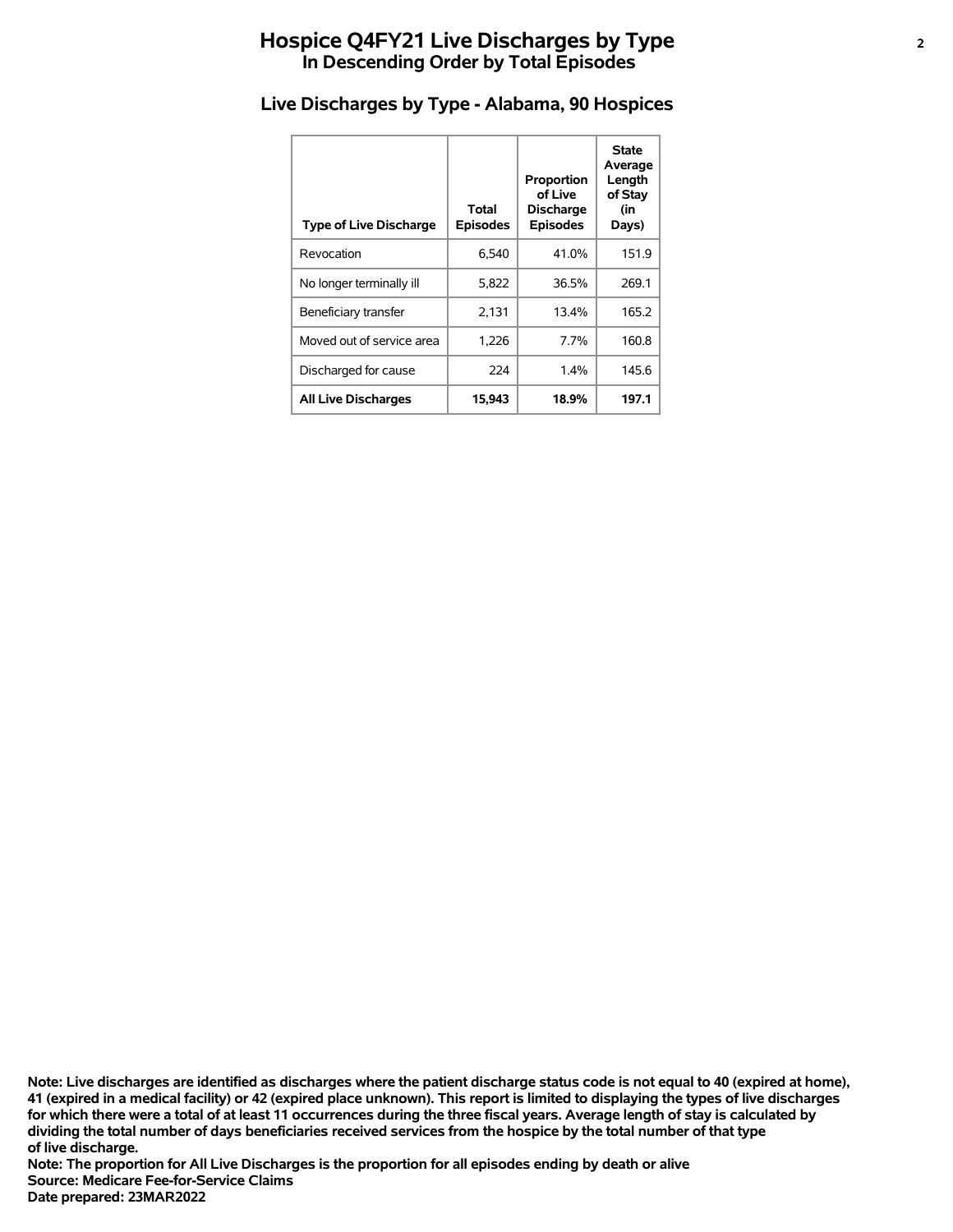# **Hospice Q4FY21 Live Discharges by Type <sup>3</sup> In Descending Order by Total Episodes**

| <b>Type of Live Discharge</b> | Total<br><b>Episodes</b> | Proportion<br>of Live<br><b>Discharge</b><br><b>Episodes</b> | <b>State</b><br>Average<br>Length<br>of Stay<br>(in<br>Days) |
|-------------------------------|--------------------------|--------------------------------------------------------------|--------------------------------------------------------------|
| No longer terminally ill      | 2,119                    | 37.3%                                                        | 238.8                                                        |
| Revocation                    | 1,882                    | 33.2%                                                        | 118.0                                                        |
| Beneficiary transfer          | 1,220                    | 21.5%                                                        | 111.1                                                        |
| Moved out of service area     | 362                      | 6.4%                                                         | 129.5                                                        |
| Discharged for cause          | 92                       | 1.6%                                                         | 165.1                                                        |
| <b>All Live Discharges</b>    | 5,675                    | 12.0%                                                        | 163.1                                                        |

# **Live Discharges by Type - Arkansas, 45 Hospices**

**of live discharge. dividing the total number of days beneficiaries received services from the hospice by the total number of that type for which there were a total of at least 11 occurrences during the three fiscal years. Average length of stay is calculated by 41 (expired in a medical facility) or 42 (expired place unknown). This report is limited to displaying the types of live discharges Note: Live discharges are identified as discharges where the patient discharge status code is not equal to 40 (expired at home),**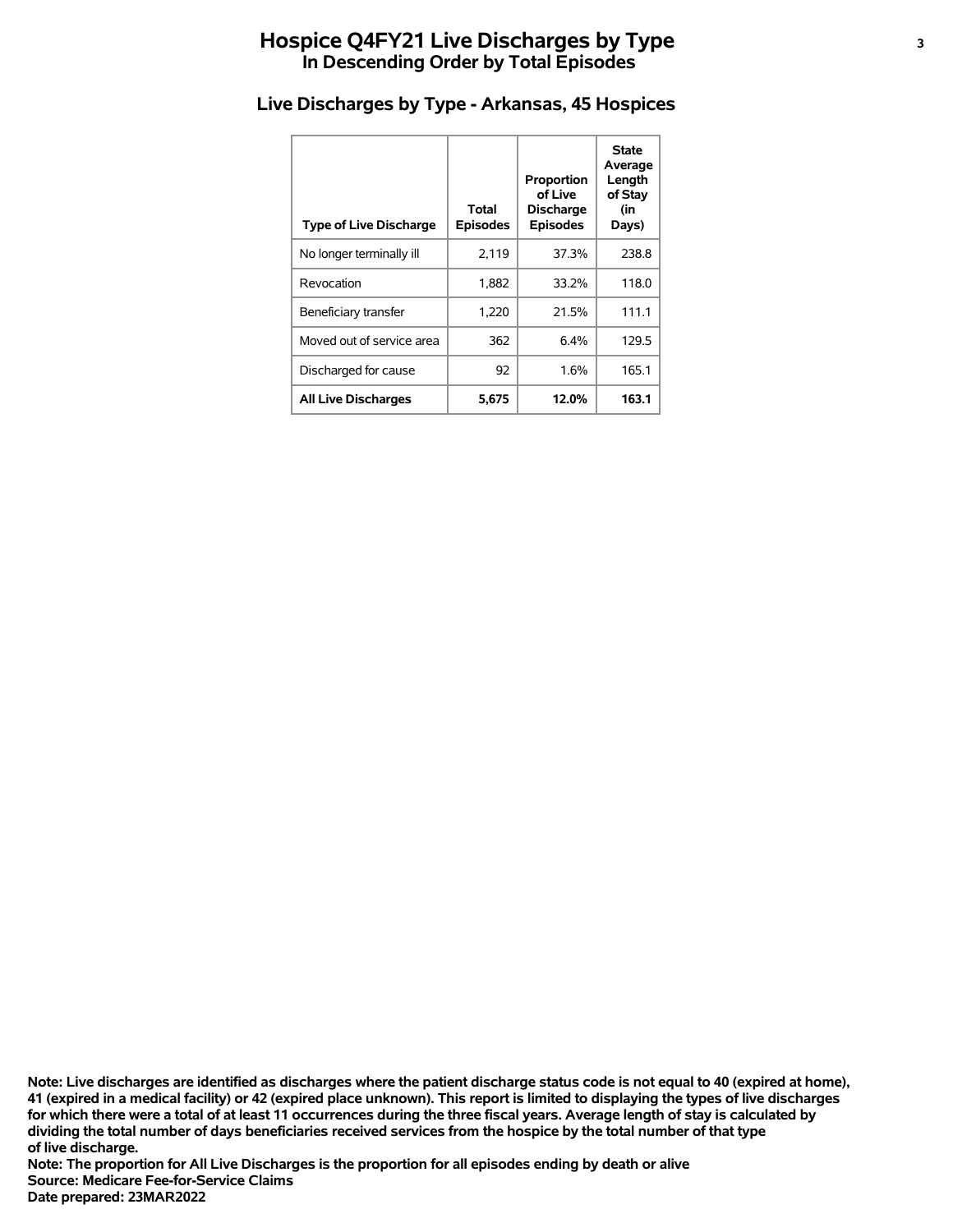# **Hospice Q4FY21 Live Discharges by Type <sup>4</sup> In Descending Order by Total Episodes**

| <b>Type of Live Discharge</b> | Total<br><b>Episodes</b> | Proportion<br>of Live<br><b>Discharge</b><br><b>Episodes</b> | <b>State</b><br>Average<br>Length<br>of Stay<br>(in<br>Days) |
|-------------------------------|--------------------------|--------------------------------------------------------------|--------------------------------------------------------------|
| No longer terminally ill      | 7,471                    | 38.1%                                                        | 256.4                                                        |
| Revocation                    | 5.762                    | 29.4%                                                        | 113.1                                                        |
| Beneficiary transfer          | 3,615                    | 18.4%                                                        | 138.1                                                        |
| Moved out of service area     | 2,421                    | 12.3%                                                        | 107.9                                                        |
| Discharged for cause          | 346                      | 1.8%                                                         | 185.2                                                        |
| <b>All Live Discharges</b>    | 19,615                   | 17.6%                                                        | 172.9                                                        |

# **Live Discharges by Type - Arizona, 171 Hospices**

**of live discharge. dividing the total number of days beneficiaries received services from the hospice by the total number of that type for which there were a total of at least 11 occurrences during the three fiscal years. Average length of stay is calculated by 41 (expired in a medical facility) or 42 (expired place unknown). This report is limited to displaying the types of live discharges Note: Live discharges are identified as discharges where the patient discharge status code is not equal to 40 (expired at home),**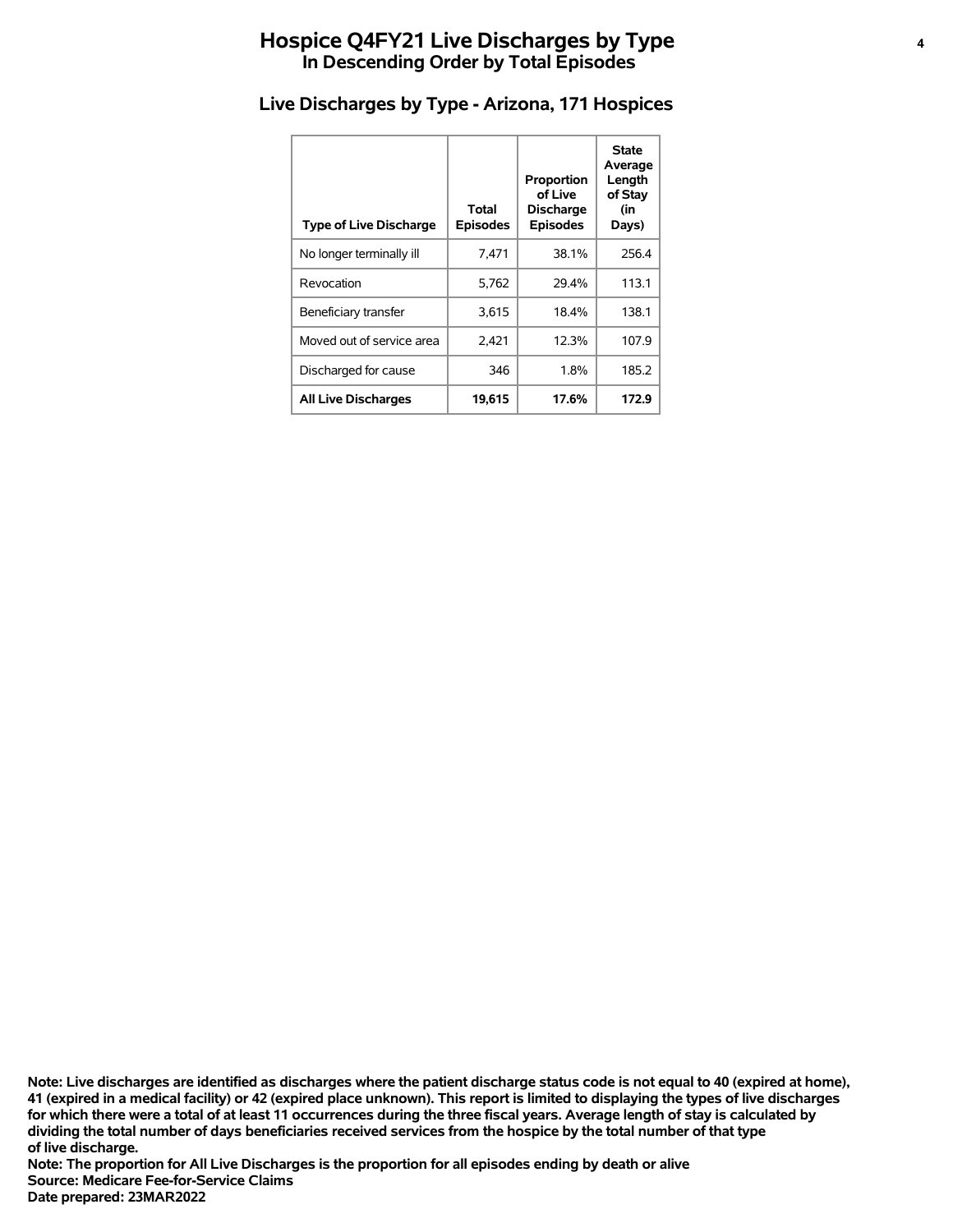# **Hospice Q4FY21 Live Discharges by Type <sup>5</sup> In Descending Order by Total Episodes**

| <b>Type of Live Discharge</b> | Total<br><b>Episodes</b> | Proportion<br>of Live<br><b>Discharge</b><br><b>Episodes</b> | State<br>Average<br>Length<br>of Stay<br>(in<br>Days) |
|-------------------------------|--------------------------|--------------------------------------------------------------|-------------------------------------------------------|
| Revocation                    | 36.669                   | 37.9%                                                        | 126.8                                                 |
| No longer terminally ill      | 36,630                   | 37.8%                                                        | 245.4                                                 |
| Beneficiary transfer          | 14,593                   | 15.1%                                                        | 155.3                                                 |
| Moved out of service area     | 7,494                    | 7.7%                                                         | 118.5                                                 |
| Discharged for cause          | 1.448                    | 1.5%                                                         | 169.0                                                 |
| <b>All Live Discharges</b>    | 96.834                   | 23.4%                                                        | 175.9                                                 |

# **Live Discharges by Type - California, 1247 Hospices**

**of live discharge. dividing the total number of days beneficiaries received services from the hospice by the total number of that type for which there were a total of at least 11 occurrences during the three fiscal years. Average length of stay is calculated by 41 (expired in a medical facility) or 42 (expired place unknown). This report is limited to displaying the types of live discharges Note: Live discharges are identified as discharges where the patient discharge status code is not equal to 40 (expired at home),**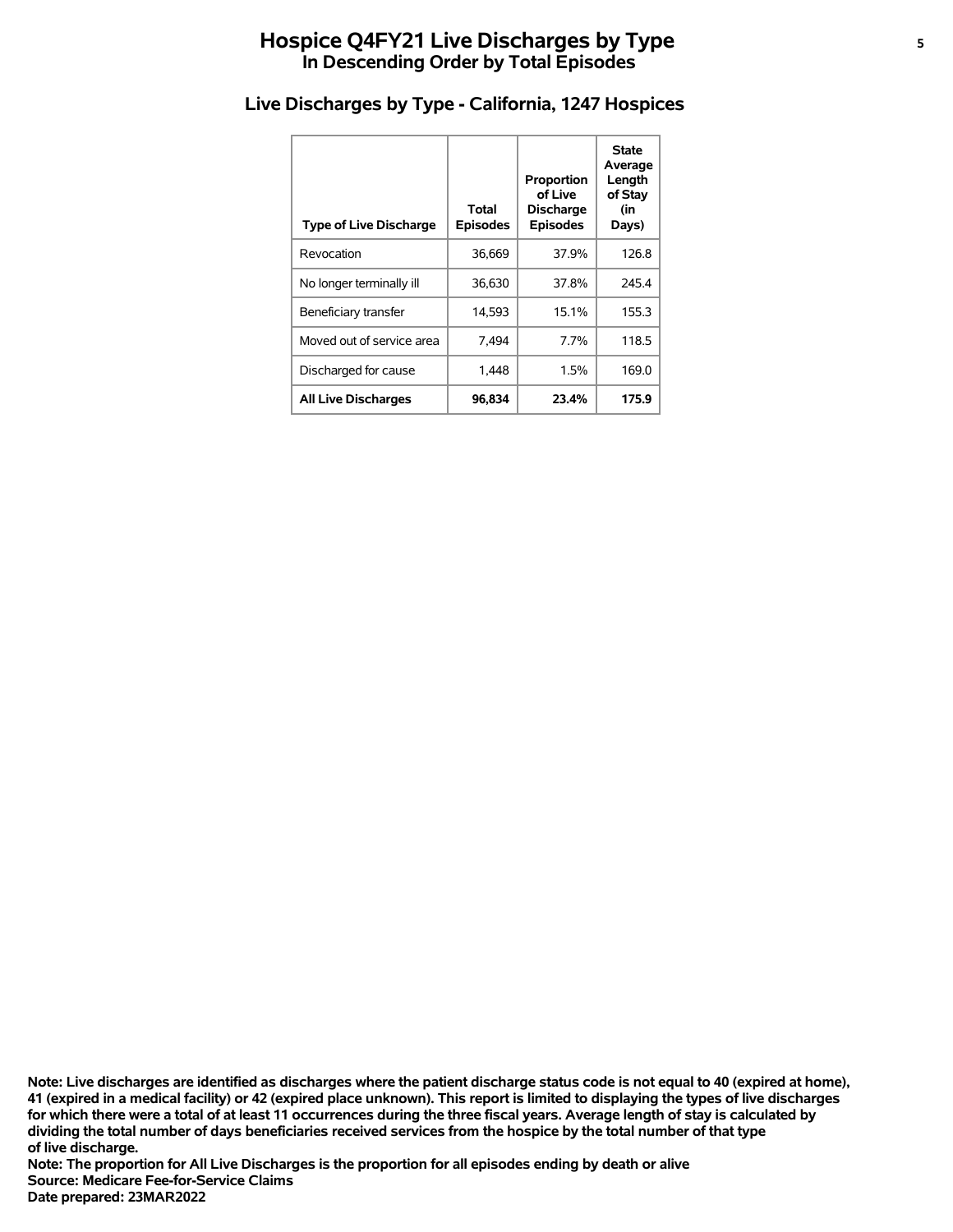# **Hospice Q4FY21 Live Discharges by Type <sup>6</sup> In Descending Order by Total Episodes**

| <b>Type of Live Discharge</b> | Total<br><b>Episodes</b> | Proportion<br>of Live<br><b>Discharge</b><br><b>Episodes</b> | <b>State</b><br>Average<br>Length<br>of Stay<br>(in<br>Days) |
|-------------------------------|--------------------------|--------------------------------------------------------------|--------------------------------------------------------------|
| No longer terminally ill      | 3,799                    | 47.2%                                                        | 226.4                                                        |
| Revocation                    | 2,167                    | 26.9%                                                        | 95.2                                                         |
| Beneficiary transfer          | 1,689                    | 21.0%                                                        | 143.9                                                        |
| Moved out of service area     | 337                      | 4.2%                                                         | 137.0                                                        |
| Discharged for cause          | 65                       | 0.8%                                                         | 135.4                                                        |
| <b>All Live Discharges</b>    | 8,057                    | 13.7%                                                        | 169.3                                                        |

# **Live Discharges by Type - Colorado, 71 Hospices**

**of live discharge. dividing the total number of days beneficiaries received services from the hospice by the total number of that type for which there were a total of at least 11 occurrences during the three fiscal years. Average length of stay is calculated by 41 (expired in a medical facility) or 42 (expired place unknown). This report is limited to displaying the types of live discharges Note: Live discharges are identified as discharges where the patient discharge status code is not equal to 40 (expired at home),**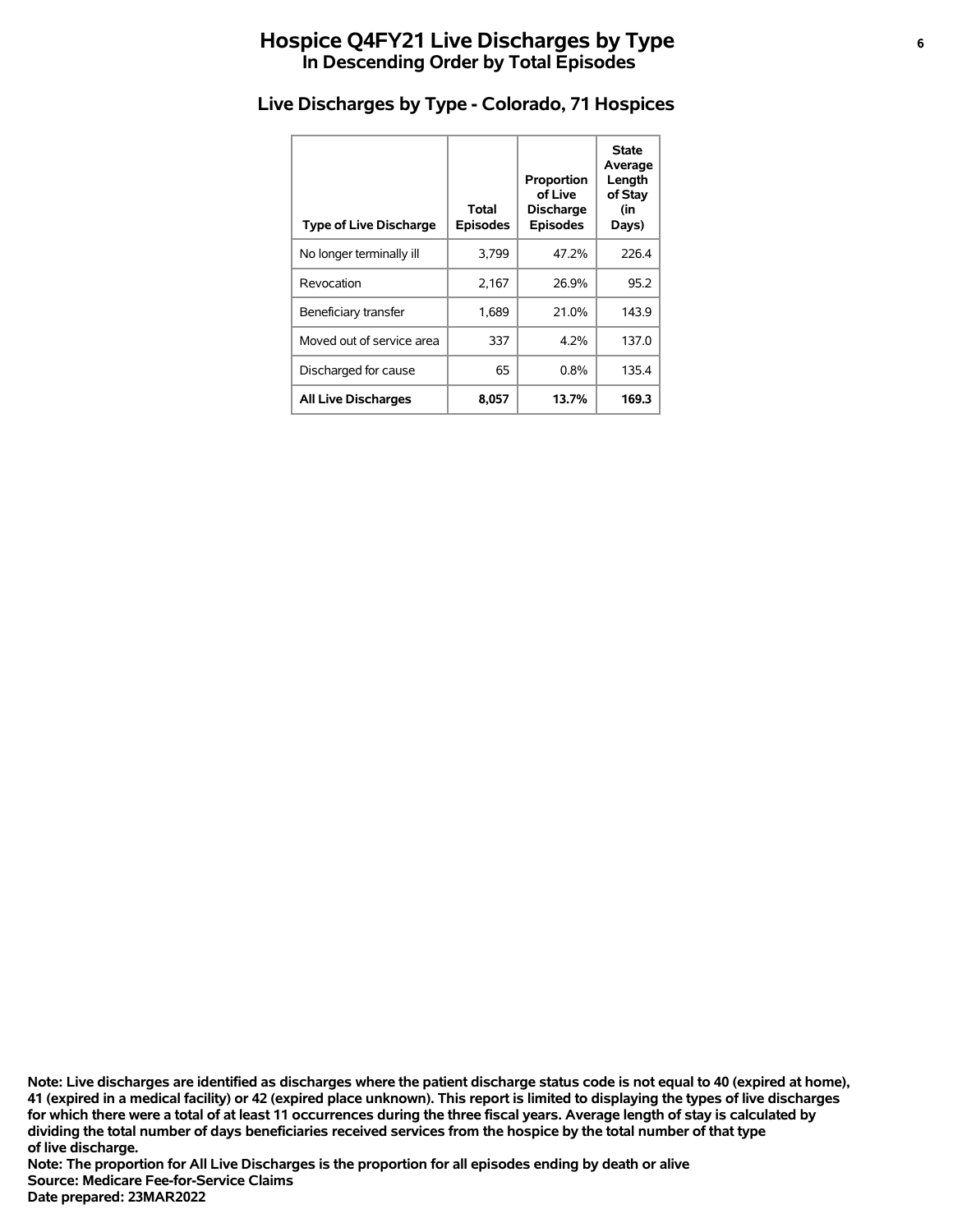# **Hospice Q4FY21 Live Discharges by Type <sup>7</sup> In Descending Order by Total Episodes**

| <b>Type of Live Discharge</b> | Total<br><b>Episodes</b> | Proportion<br>of Live<br><b>Discharge</b><br><b>Episodes</b> | <b>State</b><br>Average<br>Length<br>of Stay<br>(in<br>Days) |
|-------------------------------|--------------------------|--------------------------------------------------------------|--------------------------------------------------------------|
| No longer terminally ill      | 2,129                    | 50.4%                                                        | 193.6                                                        |
| Revocation                    | 1.087                    | 25.7%                                                        | 70.6                                                         |
| Beneficiary transfer          | 650                      | 15.4%                                                        | 113.2                                                        |
| Moved out of service area     | 322                      | 7.6%                                                         | 82.7                                                         |
| Discharged for cause          | 37                       | $0.9\%$                                                      | 130.4                                                        |
| <b>All Live Discharges</b>    | 4.225                    | 9.7%                                                         | 140.6                                                        |

# **Live Discharges by Type - Connecticut, 25 Hospices**

**of live discharge. dividing the total number of days beneficiaries received services from the hospice by the total number of that type for which there were a total of at least 11 occurrences during the three fiscal years. Average length of stay is calculated by 41 (expired in a medical facility) or 42 (expired place unknown). This report is limited to displaying the types of live discharges Note: Live discharges are identified as discharges where the patient discharge status code is not equal to 40 (expired at home),**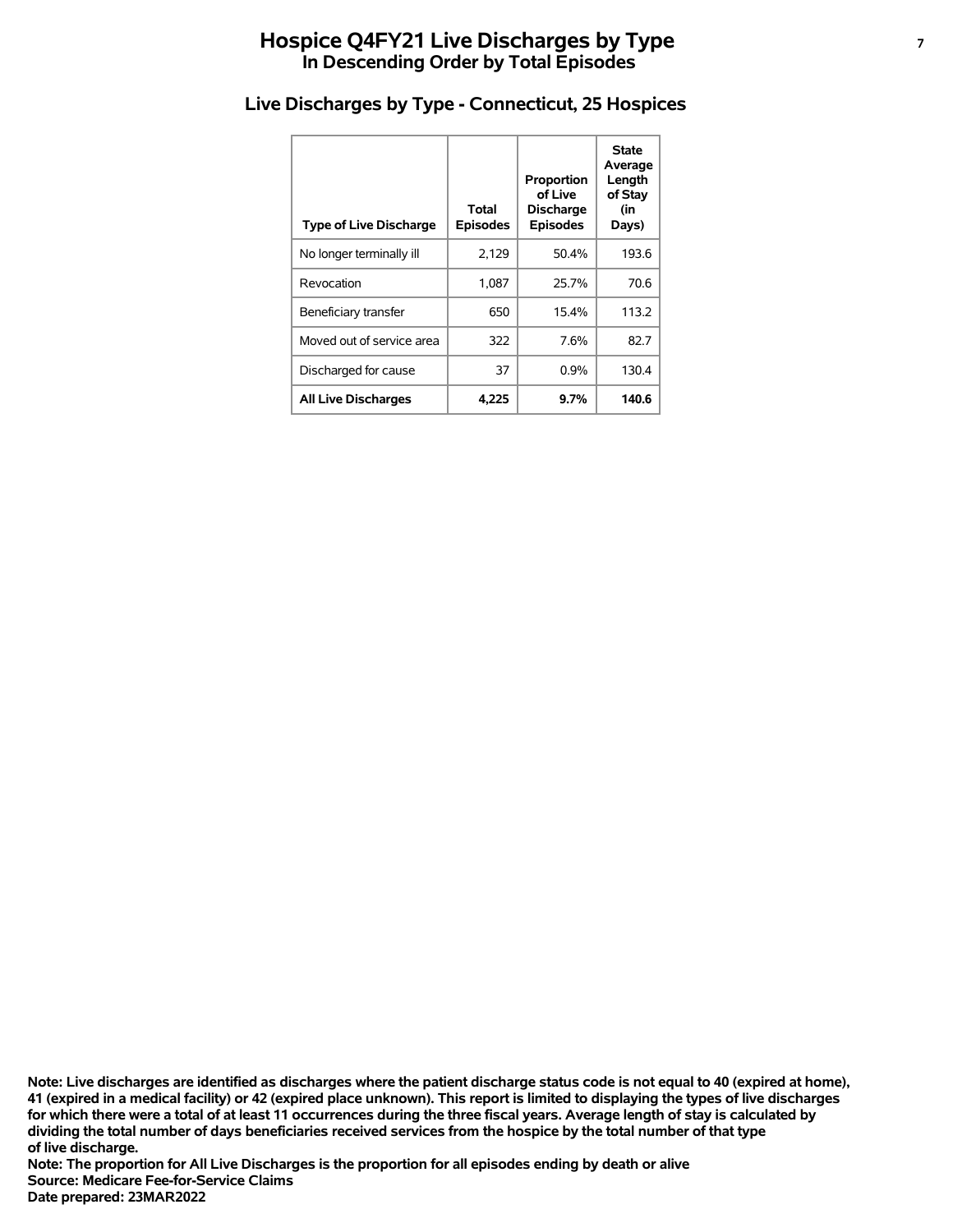# **Hospice Q4FY21 Live Discharges by Type <sup>8</sup> In Descending Order by Total Episodes**

| <b>Type of Live Discharge</b> | Total<br><b>Episodes</b> | Proportion<br>of Live<br><b>Discharge</b><br><b>Episodes</b> | <b>State</b><br>Average<br>Length<br>of Stay<br>(in<br>Days) |
|-------------------------------|--------------------------|--------------------------------------------------------------|--------------------------------------------------------------|
| No longer terminally ill      | 224                      | 33.8%                                                        | 212.5                                                        |
| Revocation                    | 205                      | 31.0%                                                        | 104.0                                                        |
| Beneficiary transfer          | 94                       | 14.2%                                                        | 171.0                                                        |
| Discharged for cause          | 81                       | 12.2%                                                        | 134.9                                                        |
| Moved out of service area     | 58                       | 8.8%                                                         | 115.8                                                        |
| <b>All Live Discharges</b>    | 662                      | 20.4%                                                        | 155.1                                                        |

#### **Live Discharges by Type - District of Columbia, 3 Hospices**

**of live discharge. dividing the total number of days beneficiaries received services from the hospice by the total number of that type for which there were a total of at least 11 occurrences during the three fiscal years. Average length of stay is calculated by 41 (expired in a medical facility) or 42 (expired place unknown). This report is limited to displaying the types of live discharges Note: Live discharges are identified as discharges where the patient discharge status code is not equal to 40 (expired at home),**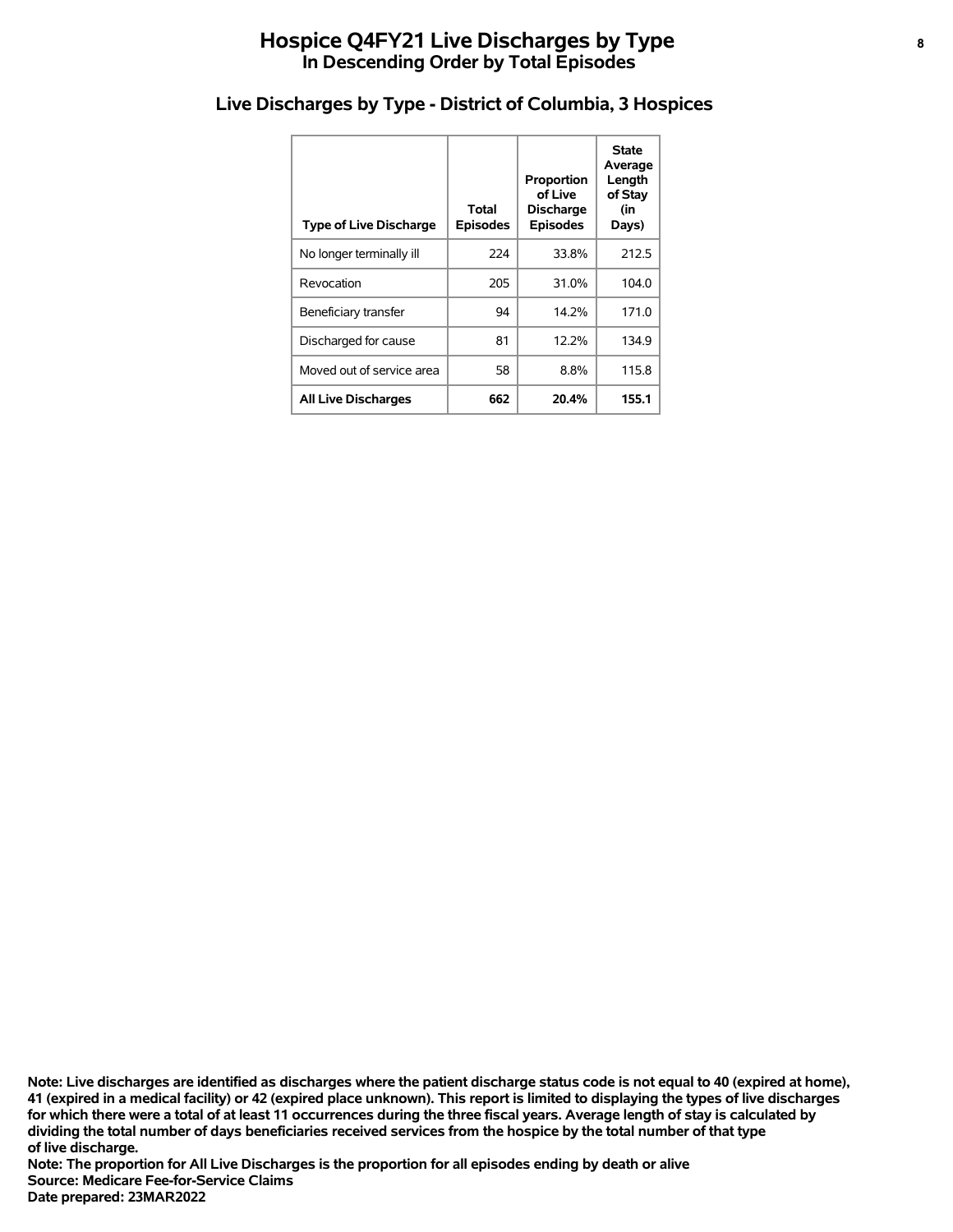# **Hospice Q4FY21 Live Discharges by Type <sup>9</sup> In Descending Order by Total Episodes**

| <b>Type of Live Discharge</b> | Total<br><b>Episodes</b> | Proportion<br>of Live<br><b>Discharge</b><br><b>Episodes</b> | <b>State</b><br>Average<br>Length<br>of Stay<br>(in<br>Days) |
|-------------------------------|--------------------------|--------------------------------------------------------------|--------------------------------------------------------------|
| No longer terminally ill      | 1.189                    | 52.1%                                                        | 241.8                                                        |
| Revocation                    | 641                      | 28.1%                                                        | 100.2                                                        |
| Beneficiary transfer          | 350                      | 15.3%                                                        | 108.8                                                        |
| Moved out of service area     | 104                      | 4.6%                                                         | 101.7                                                        |
| <b>All Live Discharges</b>    | 2,284                    | 14.1%                                                        | 175.3                                                        |

# **Live Discharges by Type - Delaware, 11 Hospices**

**of live discharge. dividing the total number of days beneficiaries received services from the hospice by the total number of that type for which there were a total of at least 11 occurrences during the three fiscal years. Average length of stay is calculated by 41 (expired in a medical facility) or 42 (expired place unknown). This report is limited to displaying the types of live discharges Note: Live discharges are identified as discharges where the patient discharge status code is not equal to 40 (expired at home),**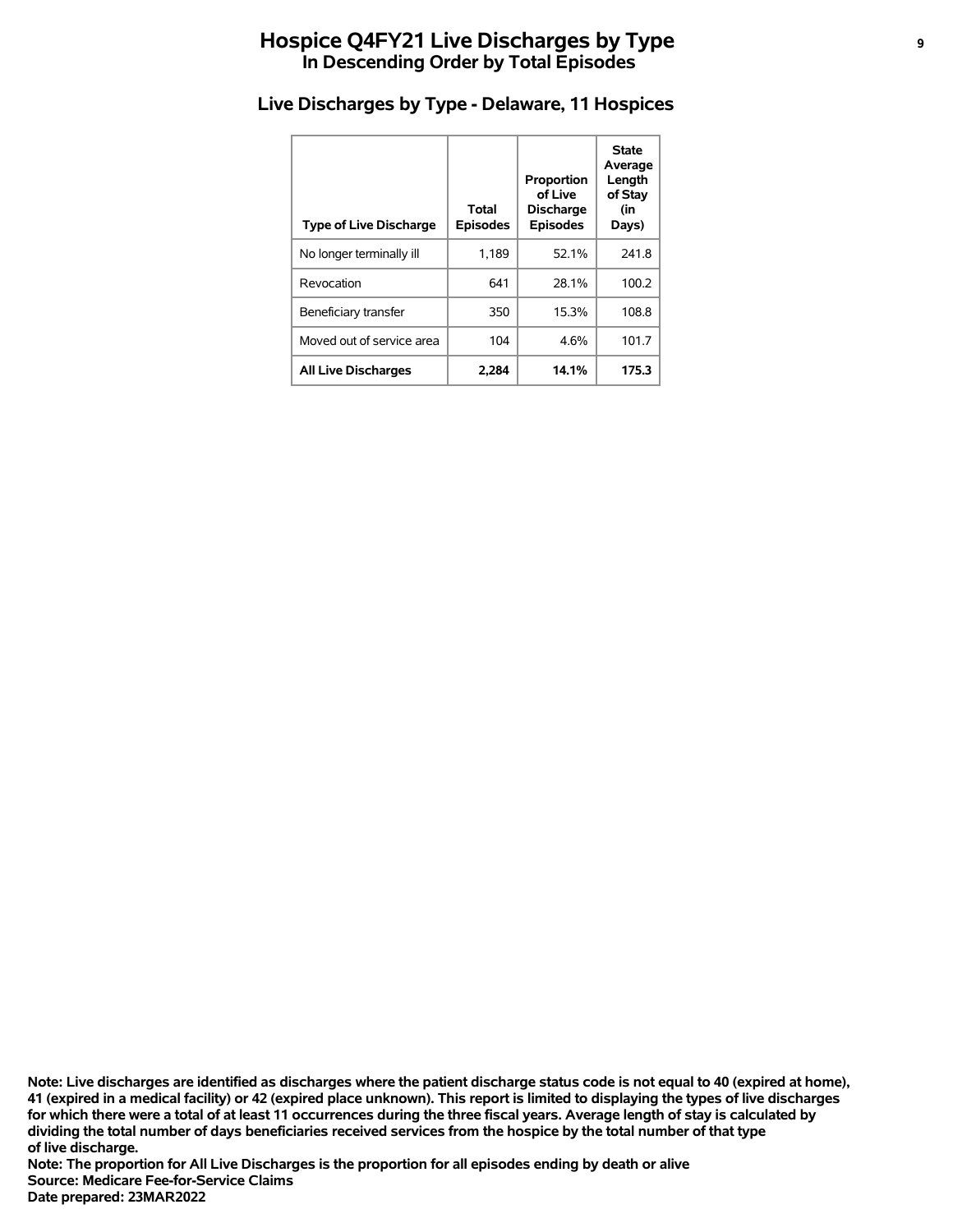# **Hospice Q4FY21 Live Discharges by Type <sup>10</sup> In Descending Order by Total Episodes**

| <b>Type of Live Discharge</b> | Total<br><b>Episodes</b> | Proportion<br>of Live<br><b>Discharge</b><br><b>Episodes</b> | <b>State</b><br>Average<br>Length<br>of Stay<br>(in<br>Days) |
|-------------------------------|--------------------------|--------------------------------------------------------------|--------------------------------------------------------------|
| No longer terminally ill      | 20.377                   | 41.6%                                                        | 248.3                                                        |
| Revocation                    | 16.646                   | 34.0%                                                        | 107.5                                                        |
| Moved out of service area     | 5,629                    | 11.5%                                                        | 146.4                                                        |
| Beneficiary transfer          | 5,537                    | 11.3%                                                        | 125.5                                                        |
| Discharged for cause          | 742                      | 1.5%                                                         | 144.3                                                        |
| <b>All Live Discharges</b>    | 48,931                   | 13.3%                                                        | 173.2                                                        |

# **Live Discharges by Type - Florida, 47 Hospices**

**of live discharge. dividing the total number of days beneficiaries received services from the hospice by the total number of that type for which there were a total of at least 11 occurrences during the three fiscal years. Average length of stay is calculated by 41 (expired in a medical facility) or 42 (expired place unknown). This report is limited to displaying the types of live discharges Note: Live discharges are identified as discharges where the patient discharge status code is not equal to 40 (expired at home),**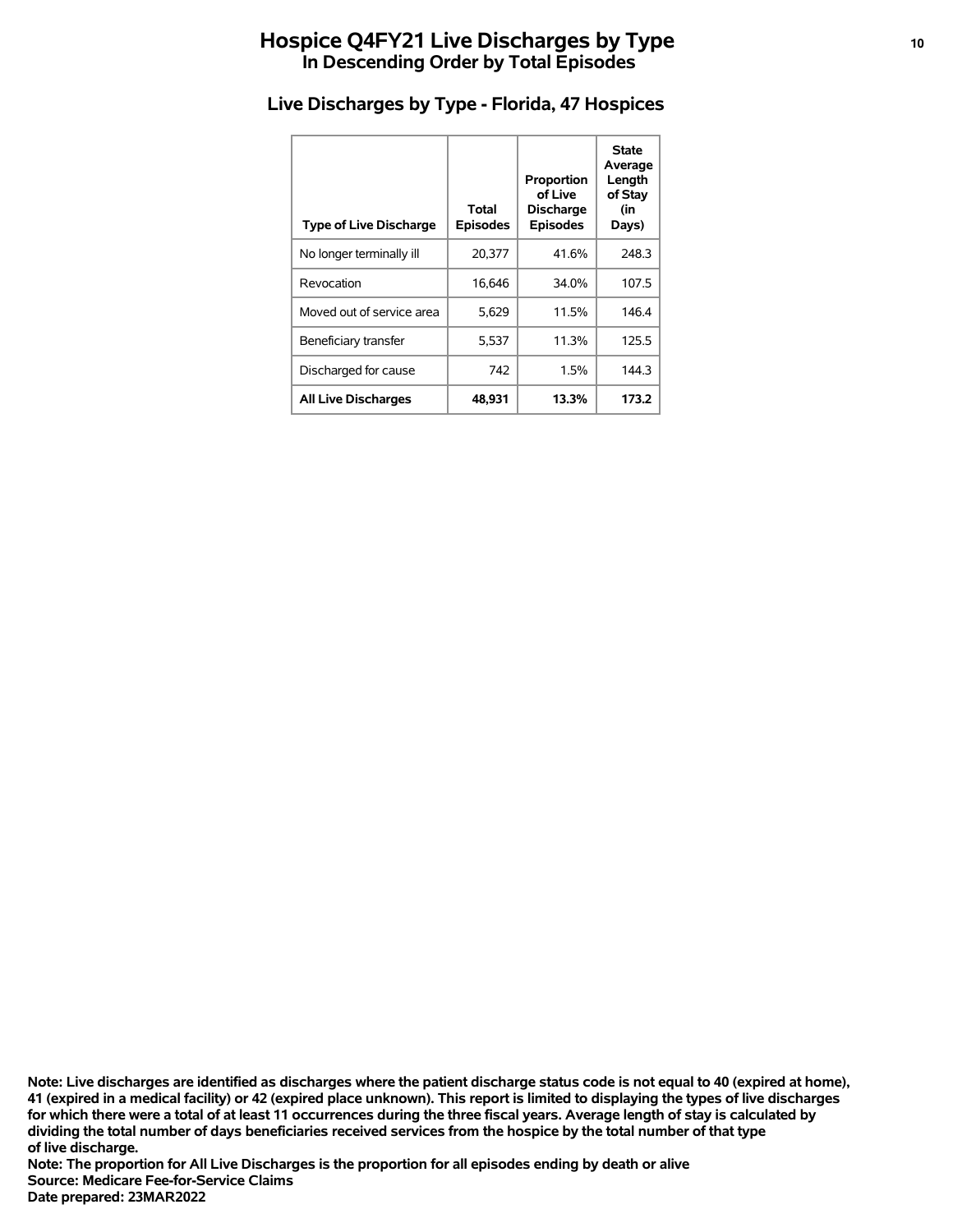# **Hospice Q4FY21 Live Discharges by Type <sup>11</sup> In Descending Order by Total Episodes**

| <b>Type of Live Discharge</b> | Total<br><b>Episodes</b> | Proportion<br>of Live<br><b>Discharge</b><br><b>Episodes</b> | State<br>Average<br>Length<br>of Stay<br>(in<br>Days) |
|-------------------------------|--------------------------|--------------------------------------------------------------|-------------------------------------------------------|
| Revocation                    | 7,209                    | 32.7%                                                        | 129.3                                                 |
| No longer terminally ill      | 7.047                    | 31.9%                                                        | 233.6                                                 |
| Beneficiary transfer          | 5,163                    | 23.4%                                                        | 170.2                                                 |
| Moved out of service area     | 2,449                    | 11.1%                                                        | 136.1                                                 |
| Discharged for cause          | 193                      | $0.9\%$                                                      | 171.8                                                 |
| <b>All Live Discharges</b>    | 22,061                   | 16.8%                                                        | 173.3                                                 |

# **Live Discharges by Type - Georgia, 224 Hospices**

**of live discharge. dividing the total number of days beneficiaries received services from the hospice by the total number of that type for which there were a total of at least 11 occurrences during the three fiscal years. Average length of stay is calculated by 41 (expired in a medical facility) or 42 (expired place unknown). This report is limited to displaying the types of live discharges Note: Live discharges are identified as discharges where the patient discharge status code is not equal to 40 (expired at home),**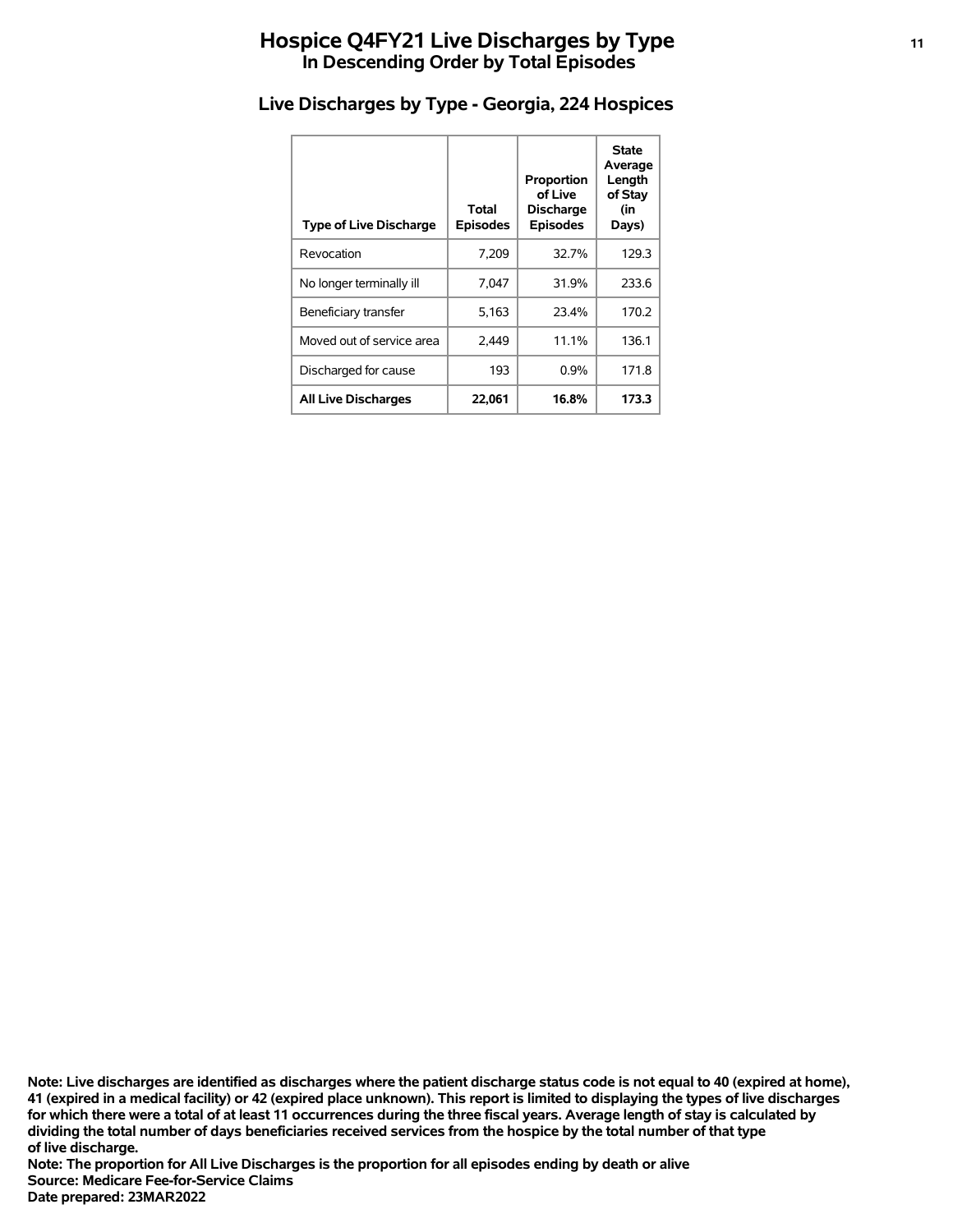# **Hospice Q4FY21 Live Discharges by Type <sup>12</sup> In Descending Order by Total Episodes**

| <b>Type of Live Discharge</b> | Total<br><b>Episodes</b> | Proportion<br>of Live<br><b>Discharge</b><br><b>Episodes</b> | <b>State</b><br>Average<br>Length<br>of Stay<br>(in<br>Days) |
|-------------------------------|--------------------------|--------------------------------------------------------------|--------------------------------------------------------------|
| No longer terminally ill      | 979                      | 54.1%                                                        | 275.0                                                        |
| Revocation                    | 493                      | 27.2%                                                        | 105.7                                                        |
| Moved out of service area     | 182                      | 10.1%                                                        | 90.3                                                         |
| Beneficiary transfer          | 142                      | 7.8%                                                         | 107.8                                                        |
| Discharged for cause          | 14                       | $0.8\%$                                                      | 98.6                                                         |
| <b>All Live Discharges</b>    | 1,810                    | 12.0%                                                        | 195.8                                                        |

# **Live Discharges by Type - Hawaii, 10 Hospices**

**of live discharge. dividing the total number of days beneficiaries received services from the hospice by the total number of that type for which there were a total of at least 11 occurrences during the three fiscal years. Average length of stay is calculated by 41 (expired in a medical facility) or 42 (expired place unknown). This report is limited to displaying the types of live discharges Note: Live discharges are identified as discharges where the patient discharge status code is not equal to 40 (expired at home),**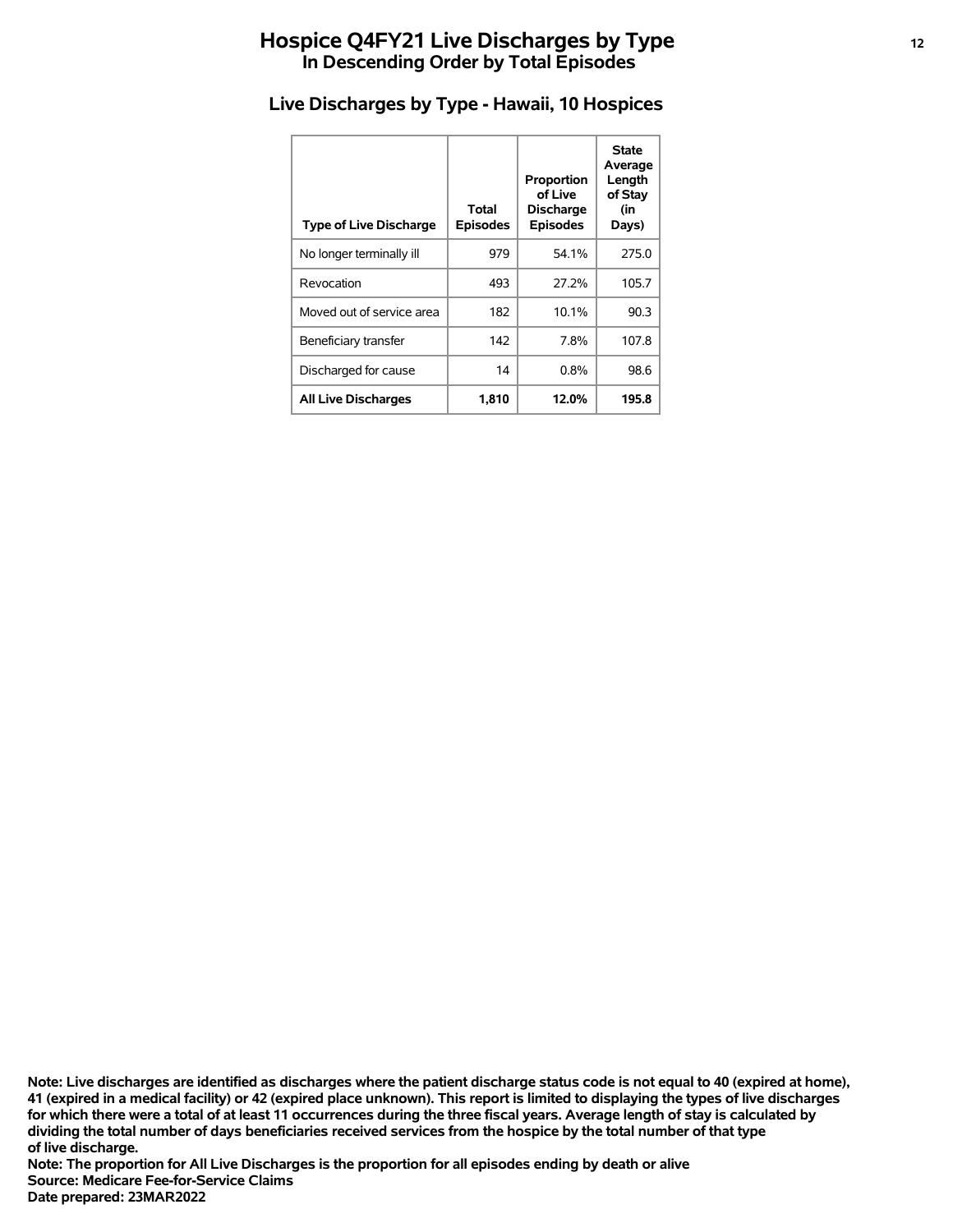# **Hospice Q4FY21 Live Discharges by Type <sup>13</sup> In Descending Order by Total Episodes**

| <b>Type of Live Discharge</b> | Total<br><b>Episodes</b> | Proportion<br>of Live<br><b>Discharge</b><br><b>Episodes</b> | <b>State</b><br>Average<br>Length<br>of Stay<br>(in<br>Days) |
|-------------------------------|--------------------------|--------------------------------------------------------------|--------------------------------------------------------------|
| No longer terminally ill      | 2,891                    | 58.0%                                                        | 230.6                                                        |
| Revocation                    | 1,303                    | 26.1%                                                        | 99.0                                                         |
| Beneficiary transfer          | 619                      | 12.4%                                                        | 90.9                                                         |
| Moved out of service area     | 154                      | 3.1%                                                         | 102.8                                                        |
| Discharged for cause          | 21                       | 0.4%                                                         | 220.1                                                        |
| <b>All Live Discharges</b>    | 4.988                    | $9.6\%$                                                      | 174.9                                                        |

# **Live Discharges by Type - Iowa, 75 Hospices**

**of live discharge. dividing the total number of days beneficiaries received services from the hospice by the total number of that type for which there were a total of at least 11 occurrences during the three fiscal years. Average length of stay is calculated by 41 (expired in a medical facility) or 42 (expired place unknown). This report is limited to displaying the types of live discharges Note: Live discharges are identified as discharges where the patient discharge status code is not equal to 40 (expired at home),**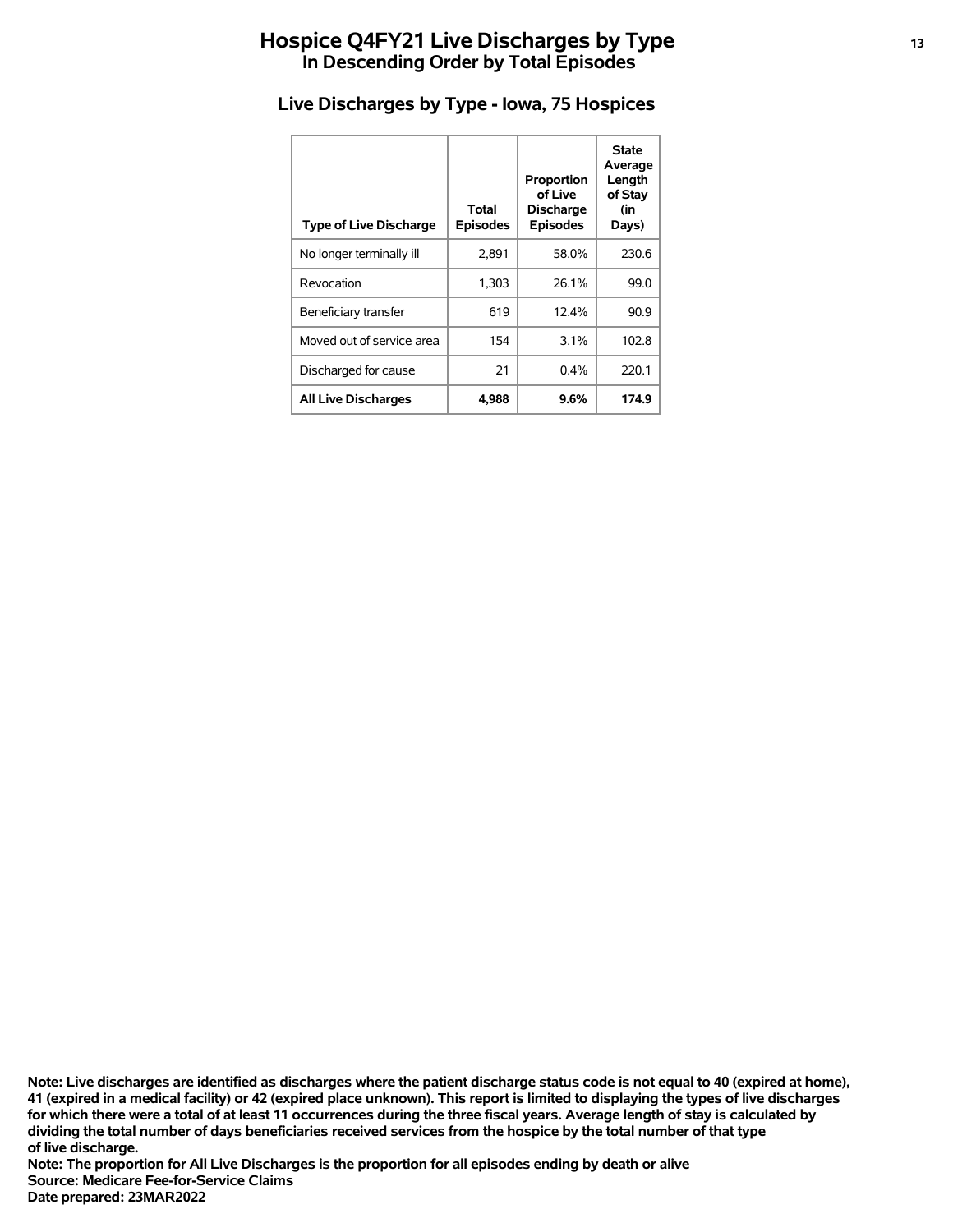# **Hospice Q4FY21 Live Discharges by Type <sup>14</sup> In Descending Order by Total Episodes**

| <b>Type of Live Discharge</b> | Total<br><b>Episodes</b> | Proportion<br>of Live<br><b>Discharge</b><br><b>Episodes</b> | <b>State</b><br>Average<br>Length<br>of Stay<br>(in<br>Days) |
|-------------------------------|--------------------------|--------------------------------------------------------------|--------------------------------------------------------------|
| No longer terminally ill      | 1,355                    | 41.7%                                                        | 226.5                                                        |
| Revocation                    | 1,078                    | 33.1%                                                        | 105.3                                                        |
| Beneficiary transfer          | 636                      | 19.6%                                                        | 139.2                                                        |
| Moved out of service area     | 156                      | 4.8%                                                         | 114.8                                                        |
| Discharged for cause          | 28                       | 0.9%                                                         | 134.0                                                        |
| <b>All Live Discharges</b>    | 3,253                    | 13.4%                                                        | 163.1                                                        |

# **Live Discharges by Type - Idaho, 48 Hospices**

**of live discharge. dividing the total number of days beneficiaries received services from the hospice by the total number of that type for which there were a total of at least 11 occurrences during the three fiscal years. Average length of stay is calculated by 41 (expired in a medical facility) or 42 (expired place unknown). This report is limited to displaying the types of live discharges Note: Live discharges are identified as discharges where the patient discharge status code is not equal to 40 (expired at home),**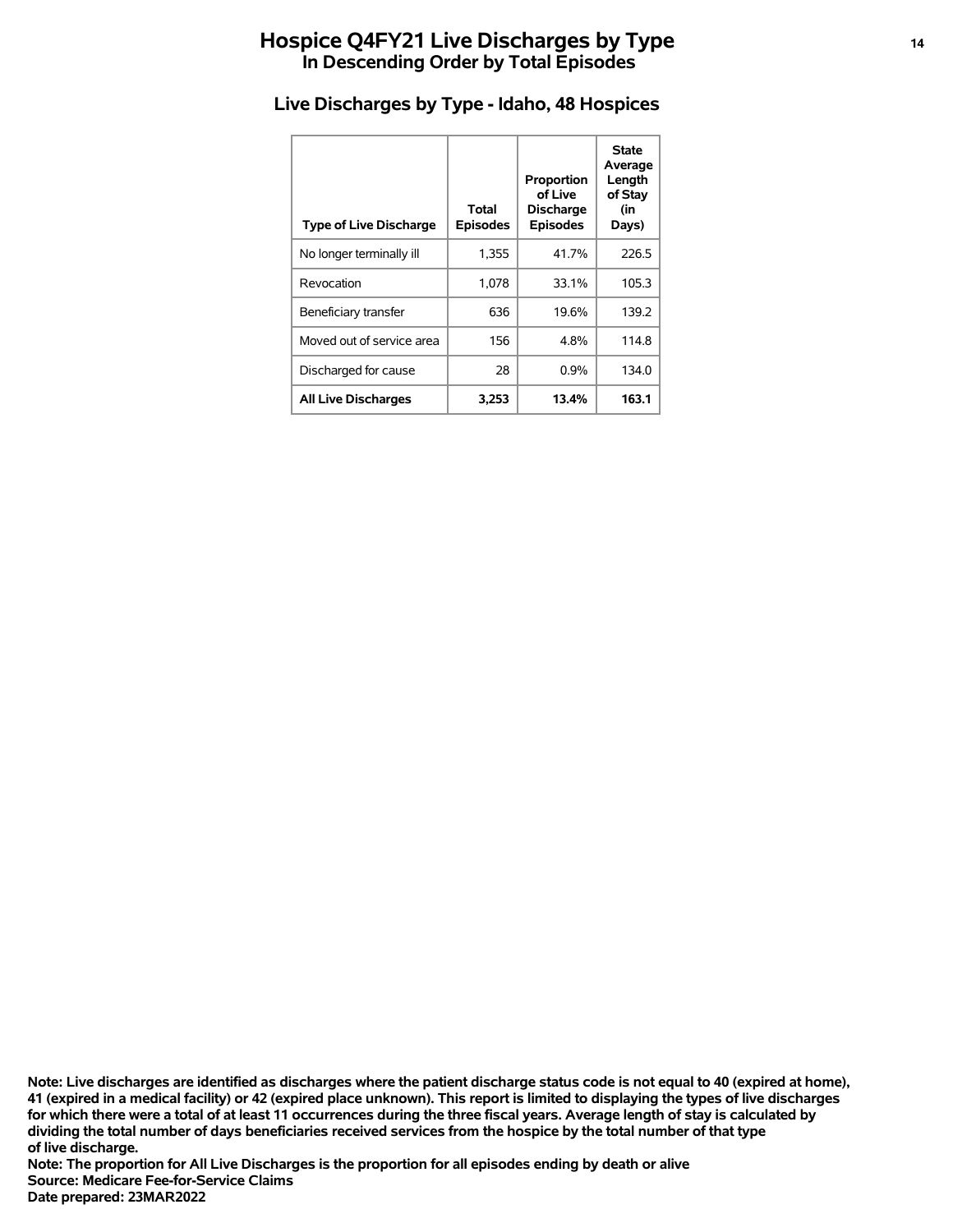# **Hospice Q4FY21 Live Discharges by Type <sup>15</sup> In Descending Order by Total Episodes**

| <b>Type of Live Discharge</b> | Total<br><b>Episodes</b> | Proportion<br>of Live<br><b>Discharge</b><br><b>Episodes</b> | <b>State</b><br>Average<br>Length<br>of Stay<br>(in<br>Days) |
|-------------------------------|--------------------------|--------------------------------------------------------------|--------------------------------------------------------------|
| No longer terminally ill      | 6,761                    | 50.7%                                                        | 224.0                                                        |
| Revocation                    | 3,455                    | 25.9%                                                        | 99.1                                                         |
| Beneficiary transfer          | 2,393                    | 18.0%                                                        | 133.5                                                        |
| Moved out of service area     | 584                      | $4.4\%$                                                      | 98.7                                                         |
| Discharged for cause          | 136                      | 1.0%                                                         | 186.3                                                        |
| <b>All Live Discharges</b>    | 13.329                   | $9.0\%$                                                      | 169.5                                                        |

# **Live Discharges by Type - Illinois, 121 Hospices**

**of live discharge. dividing the total number of days beneficiaries received services from the hospice by the total number of that type for which there were a total of at least 11 occurrences during the three fiscal years. Average length of stay is calculated by 41 (expired in a medical facility) or 42 (expired place unknown). This report is limited to displaying the types of live discharges Note: Live discharges are identified as discharges where the patient discharge status code is not equal to 40 (expired at home),**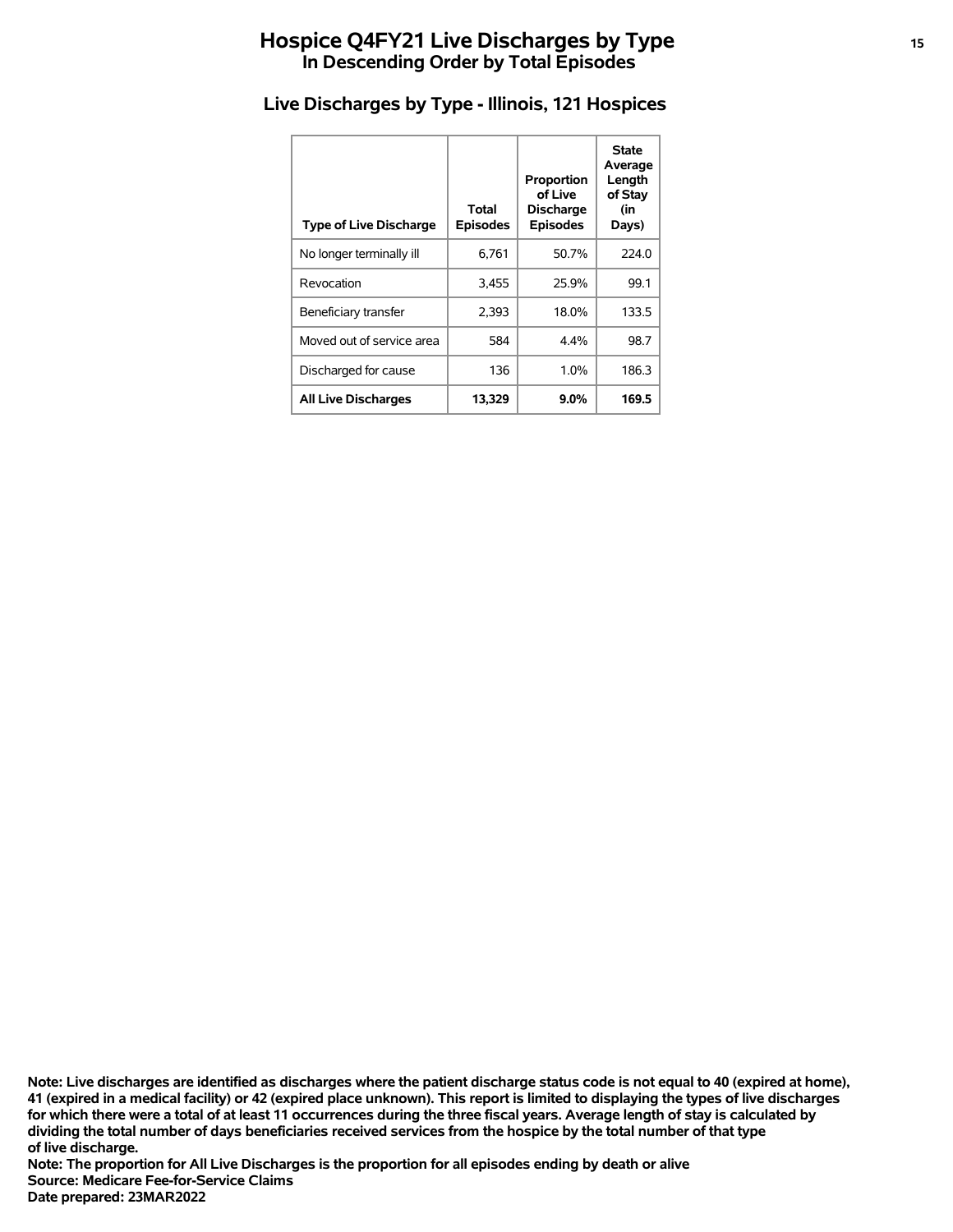# **Hospice Q4FY21 Live Discharges by Type <sup>16</sup> In Descending Order by Total Episodes**

| <b>Type of Live Discharge</b> | Total<br><b>Episodes</b> | Proportion<br>of Live<br><b>Discharge</b><br><b>Episodes</b> | <b>State</b><br>Average<br>Length<br>of Stay<br>(in<br>Days) |
|-------------------------------|--------------------------|--------------------------------------------------------------|--------------------------------------------------------------|
| No longer terminally ill      | 4,132                    | 40.2%                                                        | 231.5                                                        |
| Revocation                    | 3,659                    | 35.6%                                                        | 103.6                                                        |
| Beneficiary transfer          | 1.672                    | 16.2%                                                        | 158.0                                                        |
| Moved out of service area     | 663                      | 6.4%                                                         | 133.7                                                        |
| Discharged for cause          | 164                      | 1.6%                                                         | 160.2                                                        |
| <b>All Live Discharges</b>    | 10,290                   | 10.7%                                                        | 166.6                                                        |

## **Live Discharges by Type - Indiana, 85 Hospices**

**of live discharge. dividing the total number of days beneficiaries received services from the hospice by the total number of that type for which there were a total of at least 11 occurrences during the three fiscal years. Average length of stay is calculated by 41 (expired in a medical facility) or 42 (expired place unknown). This report is limited to displaying the types of live discharges Note: Live discharges are identified as discharges where the patient discharge status code is not equal to 40 (expired at home),**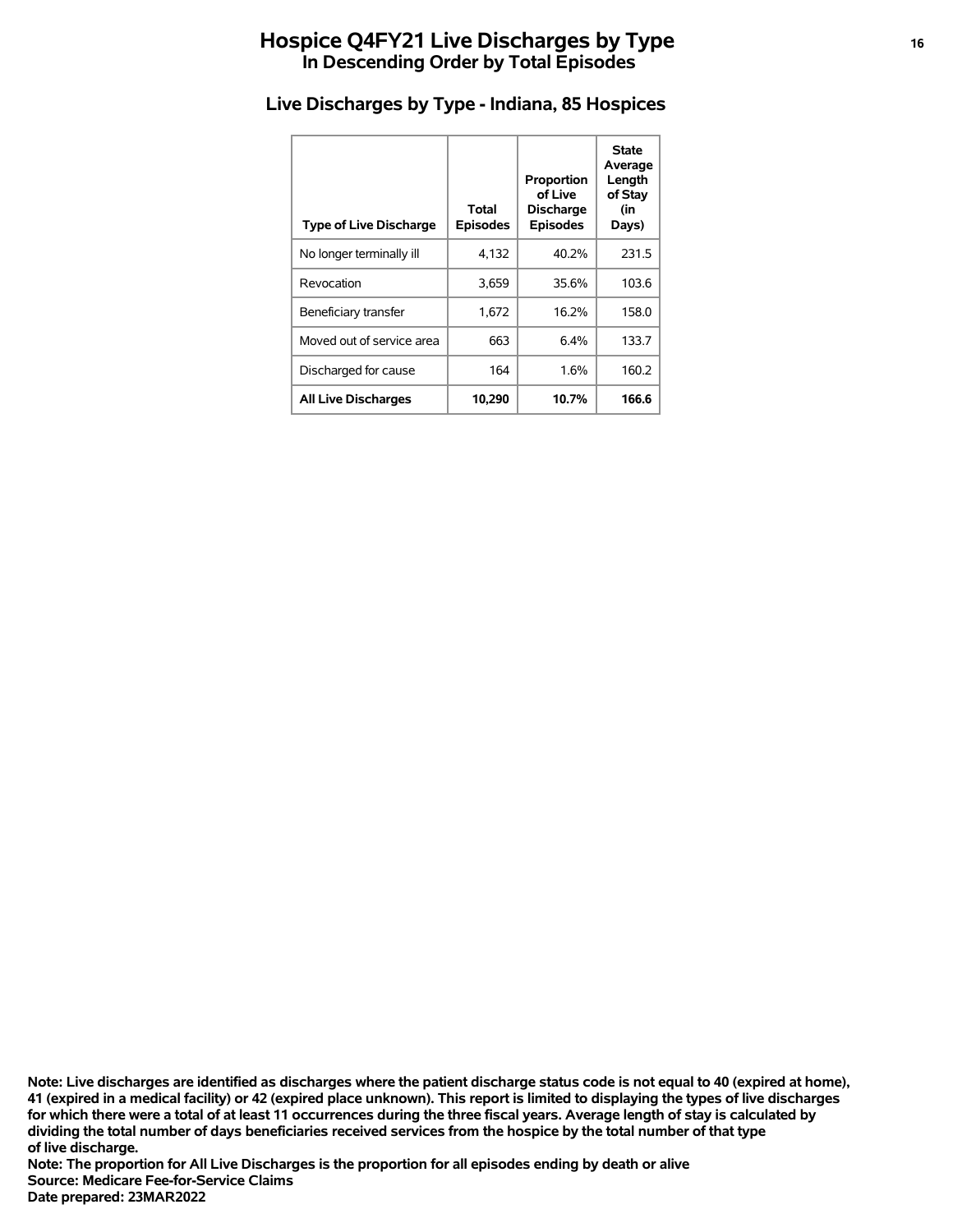# **Hospice Q4FY21 Live Discharges by Type <sup>17</sup> In Descending Order by Total Episodes**

| <b>Type of Live Discharge</b> | Total<br><b>Episodes</b> | Proportion<br>of Live<br><b>Discharge</b><br><b>Episodes</b> | <b>State</b><br>Average<br>Length<br>of Stay<br>(in<br>Days) |
|-------------------------------|--------------------------|--------------------------------------------------------------|--------------------------------------------------------------|
| No longer terminally ill      | 2,351                    | 42.4%                                                        | 246.5                                                        |
| Revocation                    | 1,950                    | 35.1%                                                        | 130.1                                                        |
| Beneficiary transfer          | 909                      | 16.4%                                                        | 123.9                                                        |
| Moved out of service area     | 248                      | 4.5%                                                         | 134.0                                                        |
| Discharged for cause          | 91                       | 1.6%                                                         | 134.6                                                        |
| <b>All Live Discharges</b>    | 5,549                    | 13.0%                                                        | 178.7                                                        |

## **Live Discharges by Type - Kansas, 76 Hospices**

**of live discharge. dividing the total number of days beneficiaries received services from the hospice by the total number of that type for which there were a total of at least 11 occurrences during the three fiscal years. Average length of stay is calculated by 41 (expired in a medical facility) or 42 (expired place unknown). This report is limited to displaying the types of live discharges Note: Live discharges are identified as discharges where the patient discharge status code is not equal to 40 (expired at home),**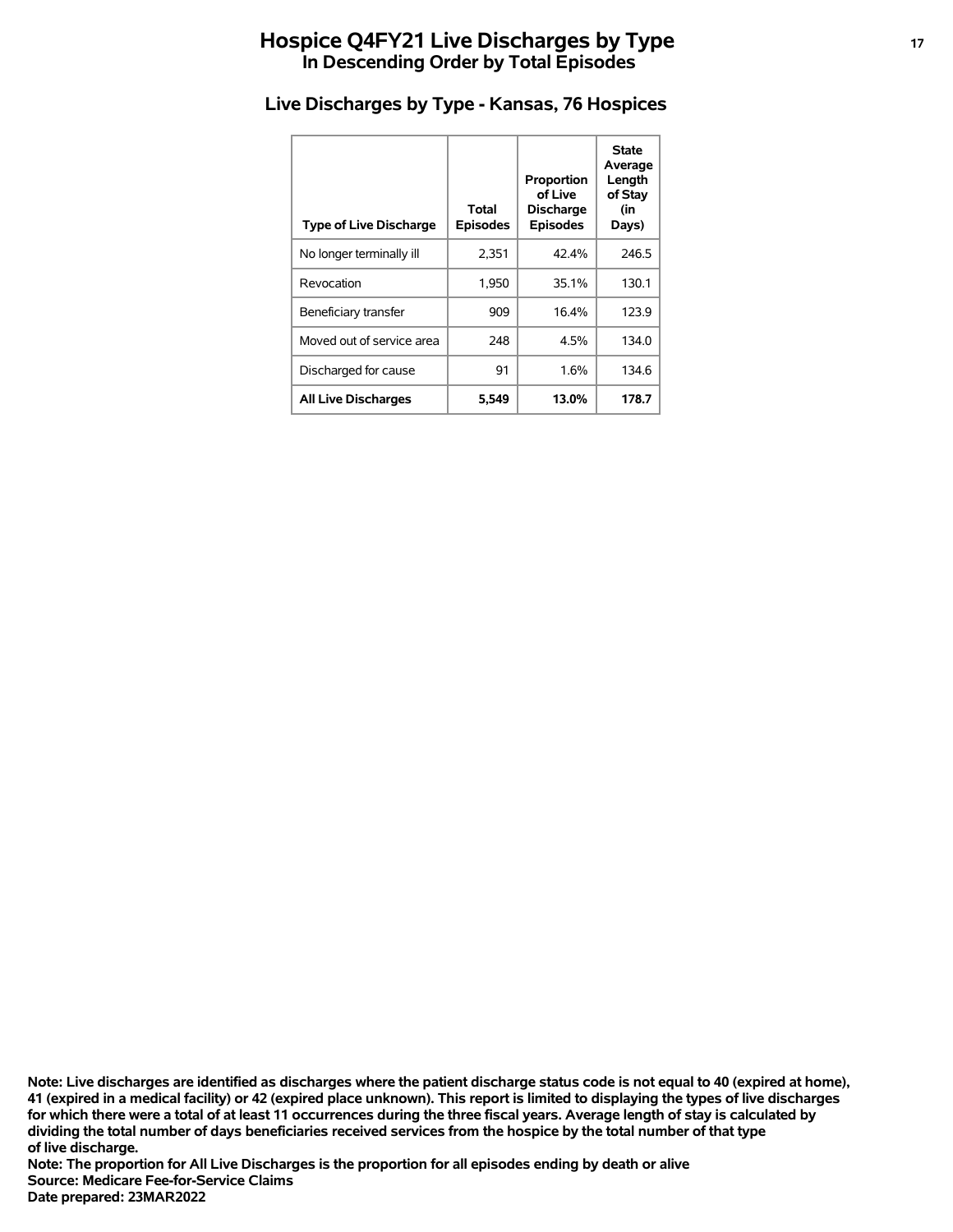# **Hospice Q4FY21 Live Discharges by Type <sup>18</sup> In Descending Order by Total Episodes**

| <b>Type of Live Discharge</b> | Total<br><b>Episodes</b> | Proportion<br>of Live<br><b>Discharge</b><br><b>Episodes</b> | <b>State</b><br>Average<br>Length<br>of Stay<br>(in<br>Days) |
|-------------------------------|--------------------------|--------------------------------------------------------------|--------------------------------------------------------------|
| No longer terminally ill      | 2.084                    | 47.5%                                                        | 219.5                                                        |
| Revocation                    | 1.584                    | 36.1%                                                        | 75.1                                                         |
| Moved out of service area     | 343                      | 7.8%                                                         | 100.9                                                        |
| Beneficiary transfer          | 275                      | 6.3%                                                         | 87.0                                                         |
| Discharged for cause          | 99                       | 2.3%                                                         | 126.4                                                        |
| <b>All Live Discharges</b>    | 4,385                    | 7.6%                                                         | 147.7                                                        |

# **Live Discharges by Type - Kentucky, 23 Hospices**

**of live discharge. dividing the total number of days beneficiaries received services from the hospice by the total number of that type for which there were a total of at least 11 occurrences during the three fiscal years. Average length of stay is calculated by 41 (expired in a medical facility) or 42 (expired place unknown). This report is limited to displaying the types of live discharges Note: Live discharges are identified as discharges where the patient discharge status code is not equal to 40 (expired at home),**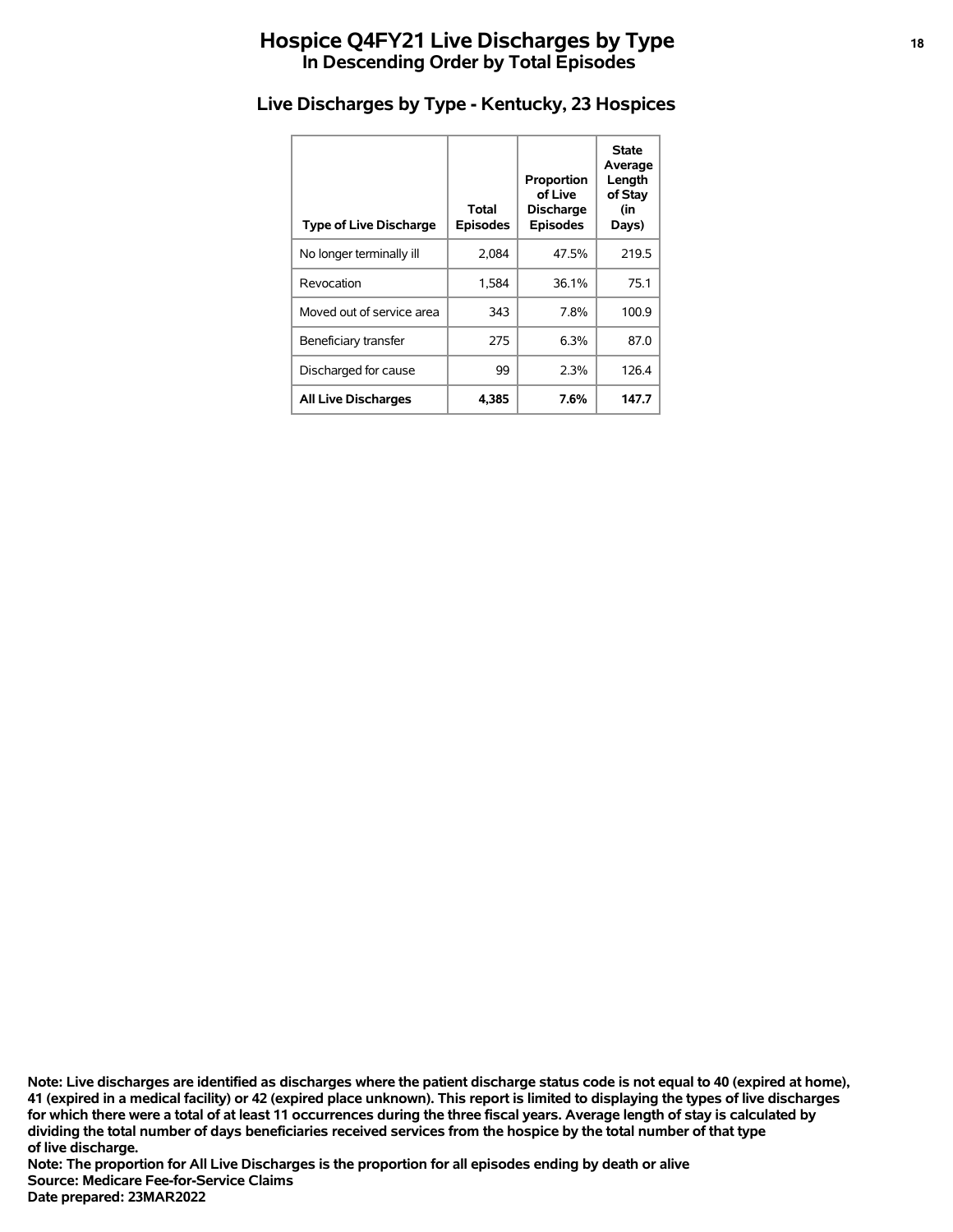# **Hospice Q4FY21 Live Discharges by Type <sup>19</sup> In Descending Order by Total Episodes**

| <b>Type of Live Discharge</b> | Total<br><b>Episodes</b> | Proportion<br>of Live<br><b>Discharge</b><br><b>Episodes</b> | <b>State</b><br>Average<br>Length<br>of Stay<br>(in<br>Days) |
|-------------------------------|--------------------------|--------------------------------------------------------------|--------------------------------------------------------------|
| No longer terminally ill      | 3,232                    | 34.4%                                                        | 230.3                                                        |
| Revocation                    | 2.809                    | 29.9%                                                        | 137.7                                                        |
| Beneficiary transfer          | 2,059                    | 21.9%                                                        | 160.5                                                        |
| Moved out of service area     | 970                      | 10.3%                                                        | 132.5                                                        |
| Discharged for cause          | 330                      | 3.5%                                                         | 173.9                                                        |
| <b>All Live Discharges</b>    | 9,400                    | 14.1%                                                        | 175.3                                                        |

# **Live Discharges by Type - Louisiana, 124 Hospices**

**of live discharge. dividing the total number of days beneficiaries received services from the hospice by the total number of that type for which there were a total of at least 11 occurrences during the three fiscal years. Average length of stay is calculated by 41 (expired in a medical facility) or 42 (expired place unknown). This report is limited to displaying the types of live discharges Note: Live discharges are identified as discharges where the patient discharge status code is not equal to 40 (expired at home),**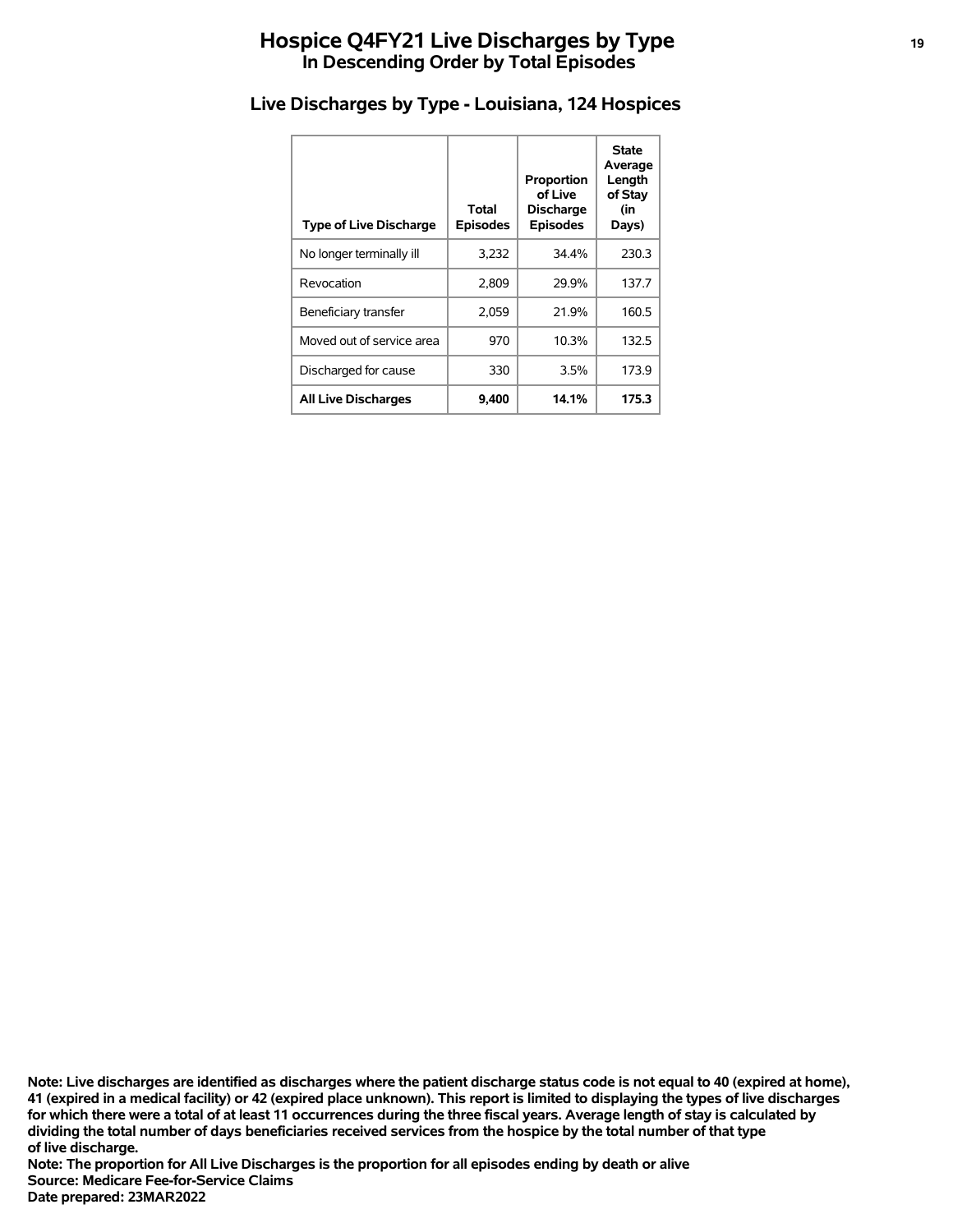# **Hospice Q4FY21 Live Discharges by Type <sup>20</sup> In Descending Order by Total Episodes**

| <b>Type of Live Discharge</b> | Total<br><b>Episodes</b> | Proportion<br>of Live<br><b>Discharge</b><br><b>Episodes</b> | <b>State</b><br>Average<br>Length<br>of Stay<br>(in<br>Days) |
|-------------------------------|--------------------------|--------------------------------------------------------------|--------------------------------------------------------------|
| No longer terminally ill      | 4,235                    | 43.8%                                                        | 252.0                                                        |
| Revocation                    | 2.672                    | 27.6%                                                        | 99.1                                                         |
| Beneficiary transfer          | 1,748                    | 18.1%                                                        | 118.1                                                        |
| Moved out of service area     | 928                      | 9.6%                                                         | 110.4                                                        |
| Discharged for cause          | 84                       | $0.9\%$                                                      | 191.7                                                        |
| <b>All Live Discharges</b>    | 9,667                    | 11.5%                                                        | 171.4                                                        |

#### **Live Discharges by Type - Massachusetts, 70 Hospices**

**of live discharge. dividing the total number of days beneficiaries received services from the hospice by the total number of that type for which there were a total of at least 11 occurrences during the three fiscal years. Average length of stay is calculated by 41 (expired in a medical facility) or 42 (expired place unknown). This report is limited to displaying the types of live discharges Note: Live discharges are identified as discharges where the patient discharge status code is not equal to 40 (expired at home),**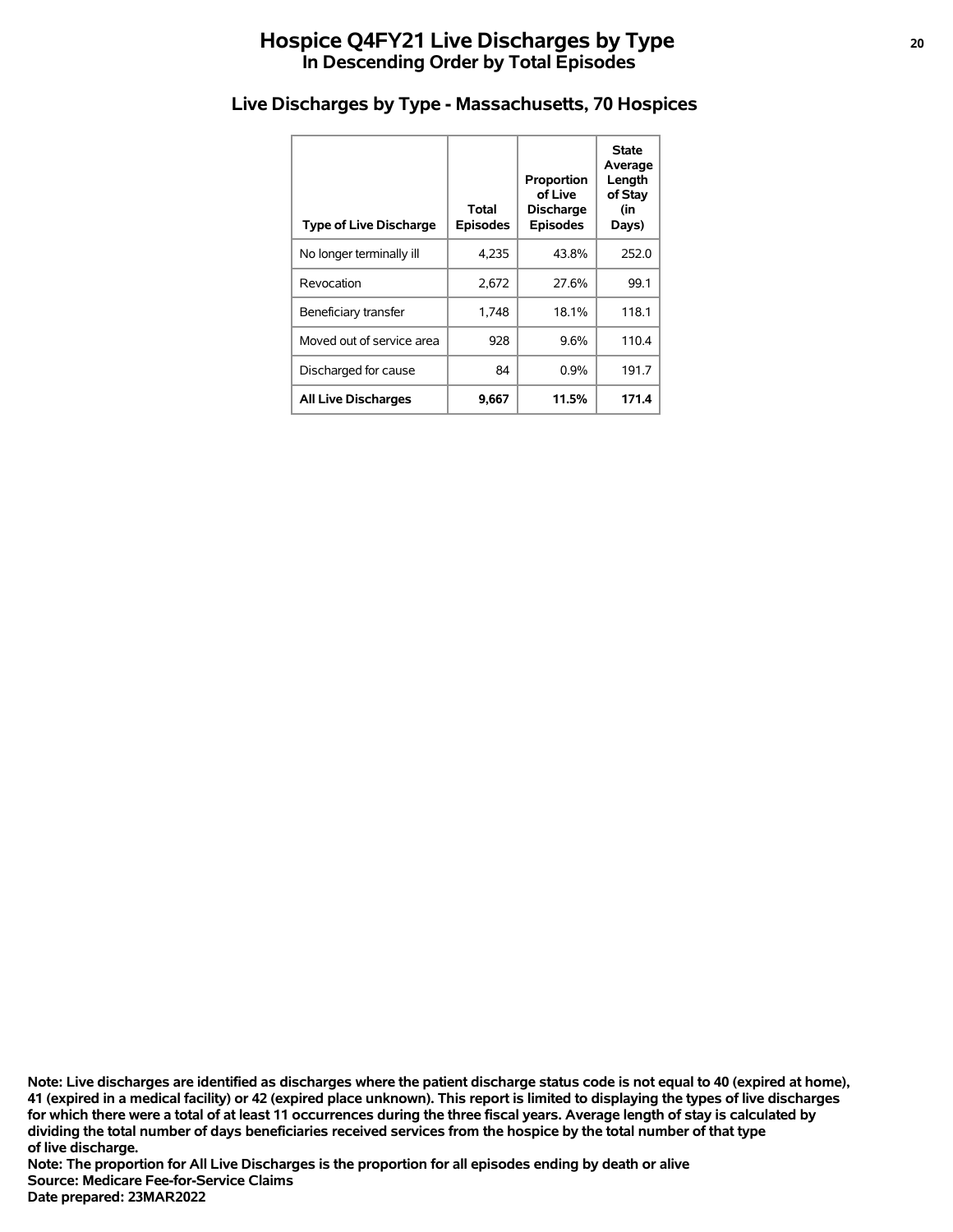# **Hospice Q4FY21 Live Discharges by Type <sup>21</sup> In Descending Order by Total Episodes**

| <b>Type of Live Discharge</b> | Total<br><b>Episodes</b> | Proportion<br>of Live<br><b>Discharge</b><br><b>Episodes</b> | <b>State</b><br>Average<br>Length<br>of Stay<br>(in<br>Days) |
|-------------------------------|--------------------------|--------------------------------------------------------------|--------------------------------------------------------------|
| No longer terminally ill      | 4,108                    | 56.9%                                                        | 251.1                                                        |
| Revocation                    | 1.783                    | 24.7%                                                        | 101.0                                                        |
| Beneficiary transfer          | 733                      | 10.1%                                                        | 102.7                                                        |
| Moved out of service area     | 501                      | 6.9%                                                         | 108.0                                                        |
| Discharged for cause          | 98                       | 1.4%                                                         | 104.5                                                        |
| <b>All Live Discharges</b>    | 7,223                    | 10.9%                                                        | 187.1                                                        |

# **Live Discharges by Type - Maryland, 25 Hospices**

**of live discharge. dividing the total number of days beneficiaries received services from the hospice by the total number of that type for which there were a total of at least 11 occurrences during the three fiscal years. Average length of stay is calculated by 41 (expired in a medical facility) or 42 (expired place unknown). This report is limited to displaying the types of live discharges Note: Live discharges are identified as discharges where the patient discharge status code is not equal to 40 (expired at home),**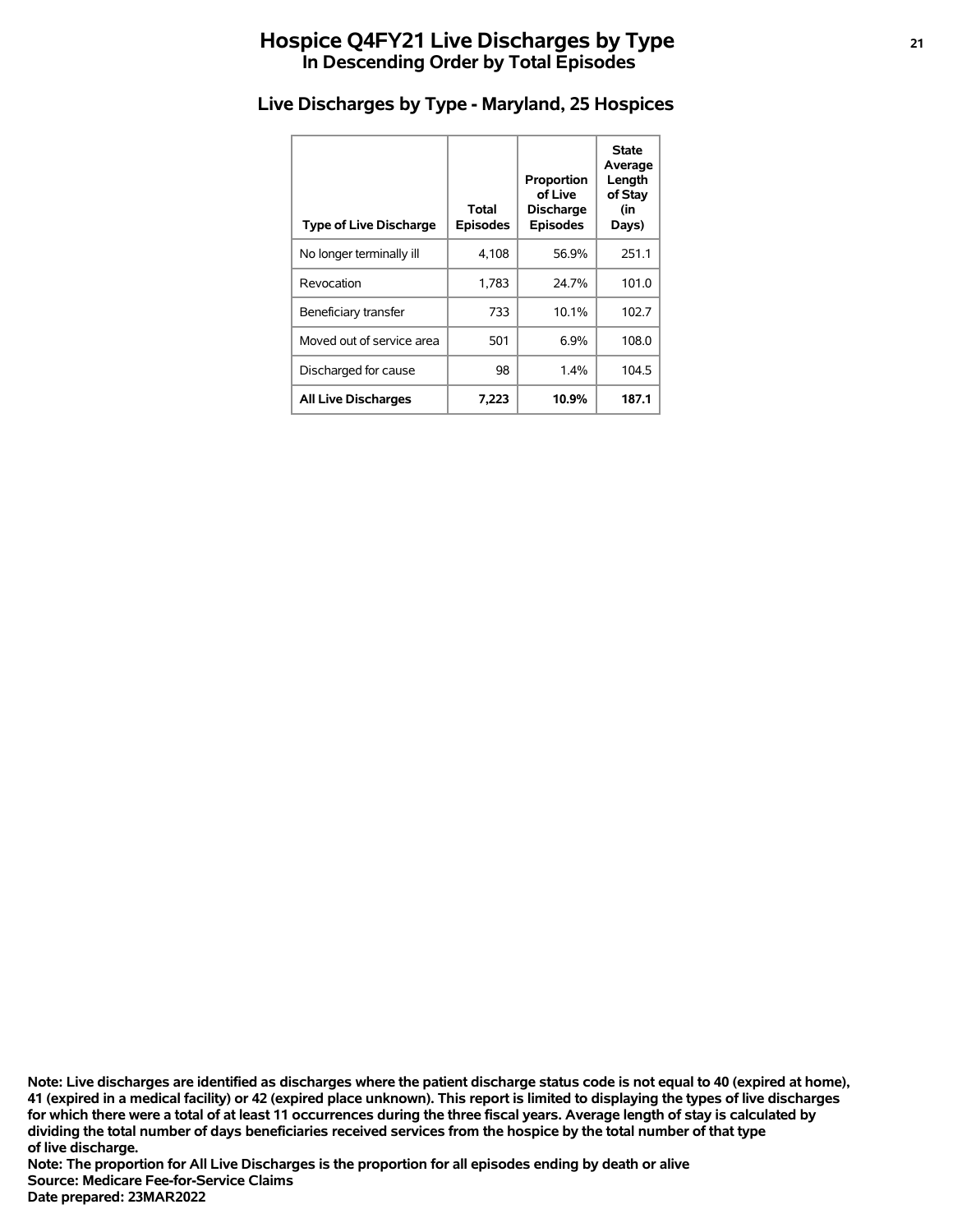# **Hospice Q4FY21 Live Discharges by Type <sup>22</sup> In Descending Order by Total Episodes**

| <b>Type of Live Discharge</b> | Total<br><b>Episodes</b> | Proportion<br>of Live<br><b>Discharge</b><br><b>Episodes</b> | <b>State</b><br>Average<br>Length<br>of Stay<br>(in<br>Days) |
|-------------------------------|--------------------------|--------------------------------------------------------------|--------------------------------------------------------------|
| No longer terminally ill      | 1.003                    | 46.3%                                                        | 255.2                                                        |
| Revocation                    | 641                      | 29.6%                                                        | 82.6                                                         |
| Beneficiary transfer          | 400                      | 18.5%                                                        | 114.5                                                        |
| Moved out of service area     | 104                      | 4.8%                                                         | 95.5                                                         |
| Discharged for cause          | 17                       | $0.8\%$                                                      | 271.2                                                        |
| <b>All Live Discharges</b>    | 2,165                    | 9.7%                                                         | 170.6                                                        |

# **Live Discharges by Type - Maine, 15 Hospices**

**of live discharge. dividing the total number of days beneficiaries received services from the hospice by the total number of that type for which there were a total of at least 11 occurrences during the three fiscal years. Average length of stay is calculated by 41 (expired in a medical facility) or 42 (expired place unknown). This report is limited to displaying the types of live discharges Note: Live discharges are identified as discharges where the patient discharge status code is not equal to 40 (expired at home),**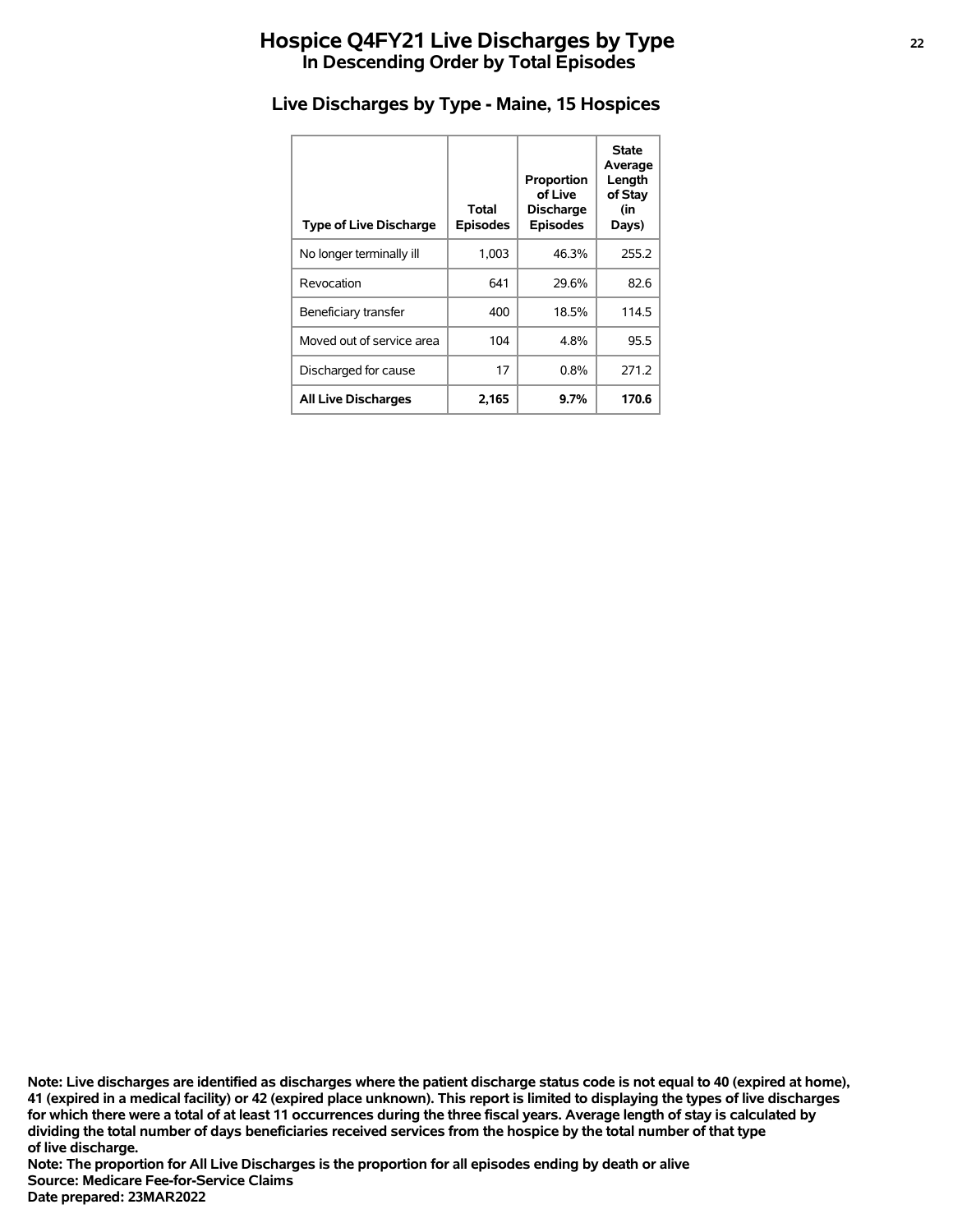# **Hospice Q4FY21 Live Discharges by Type <sup>23</sup> In Descending Order by Total Episodes**

| <b>Type of Live Discharge</b> | Total<br><b>Episodes</b> | Proportion<br>of Live<br><b>Discharge</b><br><b>Episodes</b> | <b>State</b><br>Average<br>Length<br>of Stay<br>(in<br>Days) |
|-------------------------------|--------------------------|--------------------------------------------------------------|--------------------------------------------------------------|
| No longer terminally ill      | 6,762                    | 45.5%                                                        | 235.9                                                        |
| Revocation                    | 3.934                    | 26.5%                                                        | 91.8                                                         |
| Beneficiary transfer          | 2,956                    | 19.9%                                                        | 127.0                                                        |
| Moved out of service area     | 1.031                    | 6.9%                                                         | 118.4                                                        |
| Discharged for cause          | 175                      | 1.2%                                                         | 143.2                                                        |
| <b>All Live Discharges</b>    | 14,858                   | $9.9\%$                                                      | 166.8                                                        |

# **Live Discharges by Type - Michigan, 140 Hospices**

**of live discharge. dividing the total number of days beneficiaries received services from the hospice by the total number of that type for which there were a total of at least 11 occurrences during the three fiscal years. Average length of stay is calculated by 41 (expired in a medical facility) or 42 (expired place unknown). This report is limited to displaying the types of live discharges Note: Live discharges are identified as discharges where the patient discharge status code is not equal to 40 (expired at home),**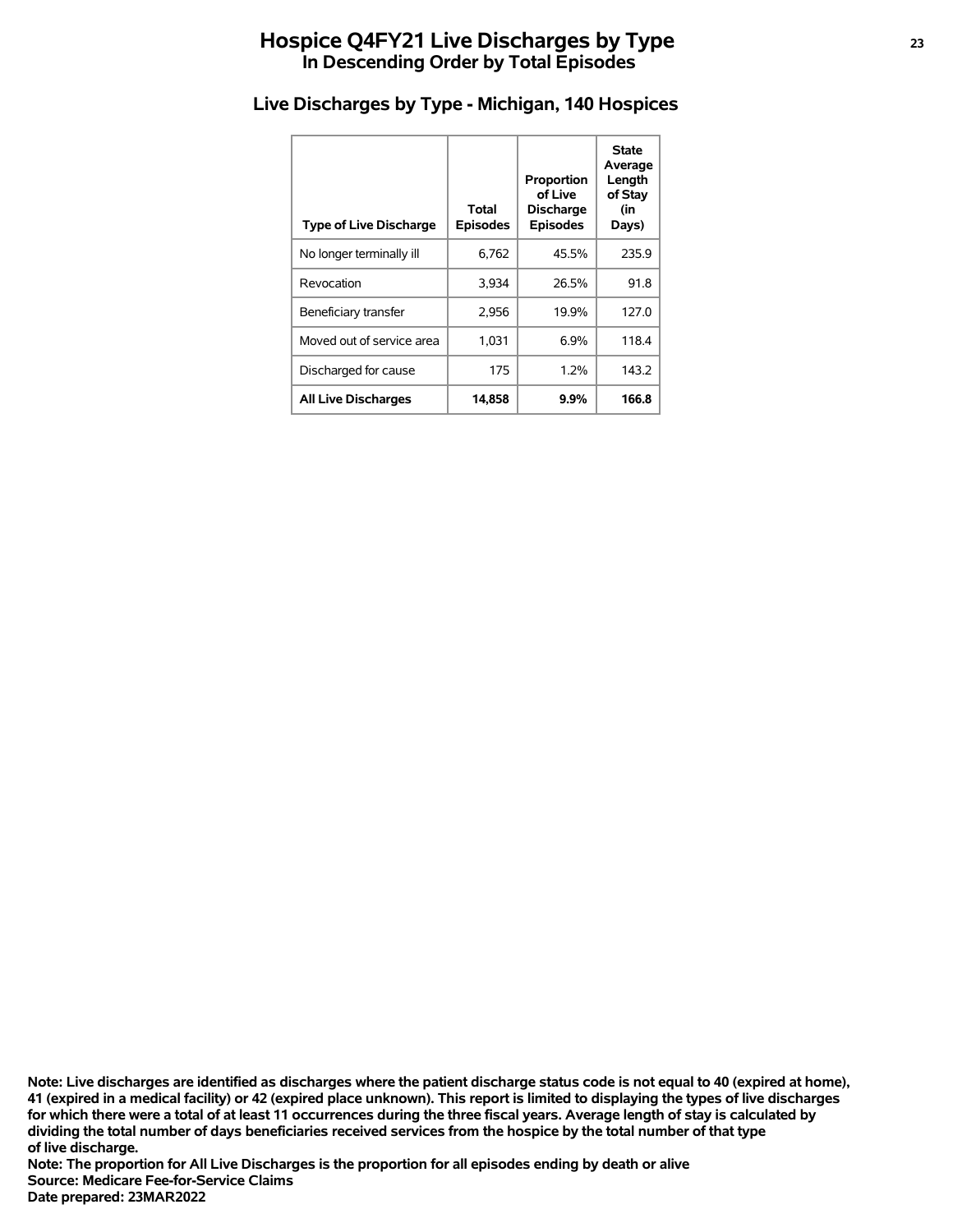# **Hospice Q4FY21 Live Discharges by Type <sup>24</sup> In Descending Order by Total Episodes**

| <b>Type of Live Discharge</b> | Total<br><b>Episodes</b> | Proportion<br>of Live<br><b>Discharge</b><br><b>Episodes</b> | State<br>Average<br>Length<br>of Stay<br>(in<br>Days) |
|-------------------------------|--------------------------|--------------------------------------------------------------|-------------------------------------------------------|
| No longer terminally ill      | 4,298                    | 55.9%                                                        | 194.5                                                 |
| Revocation                    | 1.418                    | 18.4%                                                        | 76.9                                                  |
| Beneficiary transfer          | 1,418                    | 18.4%                                                        | 121.9                                                 |
| Moved out of service area     | 491                      | 6.4%                                                         | 90.9                                                  |
| Discharged for cause          | 68                       | 0.9%                                                         | 174.1                                                 |
| <b>All Live Discharges</b>    | 7,693                    | 10.8%                                                        | 152.7                                                 |

# **Live Discharges by Type - Minnesota, 78 Hospices**

**of live discharge. dividing the total number of days beneficiaries received services from the hospice by the total number of that type for which there were a total of at least 11 occurrences during the three fiscal years. Average length of stay is calculated by 41 (expired in a medical facility) or 42 (expired place unknown). This report is limited to displaying the types of live discharges Note: Live discharges are identified as discharges where the patient discharge status code is not equal to 40 (expired at home),**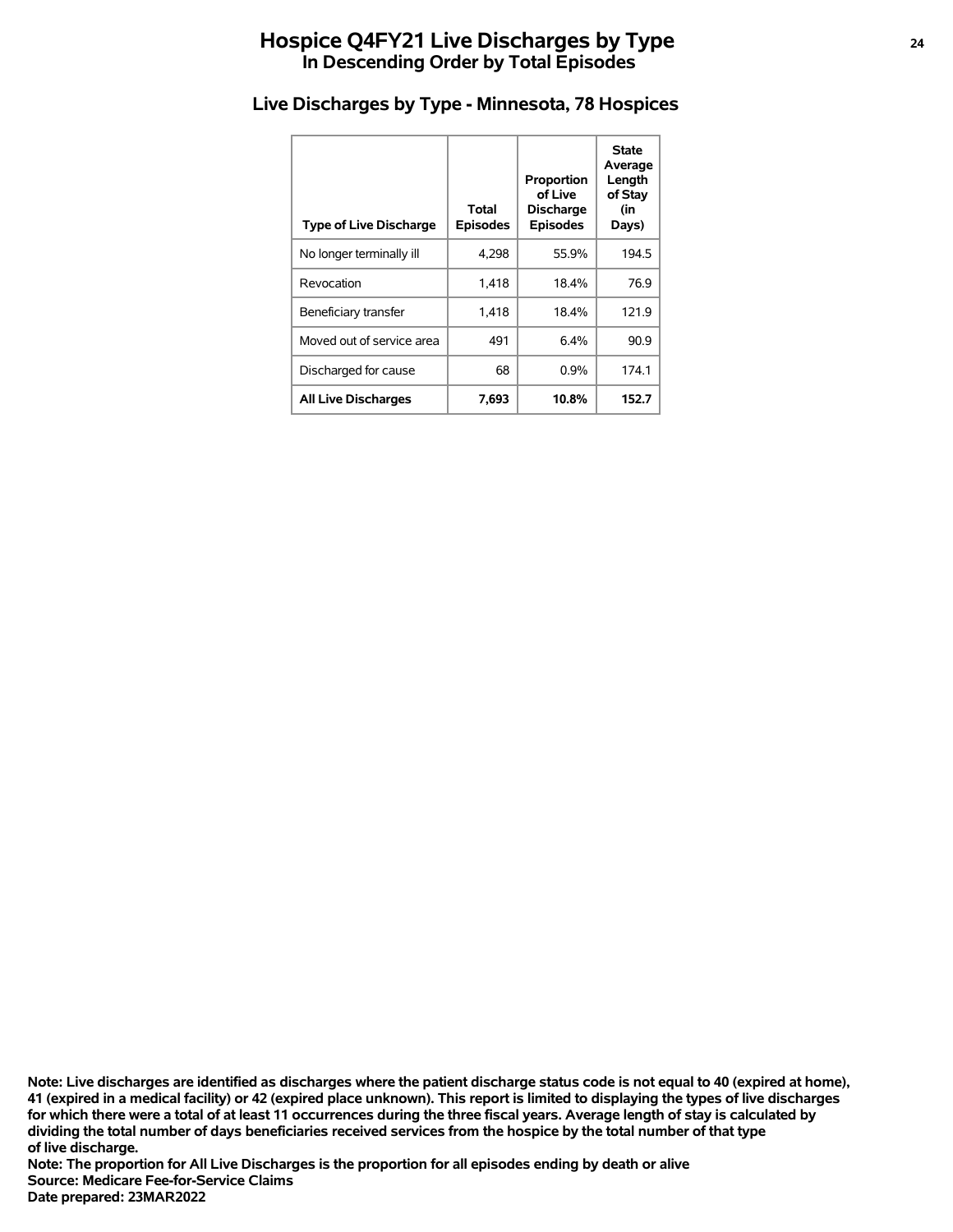# **Hospice Q4FY21 Live Discharges by Type <sup>25</sup> In Descending Order by Total Episodes**

| <b>Type of Live Discharge</b> | Total<br><b>Episodes</b> | Proportion<br>of Live<br><b>Discharge</b><br><b>Episodes</b> | <b>State</b><br>Average<br>Length<br>of Stay<br>(in<br>Days) |
|-------------------------------|--------------------------|--------------------------------------------------------------|--------------------------------------------------------------|
| No longer terminally ill      | 5,923                    | 49.9%                                                        | 232.3                                                        |
| Revocation                    | 2.962                    | 25.0%                                                        | 121.0                                                        |
| Beneficiary transfer          | 2,137                    | 18.0%                                                        | 133.9                                                        |
| Moved out of service area     | 633                      | 5.3%                                                         | 118.1                                                        |
| Discharged for cause          | 213                      | 1.8%                                                         | 157.6                                                        |
| <b>All Live Discharges</b>    | 11,868                   | 12.7%                                                        | 179.4                                                        |

## **Live Discharges by Type - Missouri, 118 Hospices**

**of live discharge. dividing the total number of days beneficiaries received services from the hospice by the total number of that type for which there were a total of at least 11 occurrences during the three fiscal years. Average length of stay is calculated by 41 (expired in a medical facility) or 42 (expired place unknown). This report is limited to displaying the types of live discharges Note: Live discharges are identified as discharges where the patient discharge status code is not equal to 40 (expired at home),**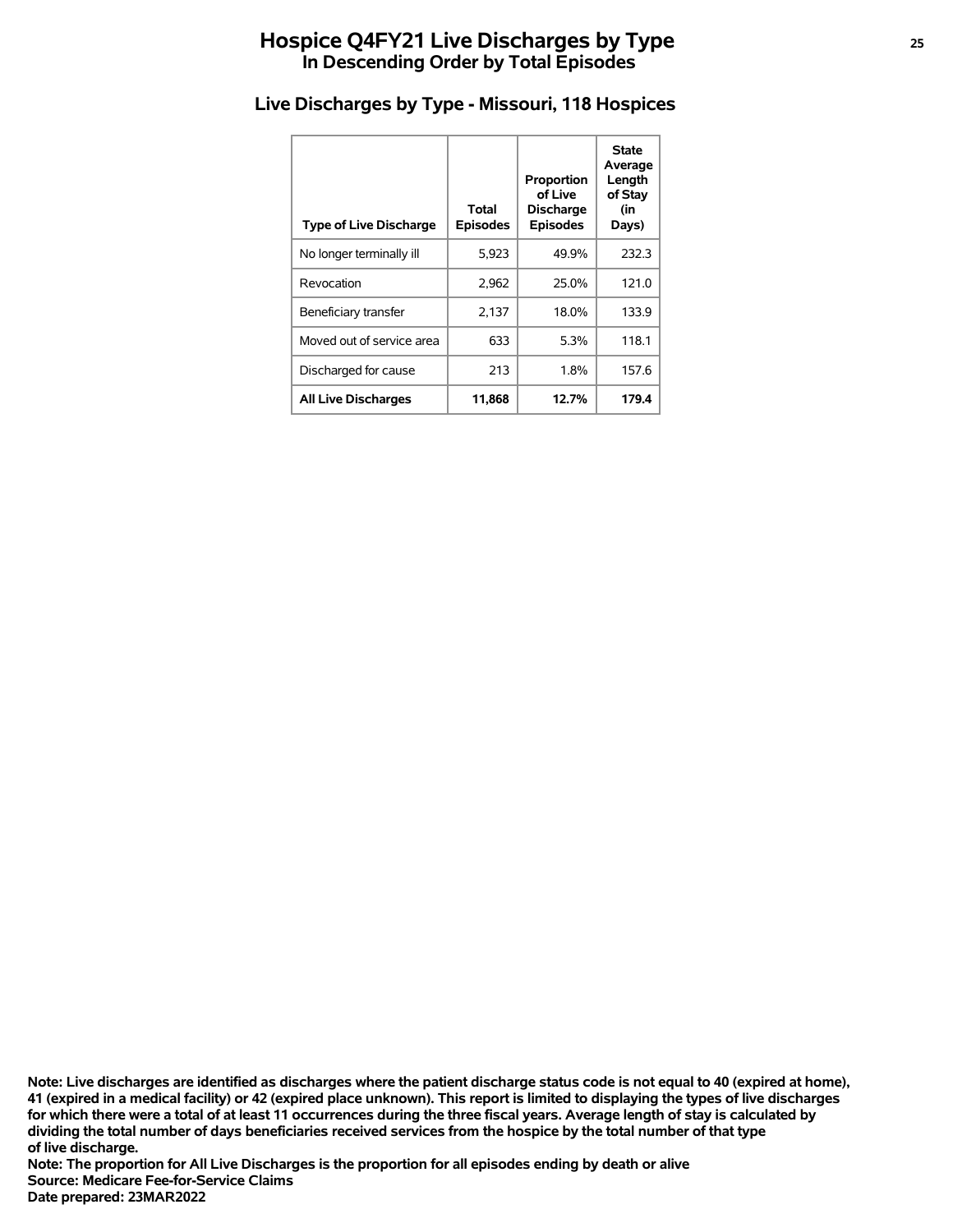# **Hospice Q4FY21 Live Discharges by Type <sup>26</sup> In Descending Order by Total Episodes**

| <b>Type of Live Discharge</b> | Total<br><b>Episodes</b> | Proportion<br>of Live<br><b>Discharge</b><br><b>Episodes</b> | <b>State</b><br>Average<br>Length<br>of Stay<br>(in<br>Days) |
|-------------------------------|--------------------------|--------------------------------------------------------------|--------------------------------------------------------------|
| No longer terminally ill      | 3,550                    | 39.7%                                                        | 246.7                                                        |
| Revocation                    | 2,851                    | 31.9%                                                        | 147.1                                                        |
| Beneficiary transfer          | 1,493                    | 16.7%                                                        | 145.9                                                        |
| Moved out of service area     | 924                      | 10.3%                                                        | 157.3                                                        |
| Discharged for cause          | 121                      | $1.4\%$                                                      | 133.2                                                        |
| <b>All Live Discharges</b>    | 8,939                    | 19.6%                                                        | 187.3                                                        |

# **Live Discharges by Type - Mississippi, 89 Hospices**

**of live discharge. dividing the total number of days beneficiaries received services from the hospice by the total number of that type for which there were a total of at least 11 occurrences during the three fiscal years. Average length of stay is calculated by 41 (expired in a medical facility) or 42 (expired place unknown). This report is limited to displaying the types of live discharges Note: Live discharges are identified as discharges where the patient discharge status code is not equal to 40 (expired at home),**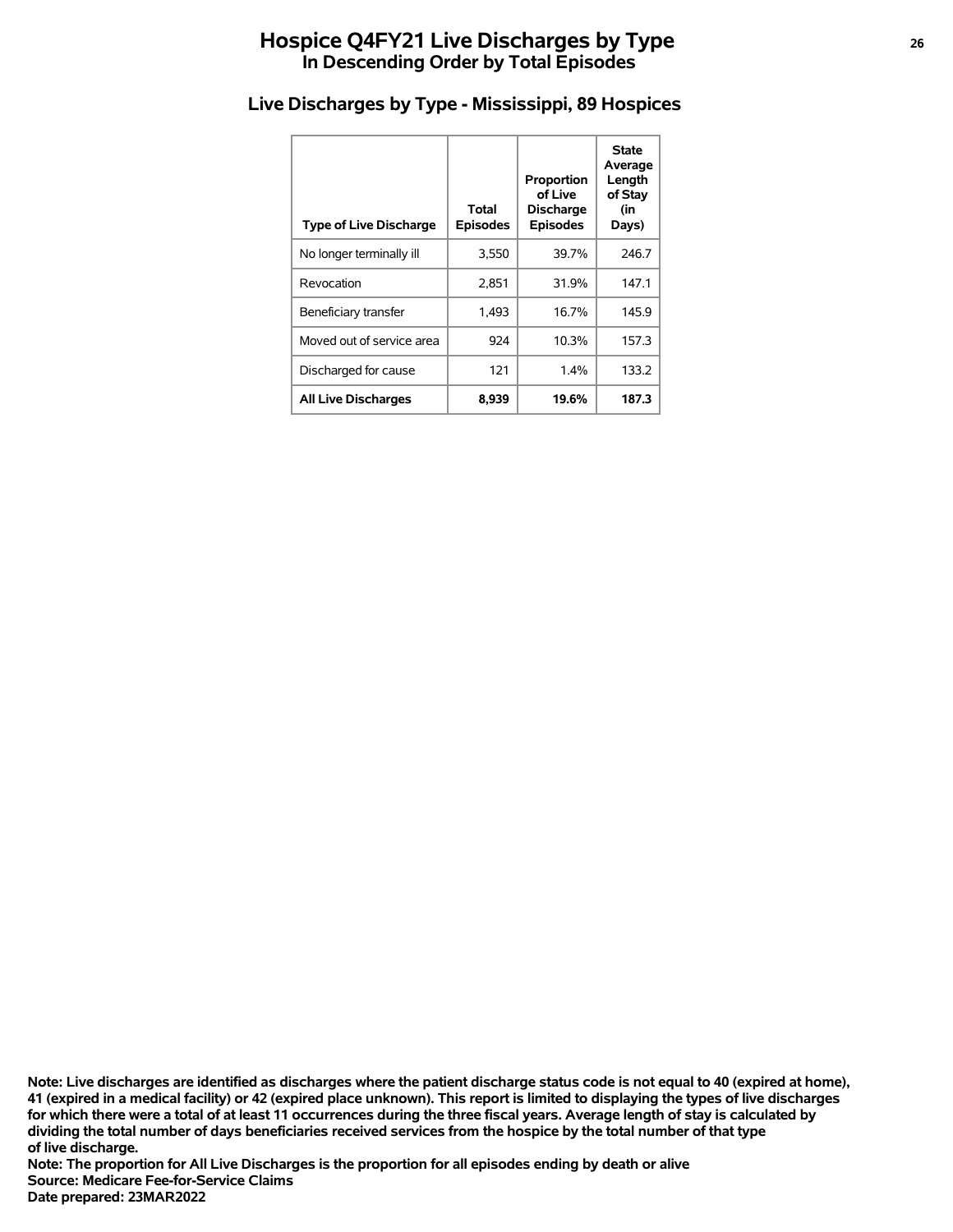# **Hospice Q4FY21 Live Discharges by Type <sup>27</sup> In Descending Order by Total Episodes**

| <b>Type of Live Discharge</b> | Total<br><b>Episodes</b> | Proportion<br>of Live<br><b>Discharge</b><br><b>Episodes</b> | <b>State</b><br>Average<br>Length<br>of Stay<br>(in<br>Days) |
|-------------------------------|--------------------------|--------------------------------------------------------------|--------------------------------------------------------------|
| No longer terminally ill      | 1,023                    | 65.0%                                                        | 160.5                                                        |
| Revocation                    | 328                      | 20.8%                                                        | 82.3                                                         |
| Beneficiary transfer          | 184                      | 11.7%                                                        | 93.5                                                         |
| Moved out of service area     | 24                       | 1.5%                                                         | 105.7                                                        |
| Discharged for cause          | 16                       | 1.0%                                                         | 74.2                                                         |
| <b>All Live Discharges</b>    | 1,575                    | 11.9%                                                        | 134.7                                                        |

## **Live Discharges by Type - Montana, 30 Hospices**

**of live discharge. dividing the total number of days beneficiaries received services from the hospice by the total number of that type for which there were a total of at least 11 occurrences during the three fiscal years. Average length of stay is calculated by 41 (expired in a medical facility) or 42 (expired place unknown). This report is limited to displaying the types of live discharges Note: Live discharges are identified as discharges where the patient discharge status code is not equal to 40 (expired at home),**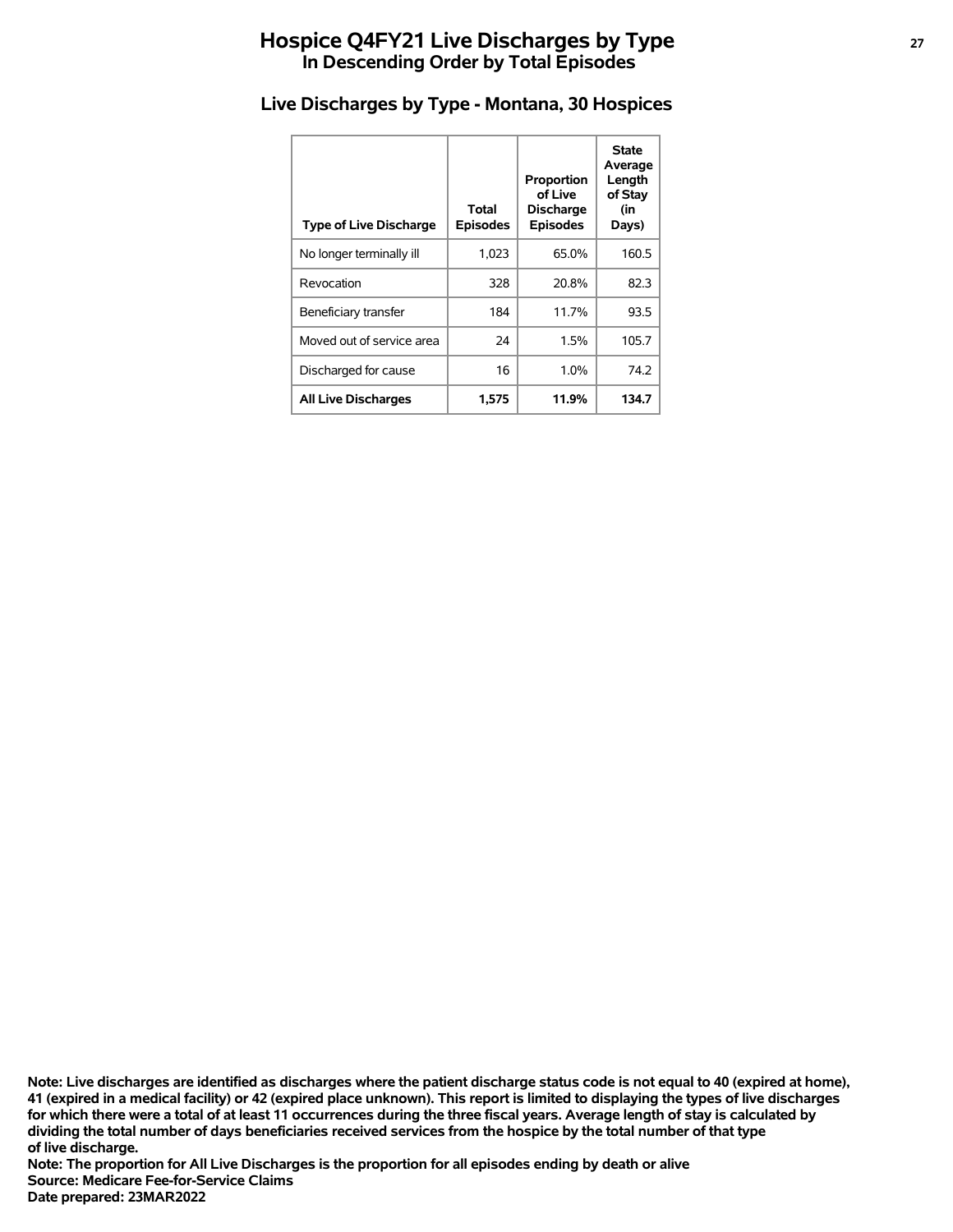# **Hospice Q4FY21 Live Discharges by Type <sup>28</sup> In Descending Order by Total Episodes**

| <b>Type of Live Discharge</b> | Total<br><b>Episodes</b> | Proportion<br>of Live<br><b>Discharge</b><br><b>Episodes</b> | <b>State</b><br>Average<br>Length<br>of Stay<br>(in<br>Days) |
|-------------------------------|--------------------------|--------------------------------------------------------------|--------------------------------------------------------------|
| No longer terminally ill      | 7,508                    | 47.6%                                                        | 217.5                                                        |
| Revocation                    | 4,950                    | 31.4%                                                        | 103.3                                                        |
| Beneficiary transfer          | 2,313                    | 14.7%                                                        | 103.9                                                        |
| Moved out of service area     | 839                      | 5.3%                                                         | 121.3                                                        |
| Discharged for cause          | 178                      | 1.1%                                                         | 132.6                                                        |
| <b>All Live Discharges</b>    | 15,788                   | 11.5%                                                        | 159.0                                                        |

#### **Live Discharges by Type - North Carolina, 77 Hospices**

**of live discharge. dividing the total number of days beneficiaries received services from the hospice by the total number of that type for which there were a total of at least 11 occurrences during the three fiscal years. Average length of stay is calculated by 41 (expired in a medical facility) or 42 (expired place unknown). This report is limited to displaying the types of live discharges Note: Live discharges are identified as discharges where the patient discharge status code is not equal to 40 (expired at home),**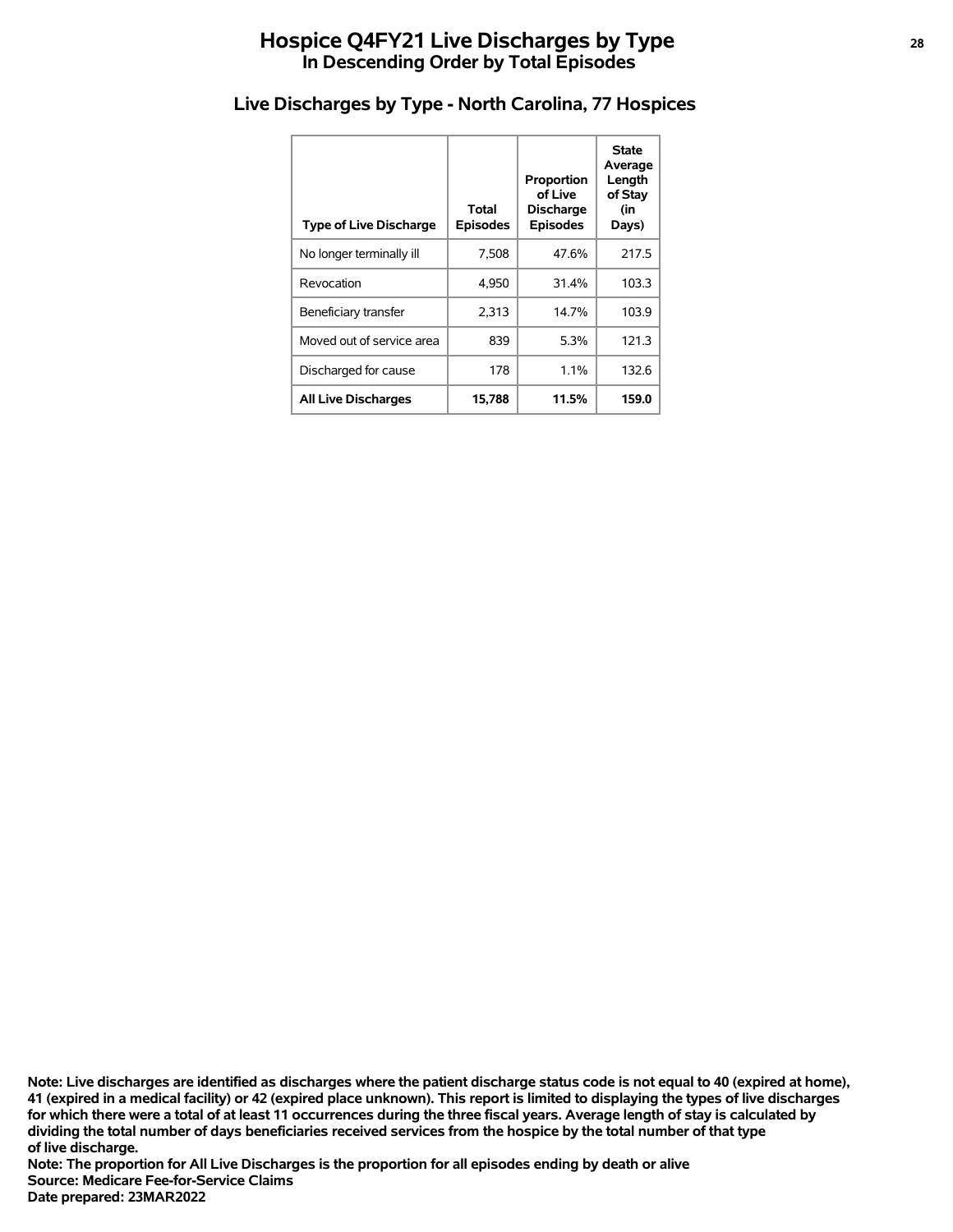# **Hospice Q4FY21 Live Discharges by Type <sup>29</sup> In Descending Order by Total Episodes**

| <b>Type of Live Discharge</b> | Total<br><b>Episodes</b> | Proportion<br>of Live<br><b>Discharge</b><br><b>Episodes</b> | <b>State</b><br>Average<br>Length<br>of Stay<br>(in<br>Days) |
|-------------------------------|--------------------------|--------------------------------------------------------------|--------------------------------------------------------------|
| No longer terminally ill      | 518                      | 59.5%                                                        | 159.4                                                        |
| Revocation                    | 270                      | 31.0%                                                        | 95.6                                                         |
| Moved out of service area     | 41                       | 4 7%                                                         | 85.6                                                         |
| Beneficiary transfer          | 41                       | 4.7%                                                         | 99.4                                                         |
| <b>All Live Discharges</b>    | 870                      | 10.0%                                                        | 133.3                                                        |

## **Live Discharges by Type - North Dakota, 14 Hospices**

**of live discharge. dividing the total number of days beneficiaries received services from the hospice by the total number of that type for which there were a total of at least 11 occurrences during the three fiscal years. Average length of stay is calculated by 41 (expired in a medical facility) or 42 (expired place unknown). This report is limited to displaying the types of live discharges Note: Live discharges are identified as discharges where the patient discharge status code is not equal to 40 (expired at home),**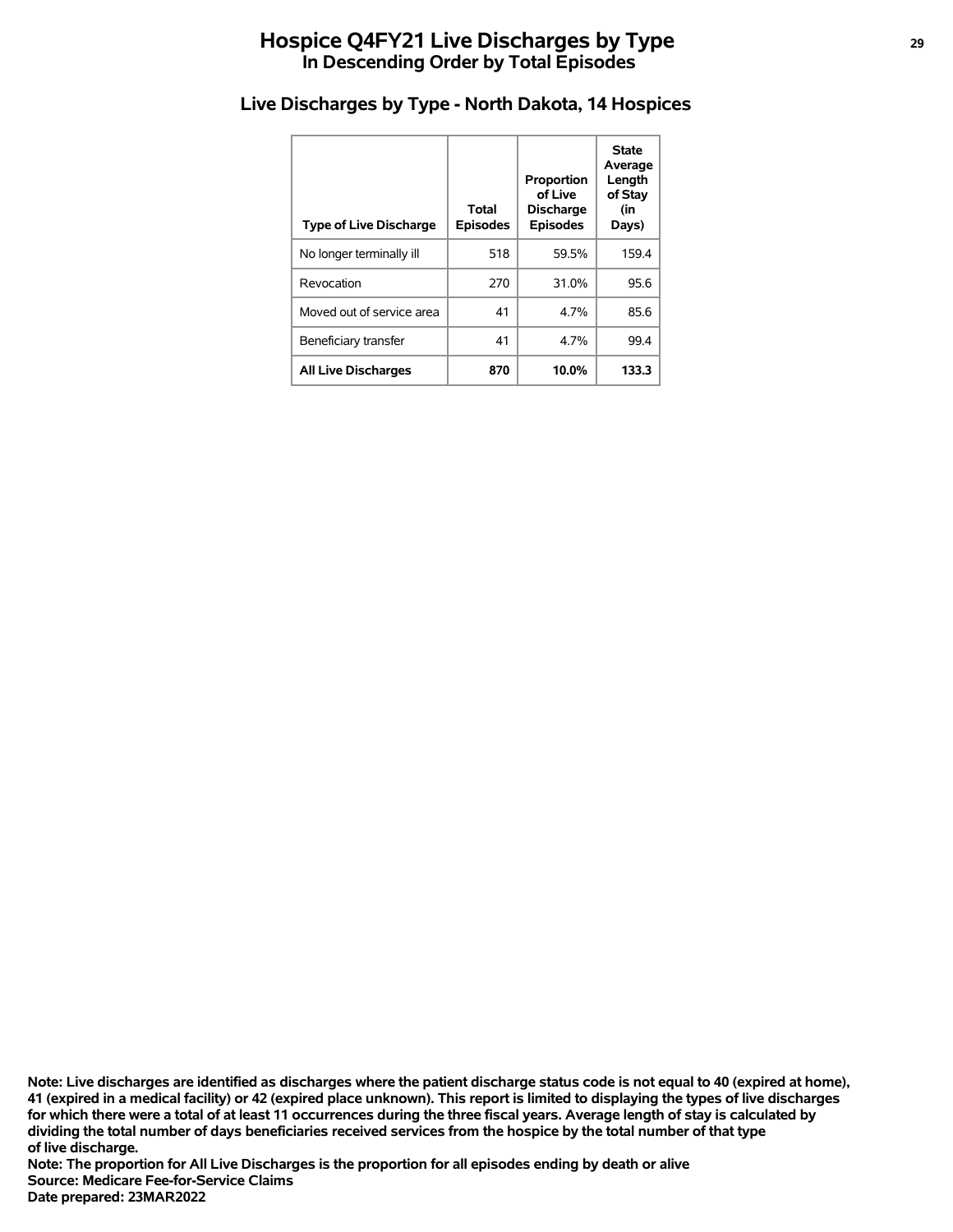# **Hospice Q4FY21 Live Discharges by Type <sup>30</sup> In Descending Order by Total Episodes**

| <b>Type of Live Discharge</b> | Total<br><b>Episodes</b> | Proportion<br>of Live<br><b>Discharge</b><br><b>Episodes</b> | <b>State</b><br>Average<br>Length<br>of Stay<br>(in<br>Days) |
|-------------------------------|--------------------------|--------------------------------------------------------------|--------------------------------------------------------------|
| No longer terminally ill      | 1.088                    | 49.7%                                                        | 266.0                                                        |
| Revocation                    | 634                      | 29.0%                                                        | 121.2                                                        |
| Beneficiary transfer          | 326                      | 14.9%                                                        | 113.7                                                        |
| Moved out of service area     | 103                      | 4.7%                                                         | 84.2                                                         |
| Discharged for cause          | 37                       | 1.7%                                                         | 194.4                                                        |
| <b>All Live Discharges</b>    | 2,188                    | 9.1%                                                         | 191.6                                                        |

## **Live Discharges by Type - Nebraska, 36 Hospices**

**of live discharge. dividing the total number of days beneficiaries received services from the hospice by the total number of that type for which there were a total of at least 11 occurrences during the three fiscal years. Average length of stay is calculated by 41 (expired in a medical facility) or 42 (expired place unknown). This report is limited to displaying the types of live discharges Note: Live discharges are identified as discharges where the patient discharge status code is not equal to 40 (expired at home),**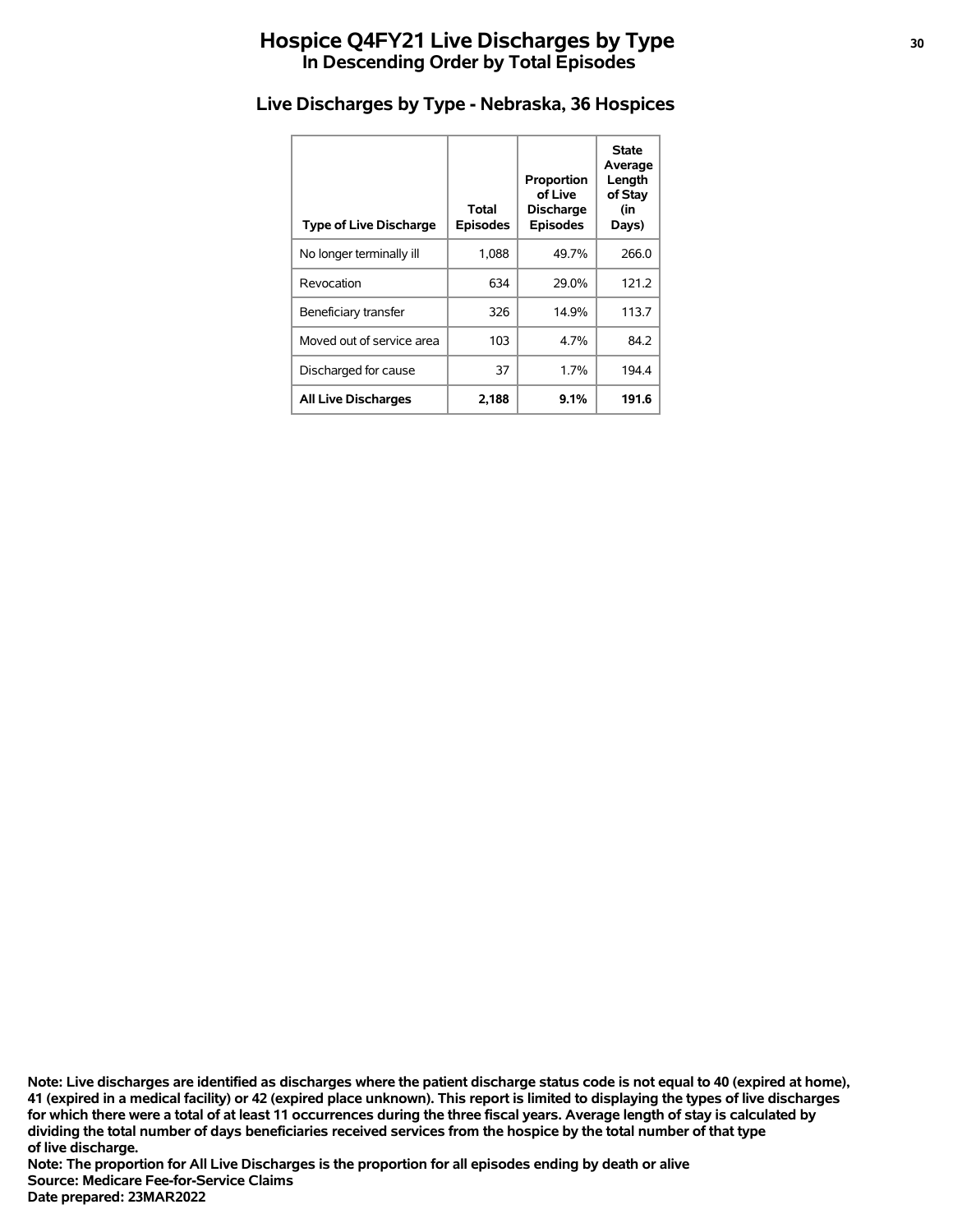# **Hospice Q4FY21 Live Discharges by Type <sup>31</sup> In Descending Order by Total Episodes**

| <b>Type of Live Discharge</b> | Total<br><b>Episodes</b> | Proportion<br>of Live<br><b>Discharge</b><br><b>Episodes</b> | <b>State</b><br>Average<br>Length<br>of Stay<br>(in<br>Days) |
|-------------------------------|--------------------------|--------------------------------------------------------------|--------------------------------------------------------------|
| No longer terminally ill      | 839                      | 47.5%                                                        | 246.7                                                        |
| Revocation                    | 507                      | 28.7%                                                        | 93.2                                                         |
| Beneficiary transfer          | 279                      | 15.8%                                                        | 105.3                                                        |
| Moved out of service area     | 87                       | 4.9%                                                         | 90.7                                                         |
| Discharged for cause          | 54                       | 3.1%                                                         | 163.6                                                        |
| <b>All Live Discharges</b>    | 1,766                    | 10.5%                                                        | 170.1                                                        |

#### **Live Discharges by Type - New Hampshire, 23 Hospices**

**of live discharge. dividing the total number of days beneficiaries received services from the hospice by the total number of that type for which there were a total of at least 11 occurrences during the three fiscal years. Average length of stay is calculated by 41 (expired in a medical facility) or 42 (expired place unknown). This report is limited to displaying the types of live discharges Note: Live discharges are identified as discharges where the patient discharge status code is not equal to 40 (expired at home),**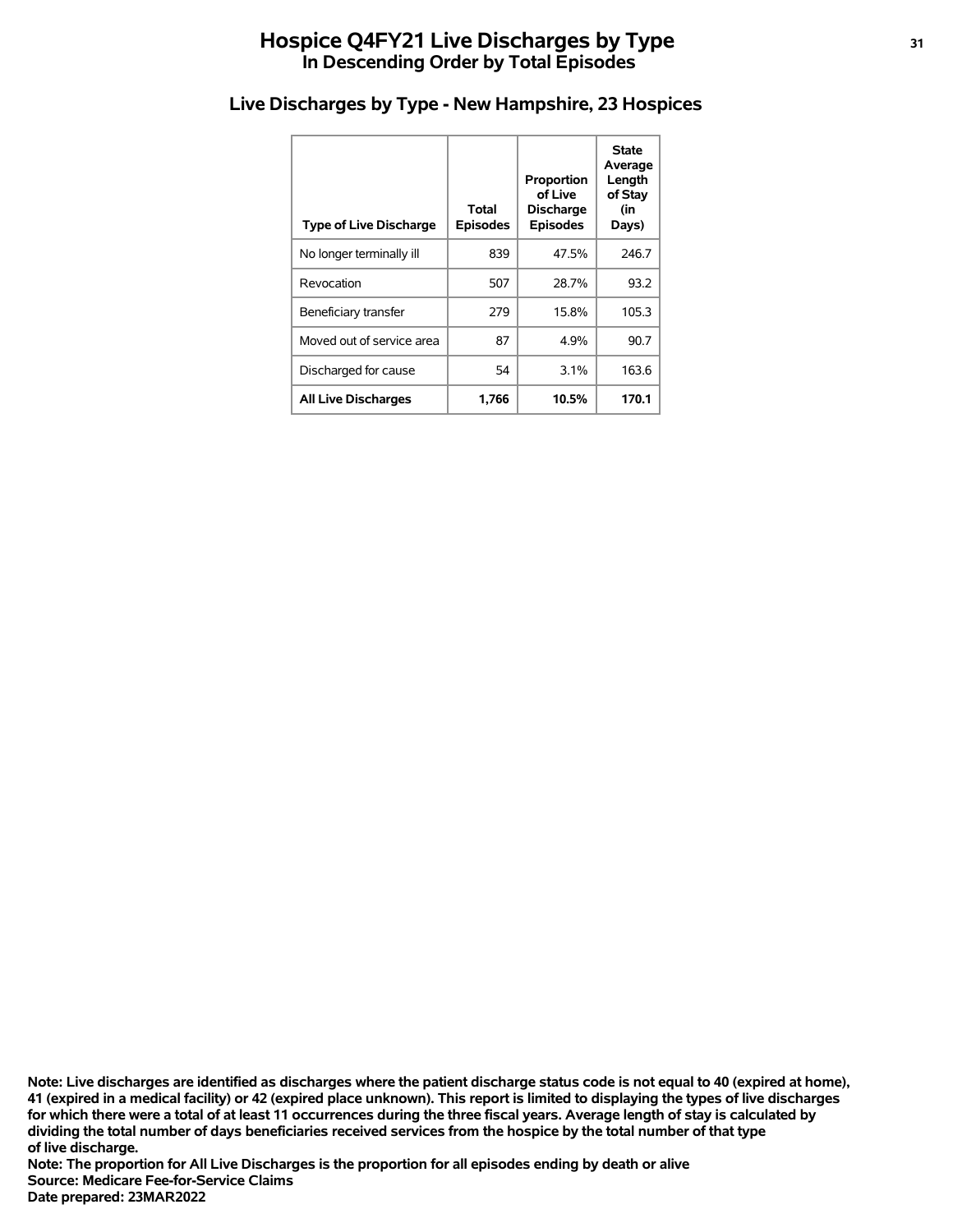# **Hospice Q4FY21 Live Discharges by Type <sup>32</sup> In Descending Order by Total Episodes**

| <b>Type of Live Discharge</b> | Total<br><b>Episodes</b> | Proportion<br>of Live<br><b>Discharge</b><br><b>Episodes</b> | <b>State</b><br>Average<br>Length<br>of Stay<br>(in<br>Days) |
|-------------------------------|--------------------------|--------------------------------------------------------------|--------------------------------------------------------------|
| No longer terminally ill      | 4.349                    | 42.7%                                                        | 257.9                                                        |
| Revocation                    | 3.017                    | 29.6%                                                        | 95.8                                                         |
| Beneficiary transfer          | 1,668                    | 16.4%                                                        | 120.5                                                        |
| Moved out of service area     | 975                      | 9.6%                                                         | 116.9                                                        |
| Discharged for cause          | 181                      | 1.8%                                                         | 201.9                                                        |
| <b>All Live Discharges</b>    | 10,190                   | 10.4%                                                        | 172.9                                                        |

# **Live Discharges by Type - New Jersey, 61 Hospices**

**of live discharge. dividing the total number of days beneficiaries received services from the hospice by the total number of that type for which there were a total of at least 11 occurrences during the three fiscal years. Average length of stay is calculated by 41 (expired in a medical facility) or 42 (expired place unknown). This report is limited to displaying the types of live discharges Note: Live discharges are identified as discharges where the patient discharge status code is not equal to 40 (expired at home),**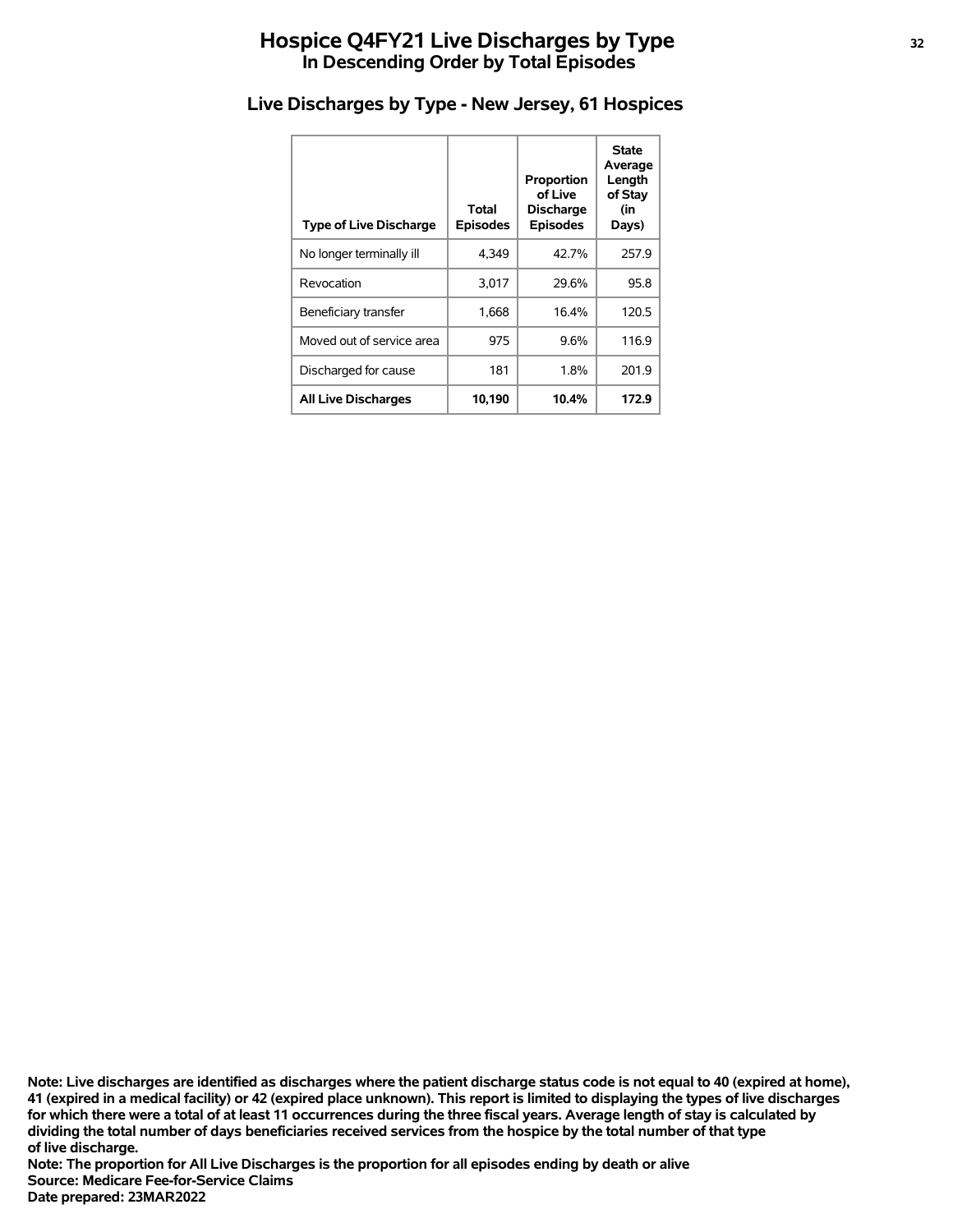# **Hospice Q4FY21 Live Discharges by Type <sup>33</sup> In Descending Order by Total Episodes**

| <b>Type of Live Discharge</b> | Total<br><b>Episodes</b> | Proportion<br>of Live<br><b>Discharge</b><br><b>Episodes</b> | <b>State</b><br>Average<br>Length<br>of Stay<br>(in<br>Days) |
|-------------------------------|--------------------------|--------------------------------------------------------------|--------------------------------------------------------------|
| No longer terminally ill      | 1.731                    | 42.6%                                                        | 236.1                                                        |
| Revocation                    | 972                      | 23.9%                                                        | 109.0                                                        |
| Beneficiary transfer          | 713                      | 17.6%                                                        | 173.2                                                        |
| Moved out of service area     | 385                      | 9.5%                                                         | 165.5                                                        |
| Discharged for cause          | 258                      | 6.4%                                                         | 202.3                                                        |
| <b>All Live Discharges</b>    | 4,059                    | 15.6%                                                        | 185.8                                                        |

# **Live Discharges by Type - New Mexico, 47 Hospices**

**of live discharge. dividing the total number of days beneficiaries received services from the hospice by the total number of that type for which there were a total of at least 11 occurrences during the three fiscal years. Average length of stay is calculated by 41 (expired in a medical facility) or 42 (expired place unknown). This report is limited to displaying the types of live discharges Note: Live discharges are identified as discharges where the patient discharge status code is not equal to 40 (expired at home),**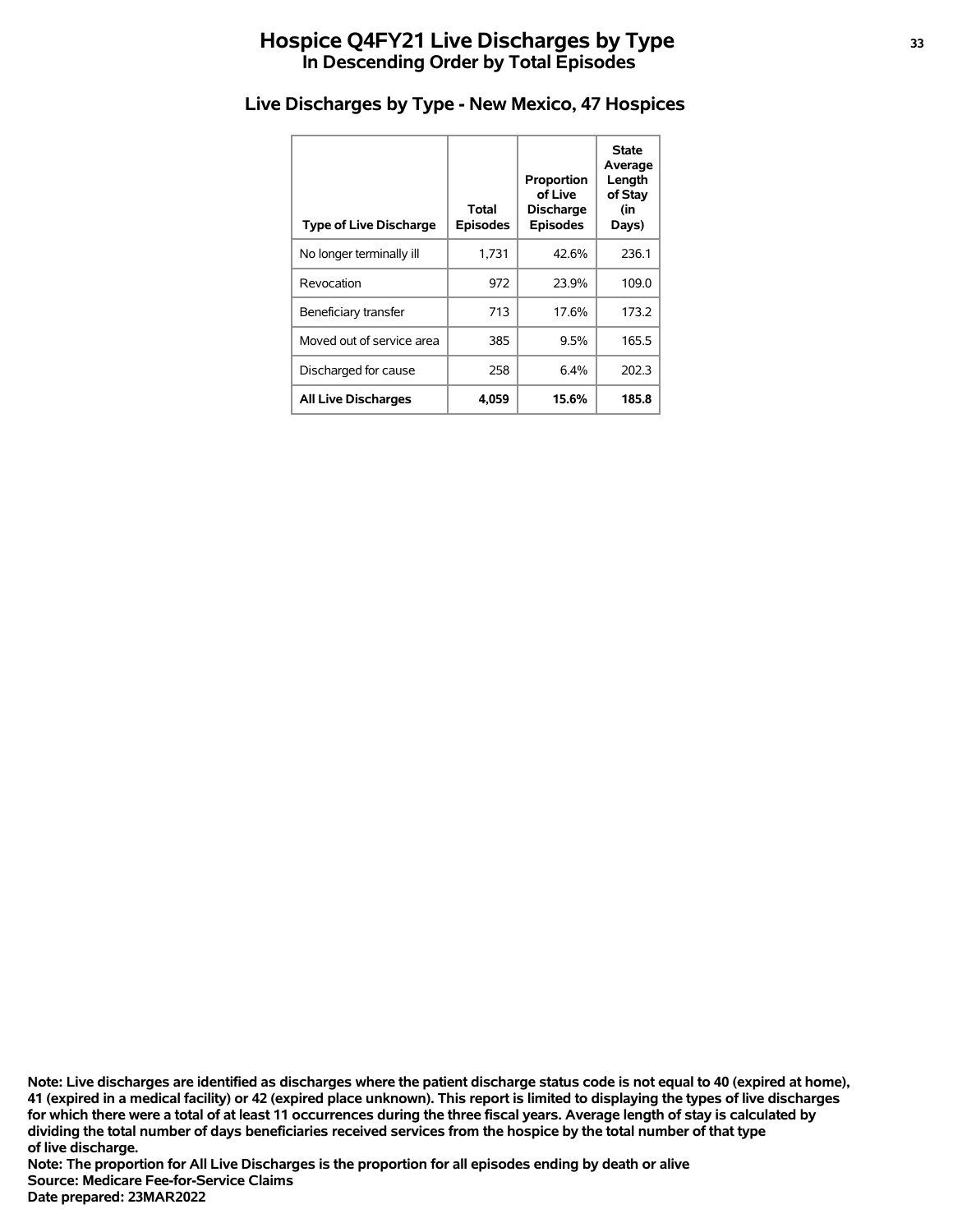# **Hospice Q4FY21 Live Discharges by Type <sup>34</sup> In Descending Order by Total Episodes**

| <b>Type of Live Discharge</b> | Total<br><b>Episodes</b> | Proportion<br>of Live<br><b>Discharge</b><br><b>Episodes</b> | <b>State</b><br>Average<br>Length<br>of Stay<br>(in<br>Days) |
|-------------------------------|--------------------------|--------------------------------------------------------------|--------------------------------------------------------------|
| Revocation                    | 2.684                    | 39.9%                                                        | 100.8                                                        |
| No longer terminally ill      | 2,205                    | 32.8%                                                        | 228.5                                                        |
| Beneficiary transfer          | 1.064                    | 15.8%                                                        | 144.5                                                        |
| Moved out of service area     | 637                      | 9.5%                                                         | 103.7                                                        |
| Discharged for cause          | 133                      | 2.0%                                                         | 100.4                                                        |
| <b>All Live Discharges</b>    | 6,723                    | 17.6%                                                        | 149.8                                                        |

# **Live Discharges by Type - Nevada, 68 Hospices**

**of live discharge. dividing the total number of days beneficiaries received services from the hospice by the total number of that type for which there were a total of at least 11 occurrences during the three fiscal years. Average length of stay is calculated by 41 (expired in a medical facility) or 42 (expired place unknown). This report is limited to displaying the types of live discharges Note: Live discharges are identified as discharges where the patient discharge status code is not equal to 40 (expired at home),**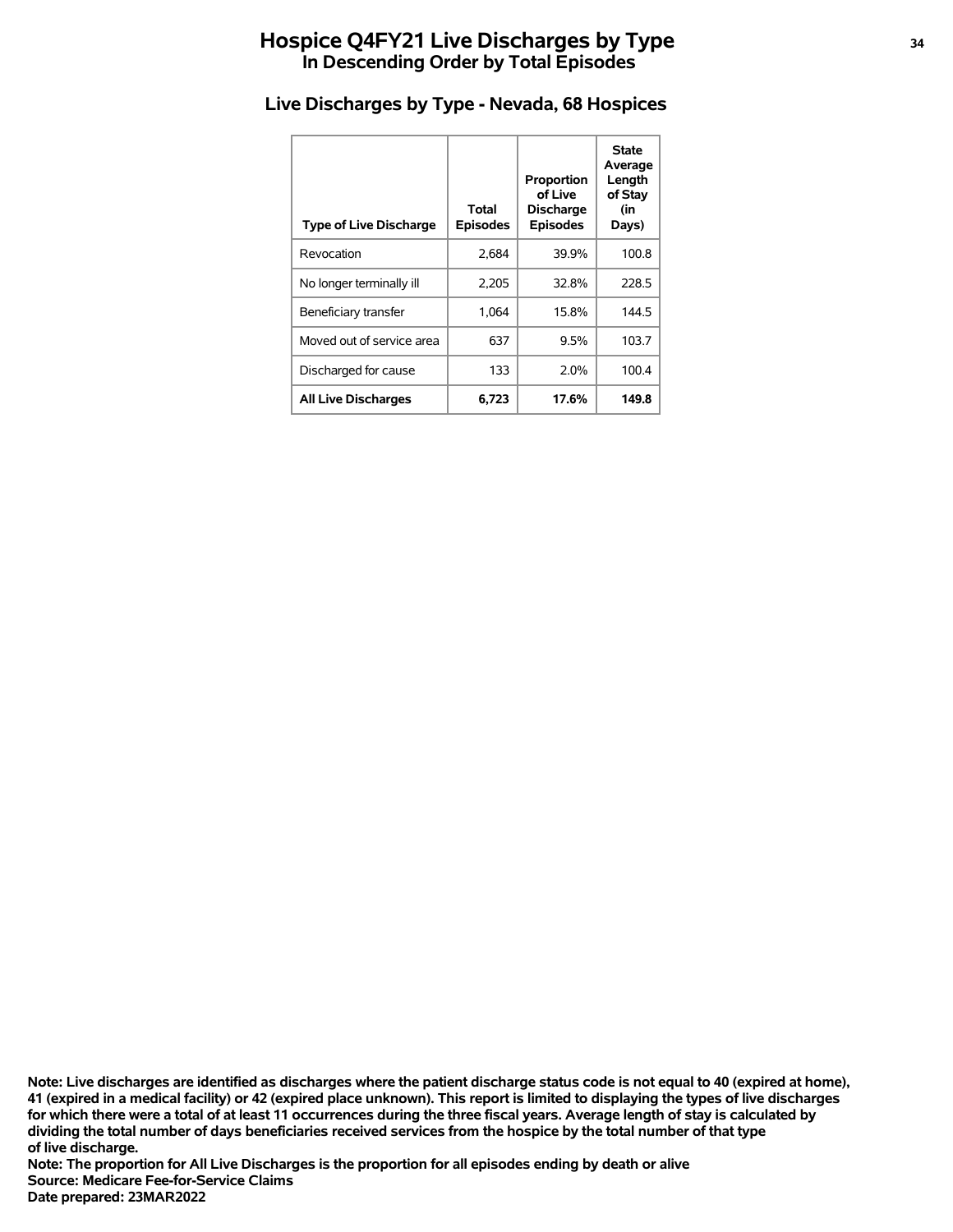# **Hospice Q4FY21 Live Discharges by Type <sup>35</sup> In Descending Order by Total Episodes**

| <b>Type of Live Discharge</b> | Total<br><b>Episodes</b> | Proportion<br>of Live<br><b>Discharge</b><br><b>Episodes</b> | <b>State</b><br>Average<br>Length<br>of Stay<br>(in<br>Days) |
|-------------------------------|--------------------------|--------------------------------------------------------------|--------------------------------------------------------------|
| No longer terminally ill      | 7,166                    | 48.5%                                                        | 207.0                                                        |
| Revocation                    | 4.286                    | 29.0%                                                        | 81.9                                                         |
| Moved out of service area     | 2,581                    | 17.5%                                                        | 84.9                                                         |
| Beneficiary transfer          | 674                      | 4.6%                                                         | 79.0                                                         |
| Discharged for cause          | 67                       | 0.5%                                                         | 131.9                                                        |
| <b>All Live Discharges</b>    | 14,774                   | 11.6%                                                        | 143.2                                                        |

## **Live Discharges by Type - New York, 41 Hospices**

**of live discharge. dividing the total number of days beneficiaries received services from the hospice by the total number of that type for which there were a total of at least 11 occurrences during the three fiscal years. Average length of stay is calculated by 41 (expired in a medical facility) or 42 (expired place unknown). This report is limited to displaying the types of live discharges Note: Live discharges are identified as discharges where the patient discharge status code is not equal to 40 (expired at home),**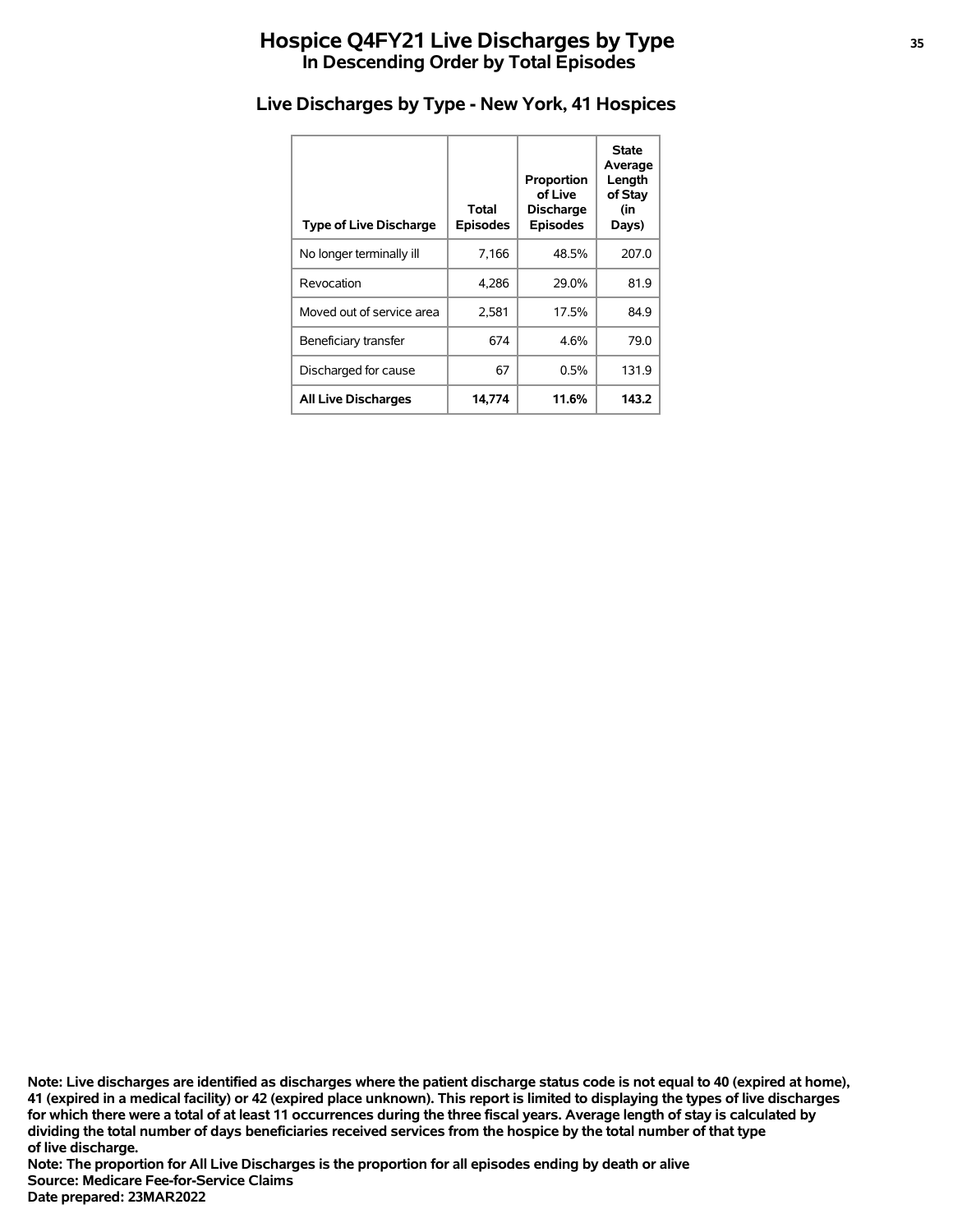# **Hospice Q4FY21 Live Discharges by Type <sup>36</sup> In Descending Order by Total Episodes**

| <b>Type of Live Discharge</b> | Total<br><b>Episodes</b> | Proportion<br>of Live<br><b>Discharge</b><br><b>Episodes</b> | <b>State</b><br>Average<br>Length<br>of Stay<br>(in<br>Days) |
|-------------------------------|--------------------------|--------------------------------------------------------------|--------------------------------------------------------------|
| No longer terminally ill      | 9,568                    | 43.1%                                                        | 238.8                                                        |
| Revocation                    | 6,592                    | 29.7%                                                        | 110.6                                                        |
| Beneficiary transfer          | 4.324                    | 19.5%                                                        | 133.7                                                        |
| Moved out of service area     | 1,378                    | 6.2%                                                         | 133.4                                                        |
| Discharged for cause          | 332                      | 1.5%                                                         | 133.6                                                        |
| <b>All Live Discharges</b>    | 22,194                   | 11.1%                                                        | 172.2                                                        |

# **Live Discharges by Type - Ohio, 139 Hospices**

**of live discharge. dividing the total number of days beneficiaries received services from the hospice by the total number of that type for which there were a total of at least 11 occurrences during the three fiscal years. Average length of stay is calculated by 41 (expired in a medical facility) or 42 (expired place unknown). This report is limited to displaying the types of live discharges Note: Live discharges are identified as discharges where the patient discharge status code is not equal to 40 (expired at home),**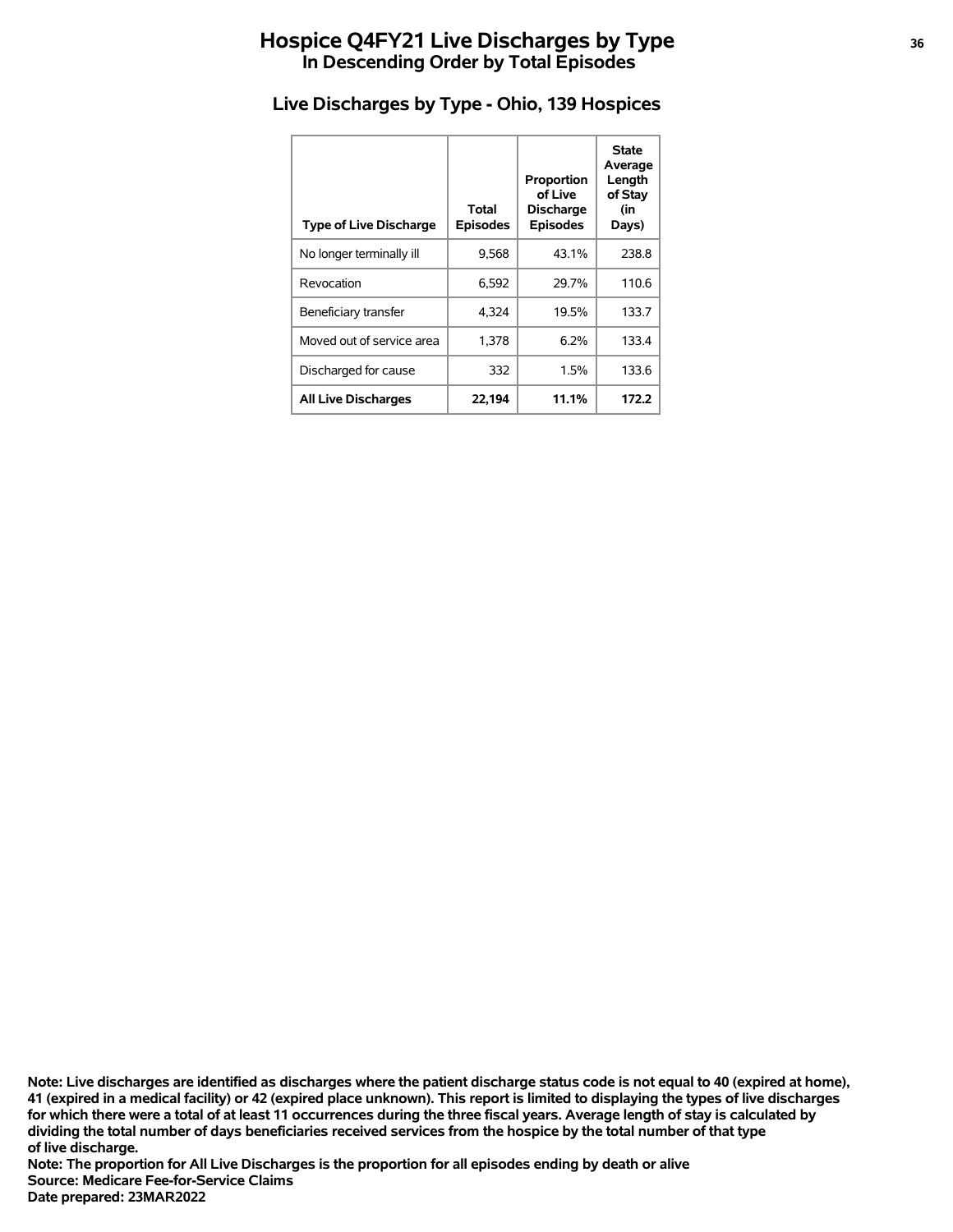# **Hospice Q4FY21 Live Discharges by Type <sup>37</sup> In Descending Order by Total Episodes**

| <b>Type of Live Discharge</b> | Total<br><b>Episodes</b> | Proportion<br>of Live<br><b>Discharge</b><br><b>Episodes</b> | <b>State</b><br>Average<br>Length<br>of Stay<br>(in<br>Days) |
|-------------------------------|--------------------------|--------------------------------------------------------------|--------------------------------------------------------------|
| No longer terminally ill      | 3.349                    | 33.8%                                                        | 248.2                                                        |
| Revocation                    | 2.925                    | 29.5%                                                        | 132.2                                                        |
| Beneficiary transfer          | 2,131                    | 21.5%                                                        | 178.2                                                        |
| Moved out of service area     | 1,300                    | 13.1%                                                        | 141.8                                                        |
| Discharged for cause          | 210                      | 2.1%                                                         | 195.2                                                        |
| <b>All Live Discharges</b>    | 9.915                    | 16.3%                                                        | 183.8                                                        |

# **Live Discharges by Type - Oklahoma, 118 Hospices**

**of live discharge. dividing the total number of days beneficiaries received services from the hospice by the total number of that type for which there were a total of at least 11 occurrences during the three fiscal years. Average length of stay is calculated by 41 (expired in a medical facility) or 42 (expired place unknown). This report is limited to displaying the types of live discharges Note: Live discharges are identified as discharges where the patient discharge status code is not equal to 40 (expired at home),**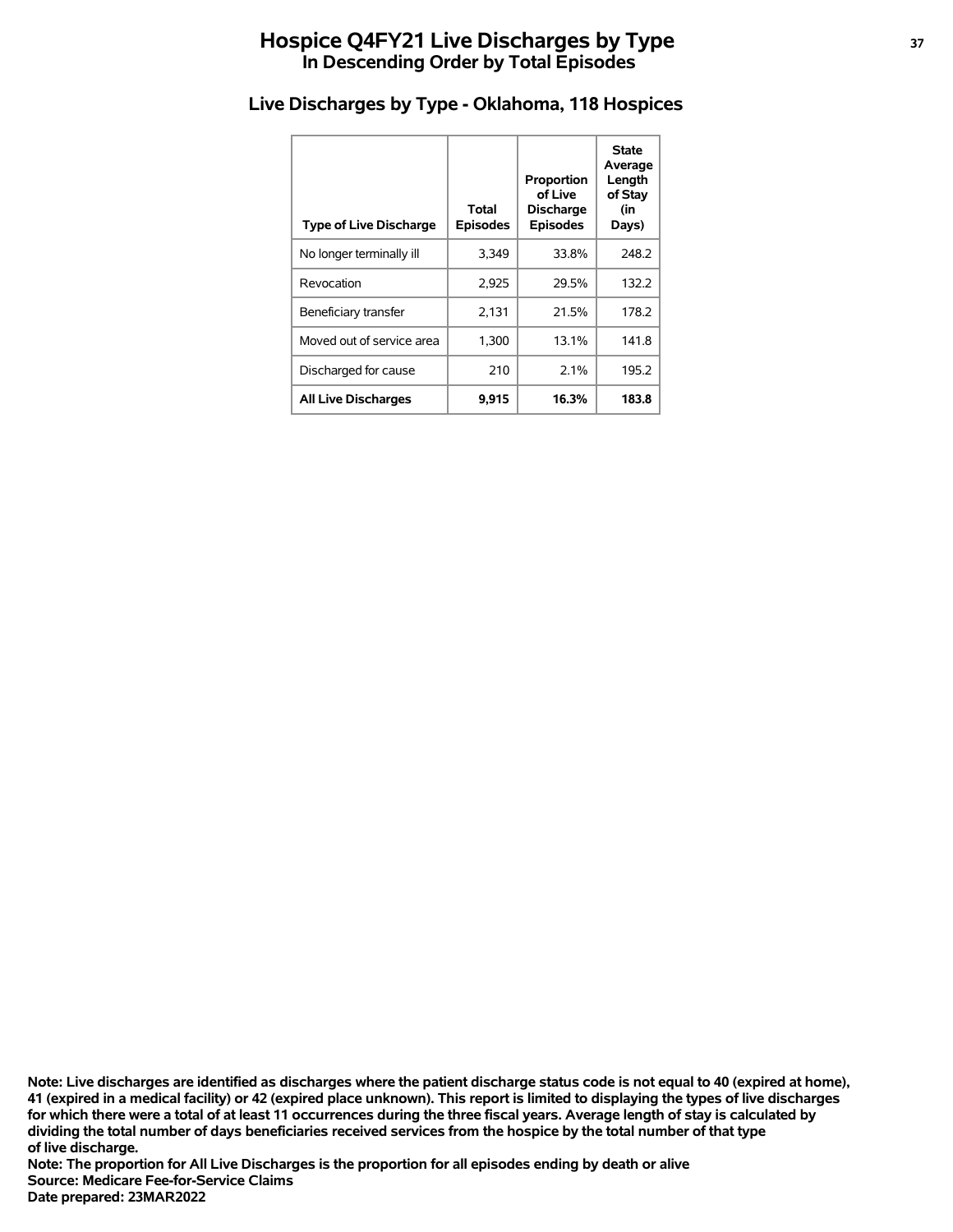# **Hospice Q4FY21 Live Discharges by Type <sup>38</sup> In Descending Order by Total Episodes**

| <b>Type of Live Discharge</b> | Total<br><b>Episodes</b> | Proportion<br>of Live<br><b>Discharge</b><br><b>Episodes</b> | <b>State</b><br>Average<br>Length<br>of Stay<br>(in<br>Days) |
|-------------------------------|--------------------------|--------------------------------------------------------------|--------------------------------------------------------------|
| No longer terminally ill      | 3,217                    | 55.6%                                                        | 182.3                                                        |
| Revocation                    | 1,422                    | 24.6%                                                        | 80.5                                                         |
| Beneficiary transfer          | 786                      | 13.6%                                                        | 100.5                                                        |
| Moved out of service area     | 296                      | 5.1%                                                         | 79.6                                                         |
| Discharged for cause          | 70                       | 1.2%                                                         | 76.2                                                         |
| <b>All Live Discharges</b>    | 5,791                    | 10.1%                                                        | 139.7                                                        |

# **Live Discharges by Type - Oregon, 53 Hospices**

**of live discharge. dividing the total number of days beneficiaries received services from the hospice by the total number of that type for which there were a total of at least 11 occurrences during the three fiscal years. Average length of stay is calculated by 41 (expired in a medical facility) or 42 (expired place unknown). This report is limited to displaying the types of live discharges Note: Live discharges are identified as discharges where the patient discharge status code is not equal to 40 (expired at home),**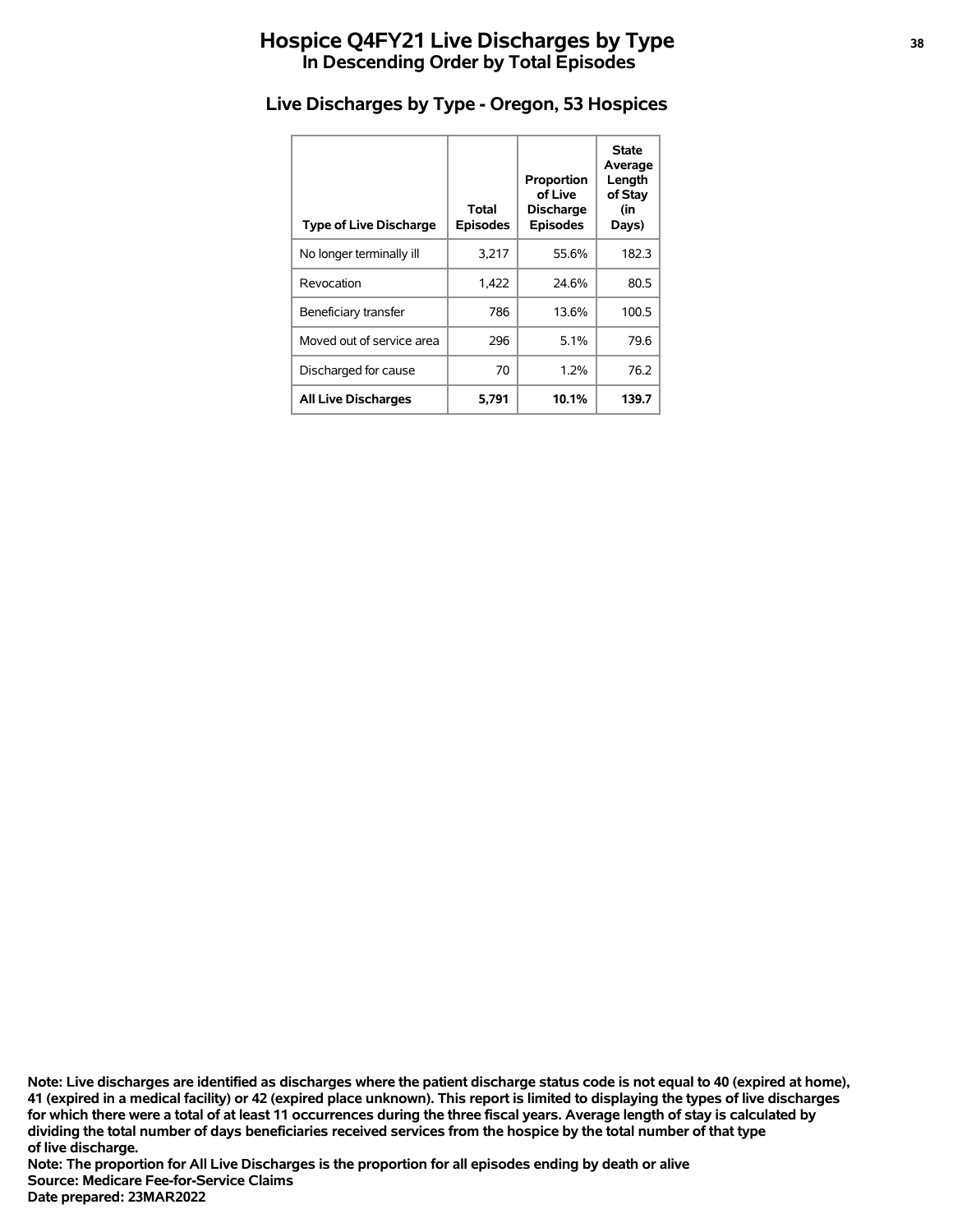# **Hospice Q4FY21 Live Discharges by Type <sup>39</sup> In Descending Order by Total Episodes**

| <b>Type of Live Discharge</b> | Total<br><b>Episodes</b> | Proportion<br>of Live<br><b>Discharge</b><br><b>Episodes</b> | State<br>Average<br>Length<br>of Stay<br>(in<br>Days) |
|-------------------------------|--------------------------|--------------------------------------------------------------|-------------------------------------------------------|
| No longer terminally ill      | 10.042                   | 48.5%                                                        | 243.1                                                 |
| Revocation                    | 6.382                    | 30.8%                                                        | 112.0                                                 |
| Beneficiary transfer          | 2,854                    | 13.8%                                                        | 112.3                                                 |
| Moved out of service area     | 1,204                    | 5.8%                                                         | 122.5                                                 |
| Discharged for cause          | 240                      | 1.2%                                                         | 179.8                                                 |
| <b>All Live Discharges</b>    | 20.722                   | 10.8%                                                        | 177.0                                                 |

## **Live Discharges by Type - Pennsylvania, 180 Hospices**

**of live discharge. dividing the total number of days beneficiaries received services from the hospice by the total number of that type for which there were a total of at least 11 occurrences during the three fiscal years. Average length of stay is calculated by 41 (expired in a medical facility) or 42 (expired place unknown). This report is limited to displaying the types of live discharges Note: Live discharges are identified as discharges where the patient discharge status code is not equal to 40 (expired at home),**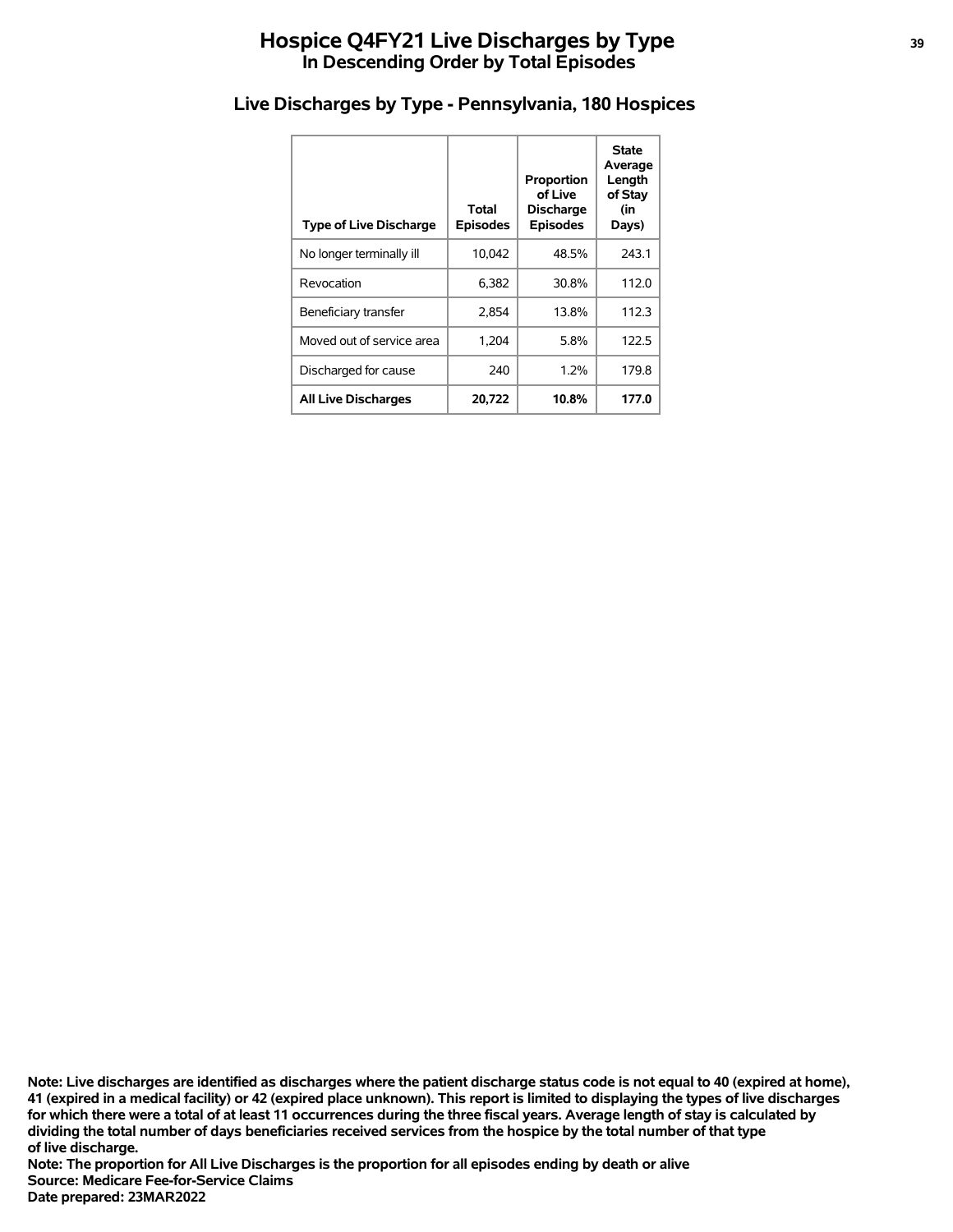# **Hospice Q4FY21 Live Discharges by Type <sup>40</sup> In Descending Order by Total Episodes**

| <b>Type of Live Discharge</b> | Total<br><b>Episodes</b> | Proportion<br>of Live<br><b>Discharge</b><br><b>Episodes</b> | <b>State</b><br>Average<br>Length<br>of Stay<br>(in<br>Days) |
|-------------------------------|--------------------------|--------------------------------------------------------------|--------------------------------------------------------------|
| No longer terminally ill      | 3.265                    | 53.2%                                                        | 284.0                                                        |
| Revocation                    | 2.069                    | 33.7%                                                        | 152.3                                                        |
| Moved out of service area     | 361                      | 5.9%                                                         | 149.8                                                        |
| Beneficiary transfer          | 310                      | 5.1%                                                         | 100.0                                                        |
| Discharged for cause          | 131                      | 2.1%                                                         | 322.1                                                        |
| <b>All Live Discharges</b>    | 6,136                    | 28.7%                                                        | 223.2                                                        |

## **Live Discharges by Type - Puerto Rico, 44 Hospices**

**of live discharge. dividing the total number of days beneficiaries received services from the hospice by the total number of that type for which there were a total of at least 11 occurrences during the three fiscal years. Average length of stay is calculated by 41 (expired in a medical facility) or 42 (expired place unknown). This report is limited to displaying the types of live discharges Note: Live discharges are identified as discharges where the patient discharge status code is not equal to 40 (expired at home),**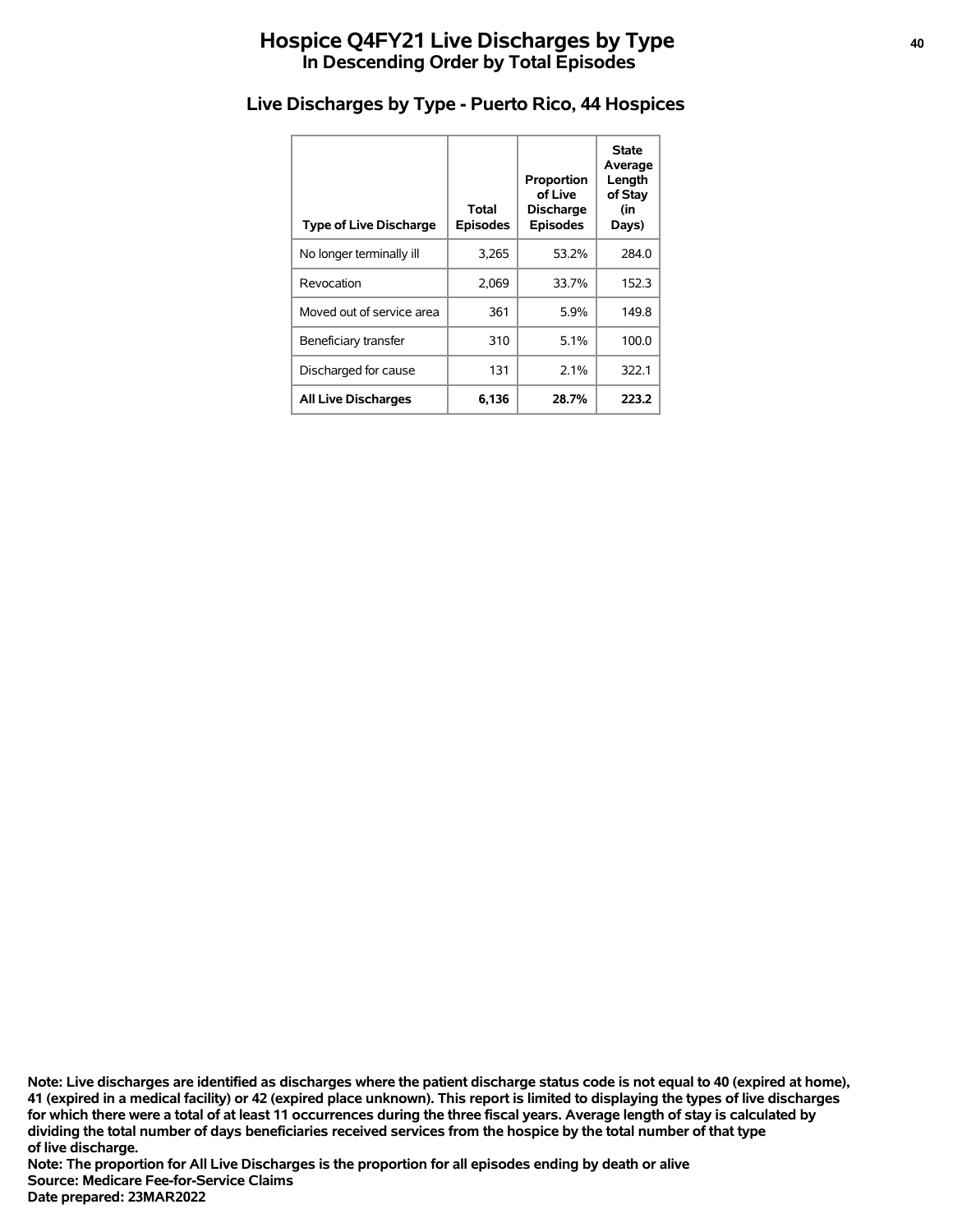# **Hospice Q4FY21 Live Discharges by Type <sup>41</sup> In Descending Order by Total Episodes**

| <b>Type of Live Discharge</b> | Total<br><b>Episodes</b> | Proportion<br>of Live<br><b>Discharge</b><br><b>Episodes</b> | <b>State</b><br>Average<br>Length<br>of Stay<br>(in<br>Days) |
|-------------------------------|--------------------------|--------------------------------------------------------------|--------------------------------------------------------------|
| No longer terminally ill      | 704                      | 42.0%                                                        | 259.5                                                        |
| Revocation                    | 559                      | 33.3%                                                        | 104.9                                                        |
| Beneficiary transfer          | 228                      | 13.6%                                                        | 101.7                                                        |
| Moved out of service area     | 171                      | 10.2%                                                        | 87.1                                                         |
| Discharged for cause          | 16                       | 1.0%                                                         | 309.9                                                        |
| <b>All Live Discharges</b>    | 1.678                    | 9.6%                                                         | 169.5                                                        |

# **Live Discharges by Type - Rhode Island, 7 Hospices**

**of live discharge. dividing the total number of days beneficiaries received services from the hospice by the total number of that type for which there were a total of at least 11 occurrences during the three fiscal years. Average length of stay is calculated by 41 (expired in a medical facility) or 42 (expired place unknown). This report is limited to displaying the types of live discharges Note: Live discharges are identified as discharges where the patient discharge status code is not equal to 40 (expired at home),**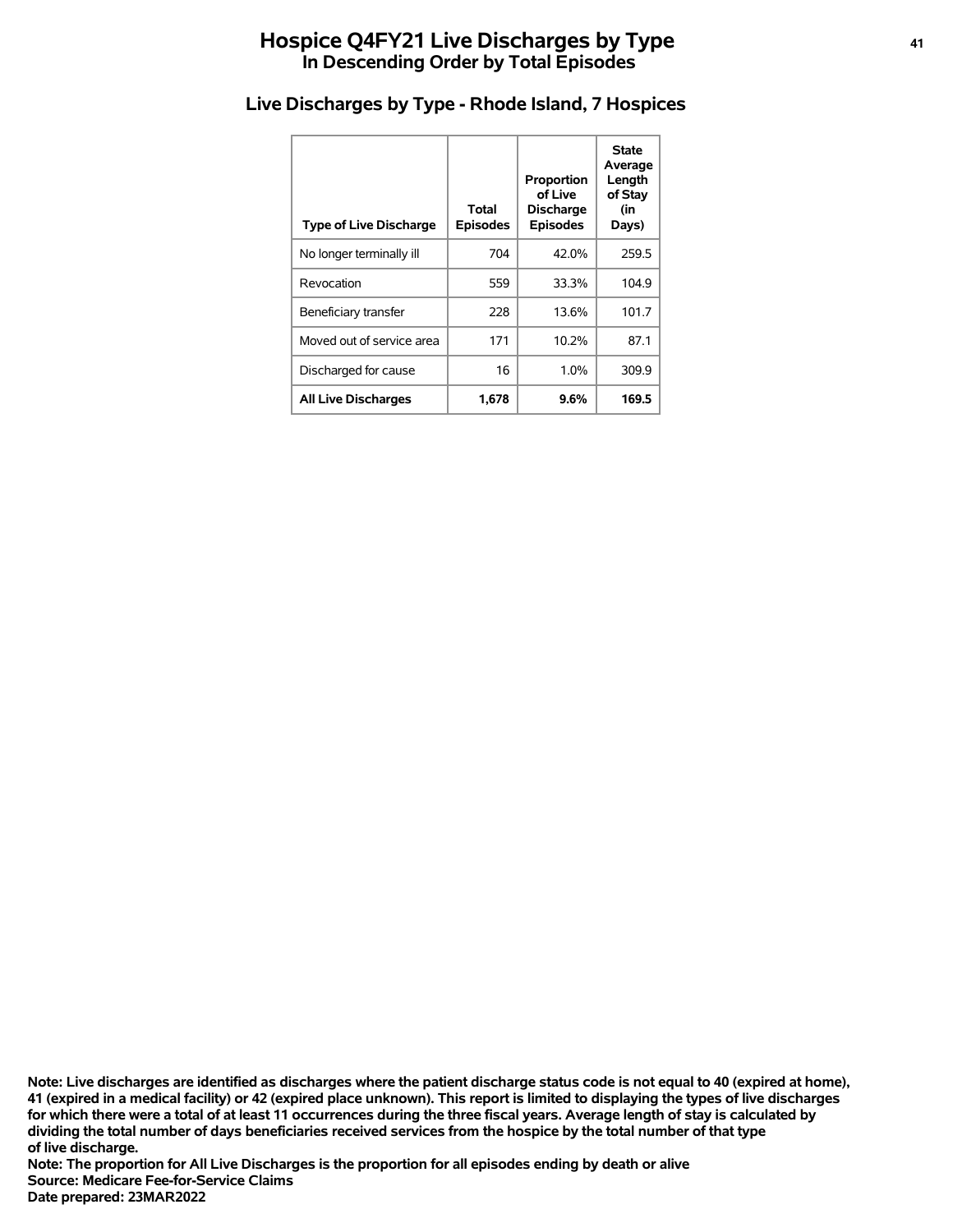# **Hospice Q4FY21 Live Discharges by Type <sup>42</sup> In Descending Order by Total Episodes**

| <b>Type of Live Discharge</b> | Total<br><b>Episodes</b> | Proportion<br>of Live<br><b>Discharge</b><br><b>Episodes</b> | <b>State</b><br>Average<br>Length<br>of Stay<br>(in<br>Days) |
|-------------------------------|--------------------------|--------------------------------------------------------------|--------------------------------------------------------------|
| No longer terminally ill      | 4.382                    | 33.2%                                                        | 233.4                                                        |
| Revocation                    | 3.935                    | 29.8%                                                        | 122.2                                                        |
| Beneficiary transfer          | 2,918                    | 22.1%                                                        | 189.8                                                        |
| Moved out of service area     | 1,734                    | 13.1%                                                        | 140.7                                                        |
| Discharged for cause          | 232                      | 1.8%                                                         | 202.2                                                        |
| <b>All Live Discharges</b>    | 13,201                   | 16.3%                                                        | 177.9                                                        |

# **Live Discharges by Type - South Carolina, 83 Hospices**

**of live discharge. dividing the total number of days beneficiaries received services from the hospice by the total number of that type for which there were a total of at least 11 occurrences during the three fiscal years. Average length of stay is calculated by 41 (expired in a medical facility) or 42 (expired place unknown). This report is limited to displaying the types of live discharges Note: Live discharges are identified as discharges where the patient discharge status code is not equal to 40 (expired at home),**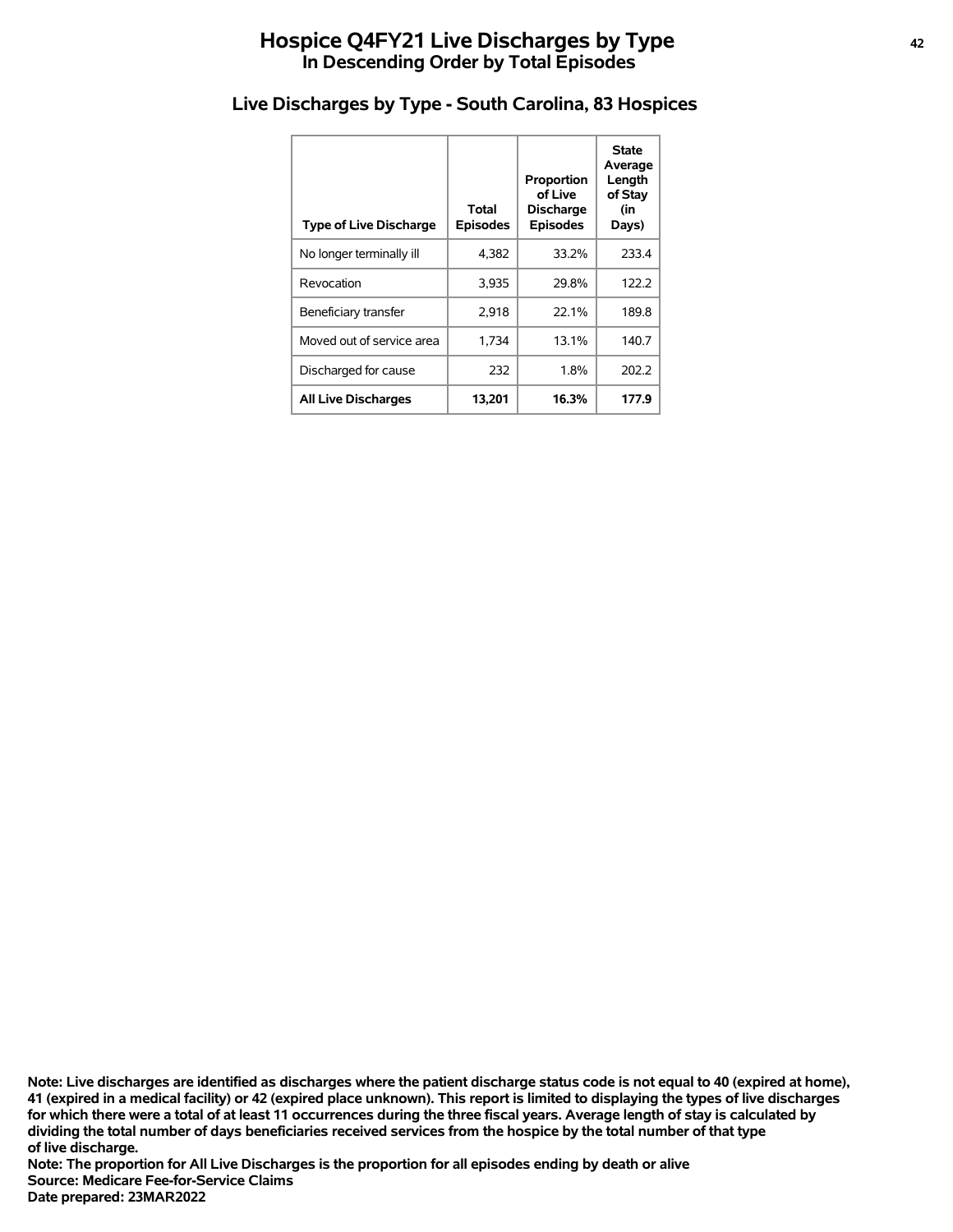# **Hospice Q4FY21 Live Discharges by Type <sup>43</sup> In Descending Order by Total Episodes**

| <b>Type of Live Discharge</b> | Total<br><b>Episodes</b> | Proportion<br>of Live<br><b>Discharge</b><br><b>Episodes</b> | State<br>Average<br>Length<br>of Stay<br>(in<br>Days) |
|-------------------------------|--------------------------|--------------------------------------------------------------|-------------------------------------------------------|
| No longer terminally ill      | 459                      | 42.1%                                                        | 196.4                                                 |
| Revocation                    | 308                      | 28.3%                                                        | 99.3                                                  |
| Beneficiary transfer          | 273                      | 25.0%                                                        | 110.3                                                 |
| Moved out of service area     | 35                       | $3.2\%$                                                      | 82.1                                                  |
| Discharged for cause          | 15                       | 1.4%                                                         | 157.7                                                 |
| <b>All Live Discharges</b>    | 1,090                    | 10.1%                                                        | 143.2                                                 |

# **Live Discharges by Type - South Dakota, 15 Hospices**

**of live discharge. dividing the total number of days beneficiaries received services from the hospice by the total number of that type for which there were a total of at least 11 occurrences during the three fiscal years. Average length of stay is calculated by 41 (expired in a medical facility) or 42 (expired place unknown). This report is limited to displaying the types of live discharges Note: Live discharges are identified as discharges where the patient discharge status code is not equal to 40 (expired at home),**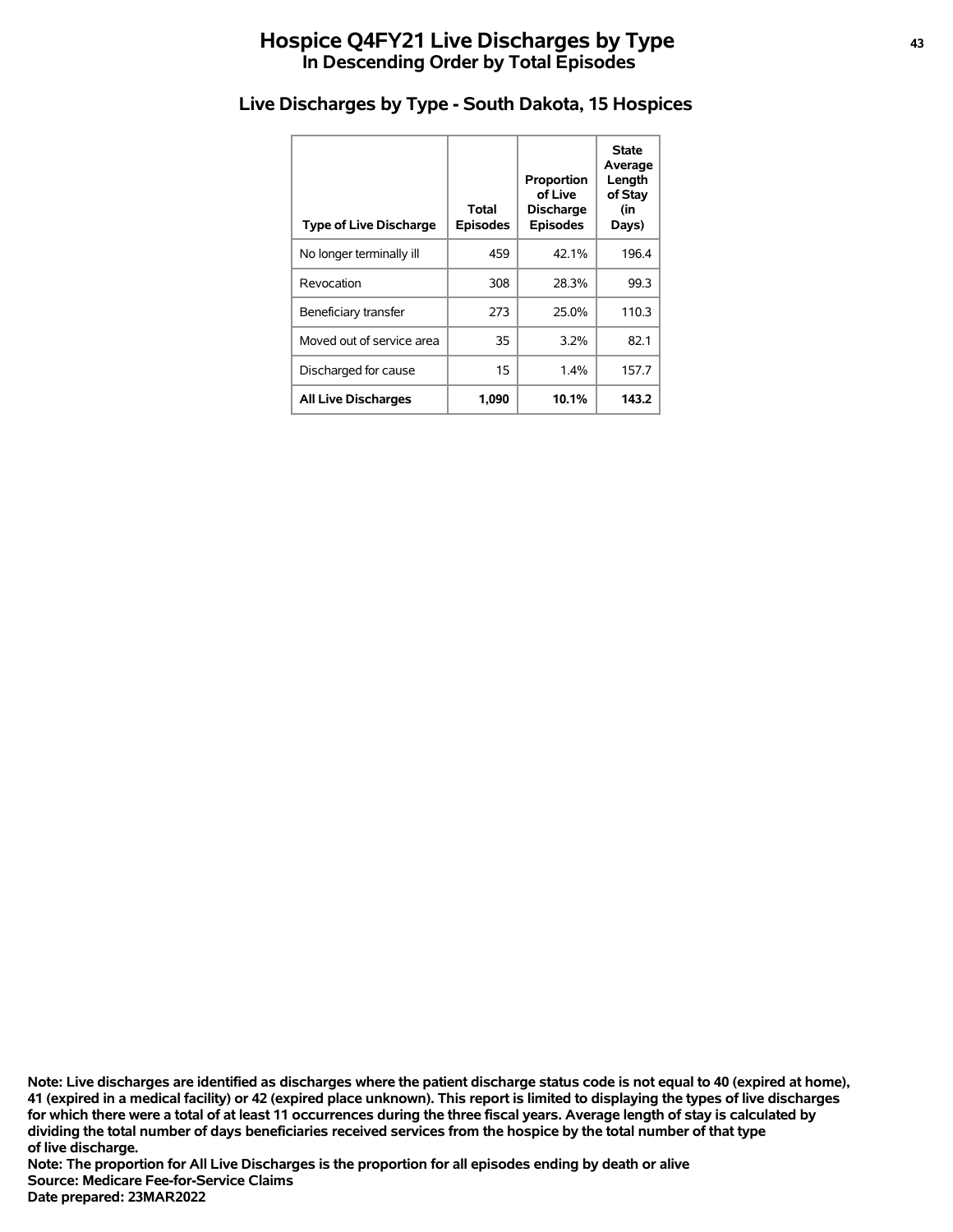# **Hospice Q4FY21 Live Discharges by Type <sup>44</sup> In Descending Order by Total Episodes**

| <b>Type of Live Discharge</b> | Total<br><b>Episodes</b> | Proportion<br>of Live<br><b>Discharge</b><br><b>Episodes</b> | <b>State</b><br>Average<br>Length<br>of Stay<br>(in<br>Days) |
|-------------------------------|--------------------------|--------------------------------------------------------------|--------------------------------------------------------------|
| No longer terminally ill      | 3,920                    | 38.1%                                                        | 245.2                                                        |
| Revocation                    | 3,839                    | 37.3%                                                        | 111.4                                                        |
| Beneficiary transfer          | 1,502                    | 14.6%                                                        | 129.9                                                        |
| Moved out of service area     | 869                      | 8.4%                                                         | 131.5                                                        |
| Discharged for cause          | 163                      | 1.6%                                                         | 152.2                                                        |
| <b>All Live Discharges</b>    | 10.293                   | 10.6%                                                        | 167.4                                                        |

# **Live Discharges by Type - Tennessee, 55 Hospices**

**of live discharge. dividing the total number of days beneficiaries received services from the hospice by the total number of that type for which there were a total of at least 11 occurrences during the three fiscal years. Average length of stay is calculated by 41 (expired in a medical facility) or 42 (expired place unknown). This report is limited to displaying the types of live discharges Note: Live discharges are identified as discharges where the patient discharge status code is not equal to 40 (expired at home),**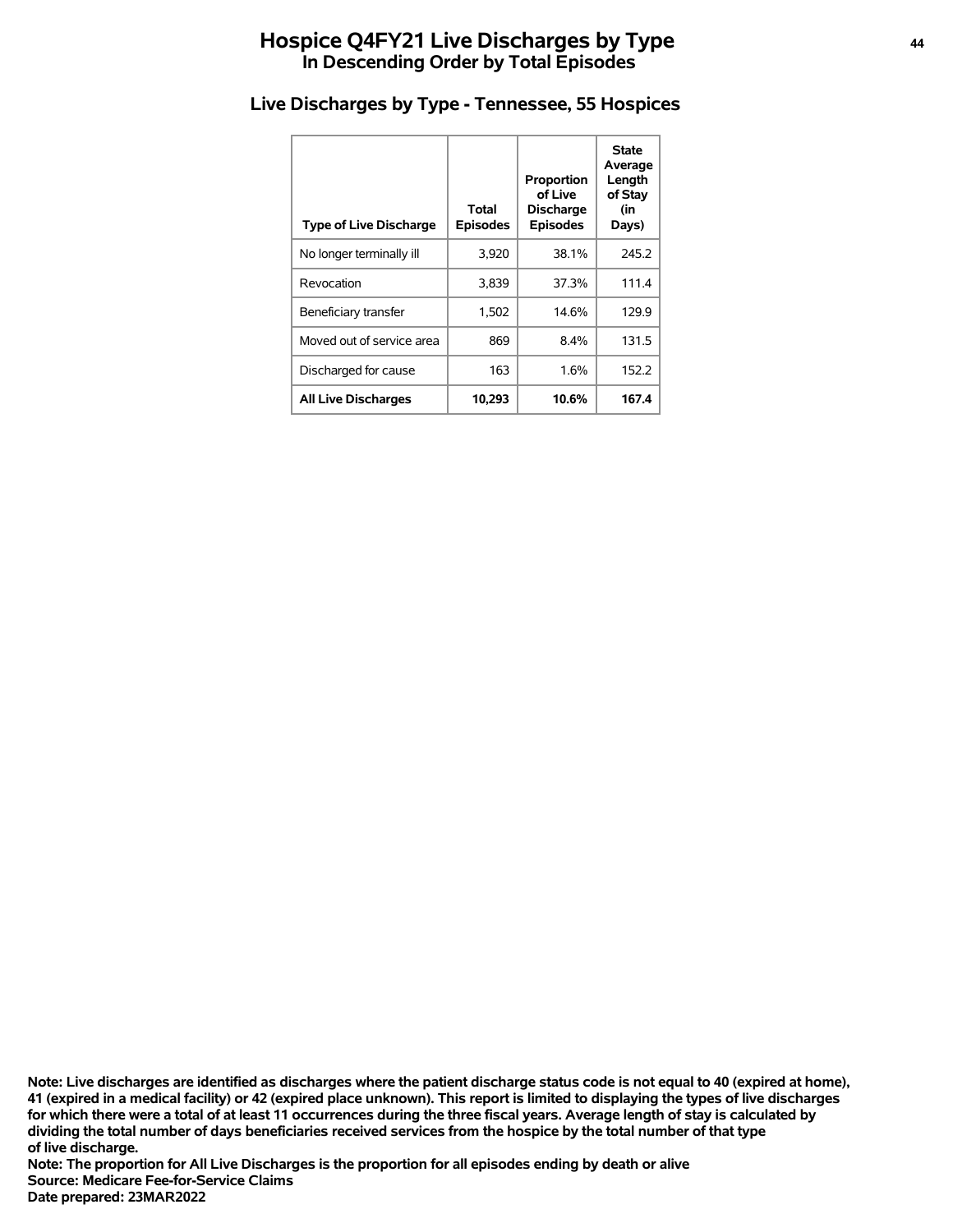# **Hospice Q4FY21 Live Discharges by Type <sup>45</sup> In Descending Order by Total Episodes**

| <b>Type of Live Discharge</b> | Total<br><b>Episodes</b> | Proportion<br>of Live<br><b>Discharge</b><br><b>Episodes</b> | <b>State</b><br>Average<br>Length<br>of Stay<br>(in<br>Days) |
|-------------------------------|--------------------------|--------------------------------------------------------------|--------------------------------------------------------------|
| No longer terminally ill      | 21.448                   | 37.5%                                                        | 220.7                                                        |
| Revocation                    | 17.054                   | 29.8%                                                        | 131.6                                                        |
| Beneficiary transfer          | 13,155                   | 23.0%                                                        | 181.3                                                        |
| Moved out of service area     | 4,229                    | $7.4\%$                                                      | 133.0                                                        |
| Discharged for cause          | 1,374                    | 2.4%                                                         | 169.3                                                        |
| <b>All Live Discharges</b>    | 57.260                   | 17.4%                                                        | 177.4                                                        |

# **Live Discharges by Type - Texas, 735 Hospices**

**of live discharge. dividing the total number of days beneficiaries received services from the hospice by the total number of that type for which there were a total of at least 11 occurrences during the three fiscal years. Average length of stay is calculated by 41 (expired in a medical facility) or 42 (expired place unknown). This report is limited to displaying the types of live discharges Note: Live discharges are identified as discharges where the patient discharge status code is not equal to 40 (expired at home),**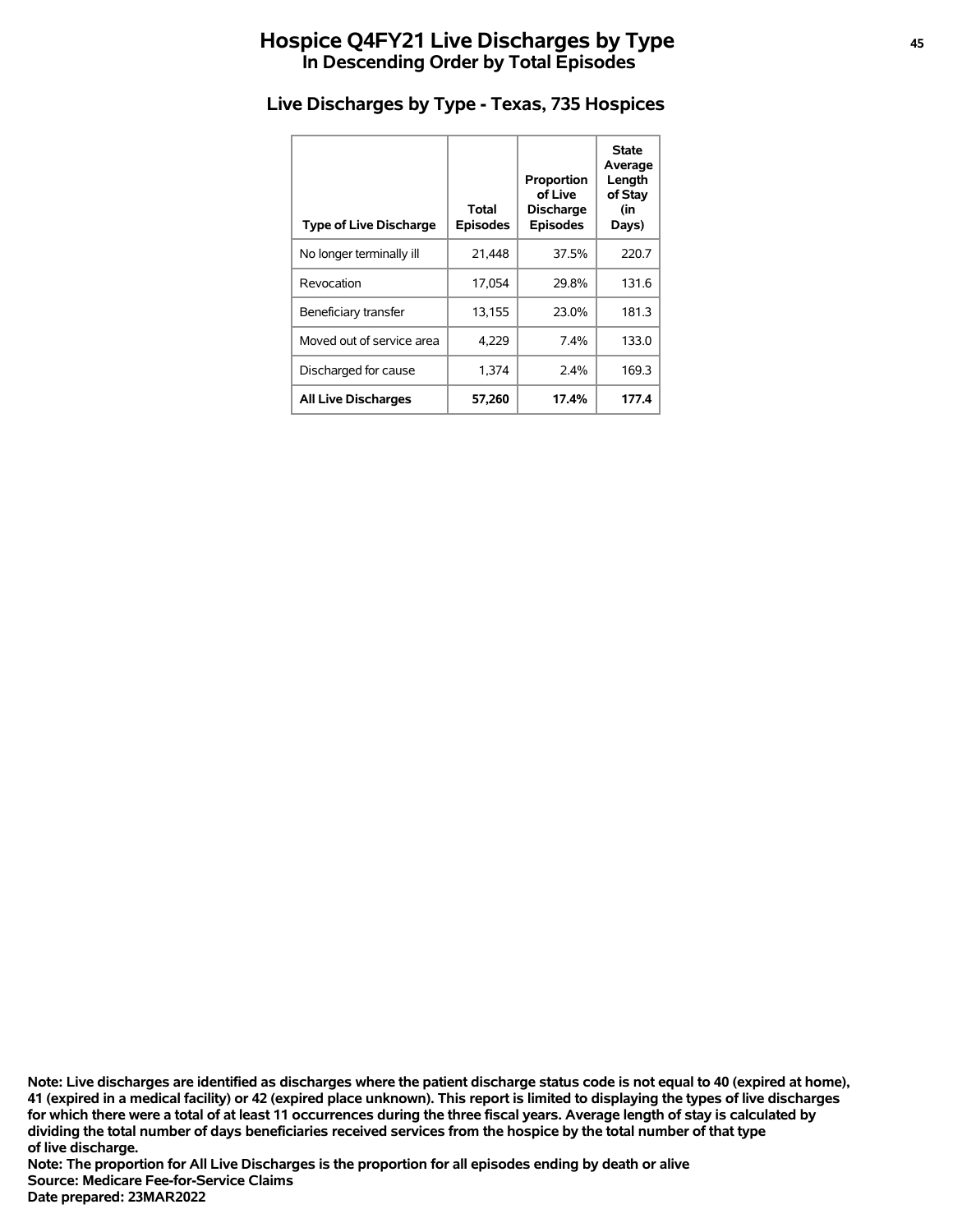# **Hospice Q4FY21 Live Discharges by Type <sup>46</sup> In Descending Order by Total Episodes**

| <b>Type of Live Discharge</b> | Total<br><b>Episodes</b> | Proportion<br>of Live<br><b>Discharge</b><br><b>Episodes</b> | <b>State</b><br>Average<br>Length<br>of Stay<br>(in<br>Days) |
|-------------------------------|--------------------------|--------------------------------------------------------------|--------------------------------------------------------------|
| No longer terminally ill      | 2,753                    | 43.9%                                                        | 240.3                                                        |
| Beneficiary transfer          | 1,650                    | 26.3%                                                        | 188.5                                                        |
| Revocation                    | 1,566                    | 25.0%                                                        | 139.4                                                        |
| Moved out of service area     | 219                      | 3.5%                                                         | 135.6                                                        |
| Discharged for cause          | 82                       | 1.3%                                                         | 203.8                                                        |
| <b>All Live Discharges</b>    | 6.270                    | 17.9%                                                        | 197.3                                                        |

# **Live Discharges by Type - Utah, 85 Hospices**

**of live discharge. dividing the total number of days beneficiaries received services from the hospice by the total number of that type for which there were a total of at least 11 occurrences during the three fiscal years. Average length of stay is calculated by 41 (expired in a medical facility) or 42 (expired place unknown). This report is limited to displaying the types of live discharges Note: Live discharges are identified as discharges where the patient discharge status code is not equal to 40 (expired at home),**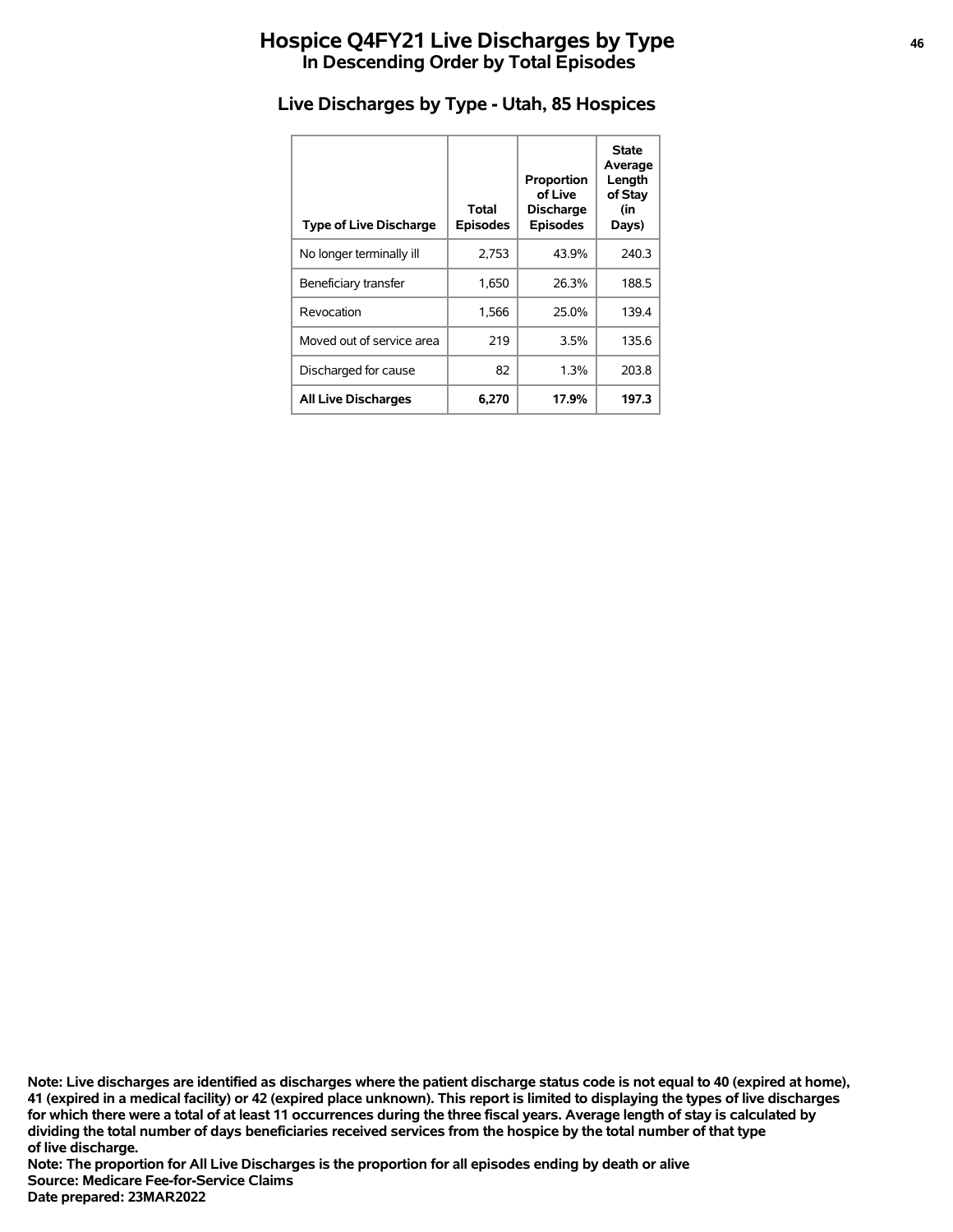# **Hospice Q4FY21 Live Discharges by Type <sup>47</sup> In Descending Order by Total Episodes**

| <b>Type of Live Discharge</b> | Total<br><b>Episodes</b> | Proportion<br>of Live<br><b>Discharge</b><br><b>Episodes</b> | <b>State</b><br>Average<br>Length<br>of Stay<br>(in<br>Days) |
|-------------------------------|--------------------------|--------------------------------------------------------------|--------------------------------------------------------------|
| No longer terminally ill      | 4,803                    | 43.4%                                                        | 226.9                                                        |
| Revocation                    | 3,711                    | 33.5%                                                        | 112.8                                                        |
| Beneficiary transfer          | 1,486                    | 13.4%                                                        | 135.1                                                        |
| Moved out of service area     | 877                      | 7.9%                                                         | 118.8                                                        |
| Discharged for cause          | 185                      | 1.7%                                                         | 132.6                                                        |
| <b>All Live Discharges</b>    | 11,062                   | 11.5%                                                        | 166.2                                                        |

# **Live Discharges by Type - Virginia, 101 Hospices**

**of live discharge. dividing the total number of days beneficiaries received services from the hospice by the total number of that type for which there were a total of at least 11 occurrences during the three fiscal years. Average length of stay is calculated by 41 (expired in a medical facility) or 42 (expired place unknown). This report is limited to displaying the types of live discharges Note: Live discharges are identified as discharges where the patient discharge status code is not equal to 40 (expired at home),**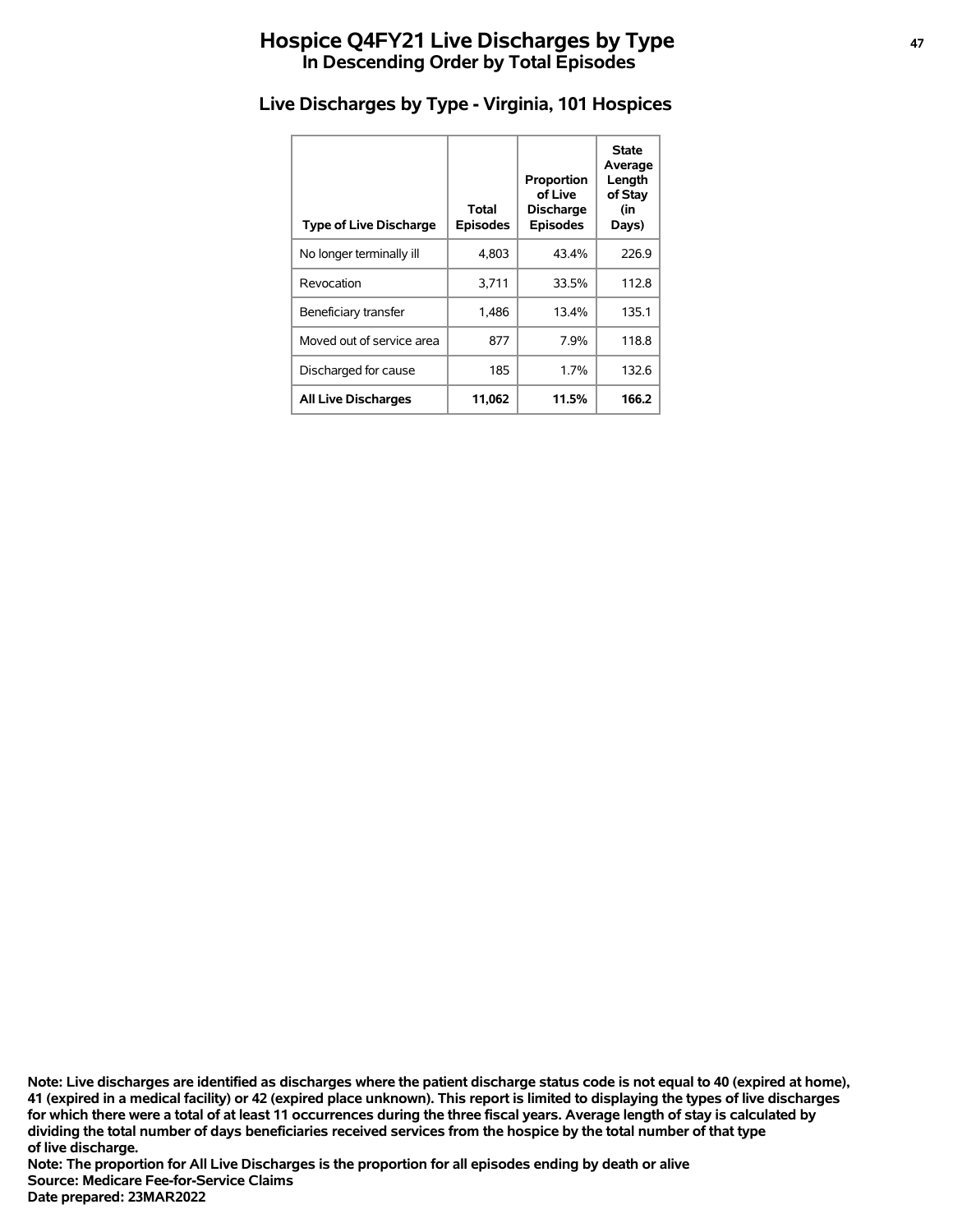# **Hospice Q4FY21 Live Discharges by Type <sup>48</sup> In Descending Order by Total Episodes**

# **Live Discharges by Type - Virgin Islands, 3 Hospices**

| <b>Type of Live</b><br><b>Discharge</b> | <b>Total</b><br><b>Episodes</b> | Proportion<br>of Live<br><b>Discharge</b><br><b>Episodes</b> | <b>State</b><br>Average<br>Length<br>of Stay<br>(in<br>Days) |
|-----------------------------------------|---------------------------------|--------------------------------------------------------------|--------------------------------------------------------------|
| No longer terminally ill                | 72                              | 67.3%                                                        | 205.4                                                        |
| Revocation                              | 35                              | 32.7%                                                        | 148.9                                                        |
| <b>All Live Discharges</b>              | 107                             | 18.1%                                                        | 186.9                                                        |

**of live discharge. dividing the total number of days beneficiaries received services from the hospice by the total number of that type for which there were a total of at least 11 occurrences during the three fiscal years. Average length of stay is calculated by 41 (expired in a medical facility) or 42 (expired place unknown). This report is limited to displaying the types of live discharges Note: Live discharges are identified as discharges where the patient discharge status code is not equal to 40 (expired at home),**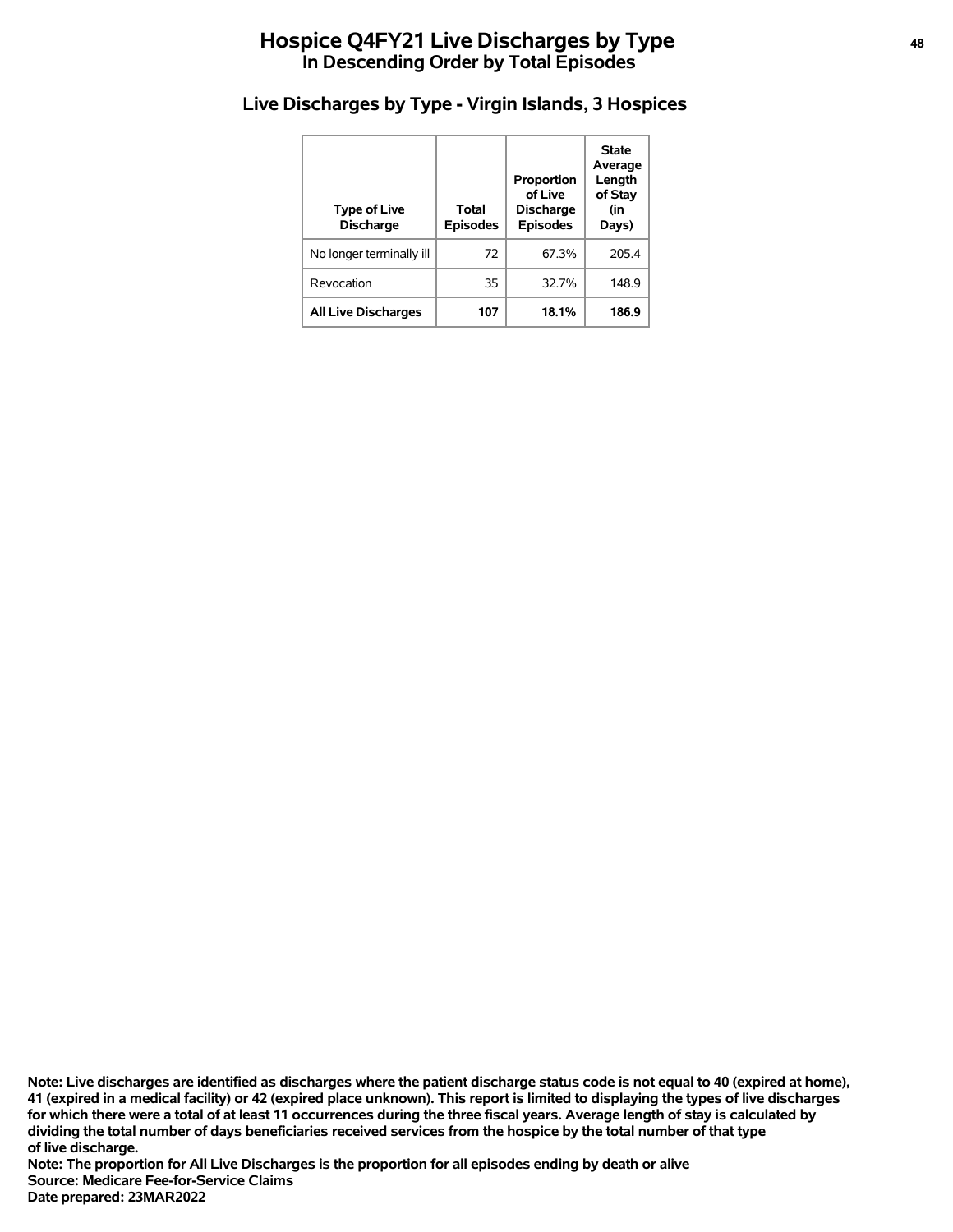# **Hospice Q4FY21 Live Discharges by Type <sup>49</sup> In Descending Order by Total Episodes**

| <b>Type of Live Discharge</b> | Total<br><b>Episodes</b> | Proportion<br>of Live<br><b>Discharge</b><br><b>Episodes</b> | <b>State</b><br>Average<br>Length<br>of Stay<br>(in<br>Days) |
|-------------------------------|--------------------------|--------------------------------------------------------------|--------------------------------------------------------------|
| No longer terminally ill      | 424                      | 48.8%                                                        | 208.8                                                        |
| Revocation                    | 267                      | 30.8%                                                        | 109.9                                                        |
| Beneficiary transfer          | 143                      | 16.5%                                                        | 105.8                                                        |
| Moved out of service area     | 34                       | 3.9%                                                         | 85.5                                                         |
| <b>All Live Discharges</b>    | 868                      | 10.3%                                                        | 156.6                                                        |

# **Live Discharges by Type - Vermont, 10 Hospices**

**of live discharge. dividing the total number of days beneficiaries received services from the hospice by the total number of that type for which there were a total of at least 11 occurrences during the three fiscal years. Average length of stay is calculated by 41 (expired in a medical facility) or 42 (expired place unknown). This report is limited to displaying the types of live discharges Note: Live discharges are identified as discharges where the patient discharge status code is not equal to 40 (expired at home),**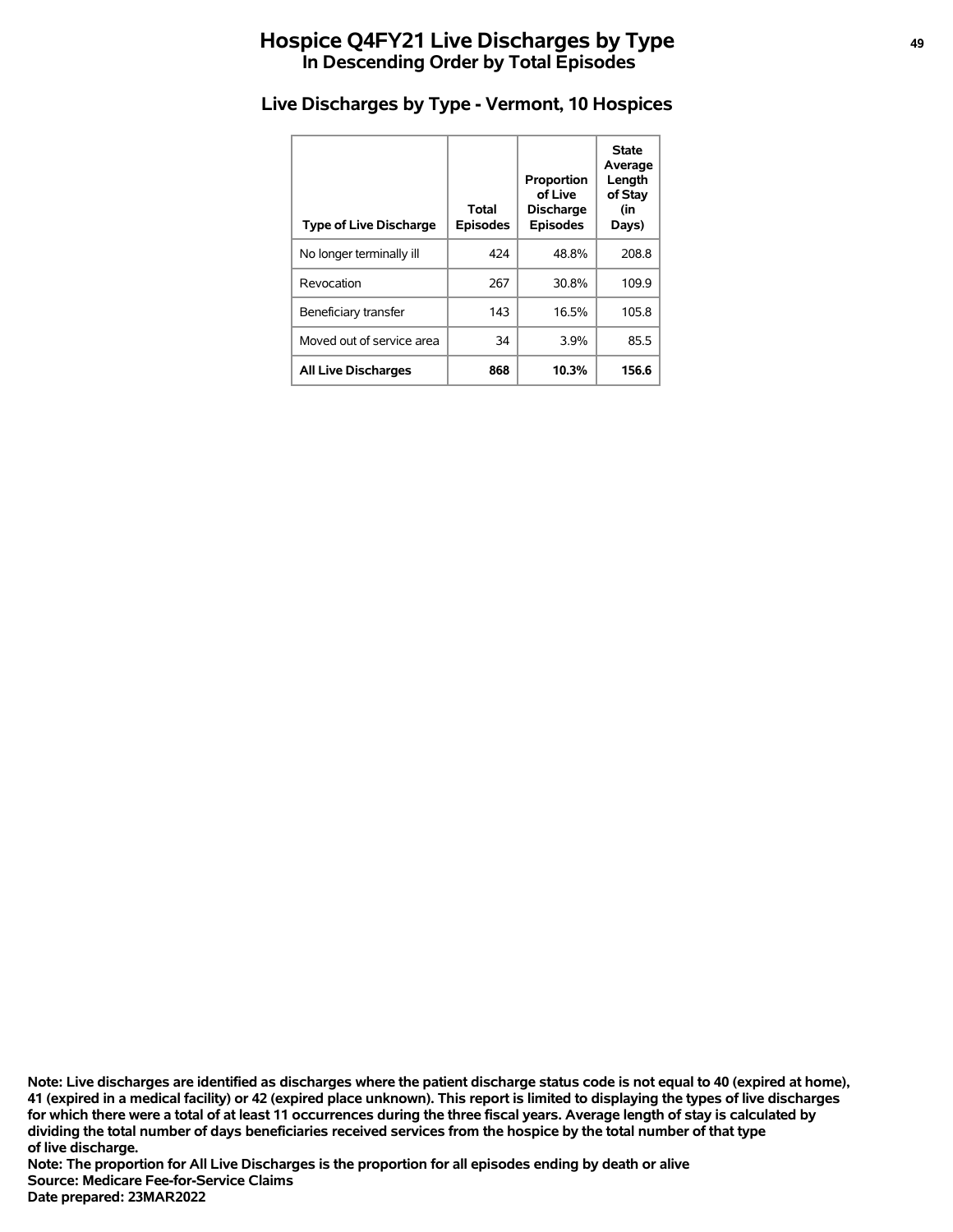# **Hospice Q4FY21 Live Discharges by Type** 50 **In Descending Order by Total Episodes**

| <b>Type of Live Discharge</b> | Total<br><b>Episodes</b> | Proportion<br>of Live<br><b>Discharge</b><br><b>Episodes</b> | <b>State</b><br>Average<br>Length<br>of Stay<br>(in<br>Days) |
|-------------------------------|--------------------------|--------------------------------------------------------------|--------------------------------------------------------------|
| No longer terminally ill      | 5.080                    | 60.4%                                                        | 184.0                                                        |
| Revocation                    | 2.349                    | 28.0%                                                        | 84.8                                                         |
| Beneficiary transfer          | 442                      | 5.3%                                                         | 104.7                                                        |
| Moved out of service area     | 418                      | $5.0\%$                                                      | 98.6                                                         |
| Discharged for cause          | 115                      | 1.4%                                                         | 139.1                                                        |
| <b>All Live Discharges</b>    | 8.404                    | 11.2%                                                        | 147.2                                                        |

# **Live Discharges by Type - Washington, 36 Hospices**

**of live discharge. dividing the total number of days beneficiaries received services from the hospice by the total number of that type for which there were a total of at least 11 occurrences during the three fiscal years. Average length of stay is calculated by 41 (expired in a medical facility) or 42 (expired place unknown). This report is limited to displaying the types of live discharges Note: Live discharges are identified as discharges where the patient discharge status code is not equal to 40 (expired at home),**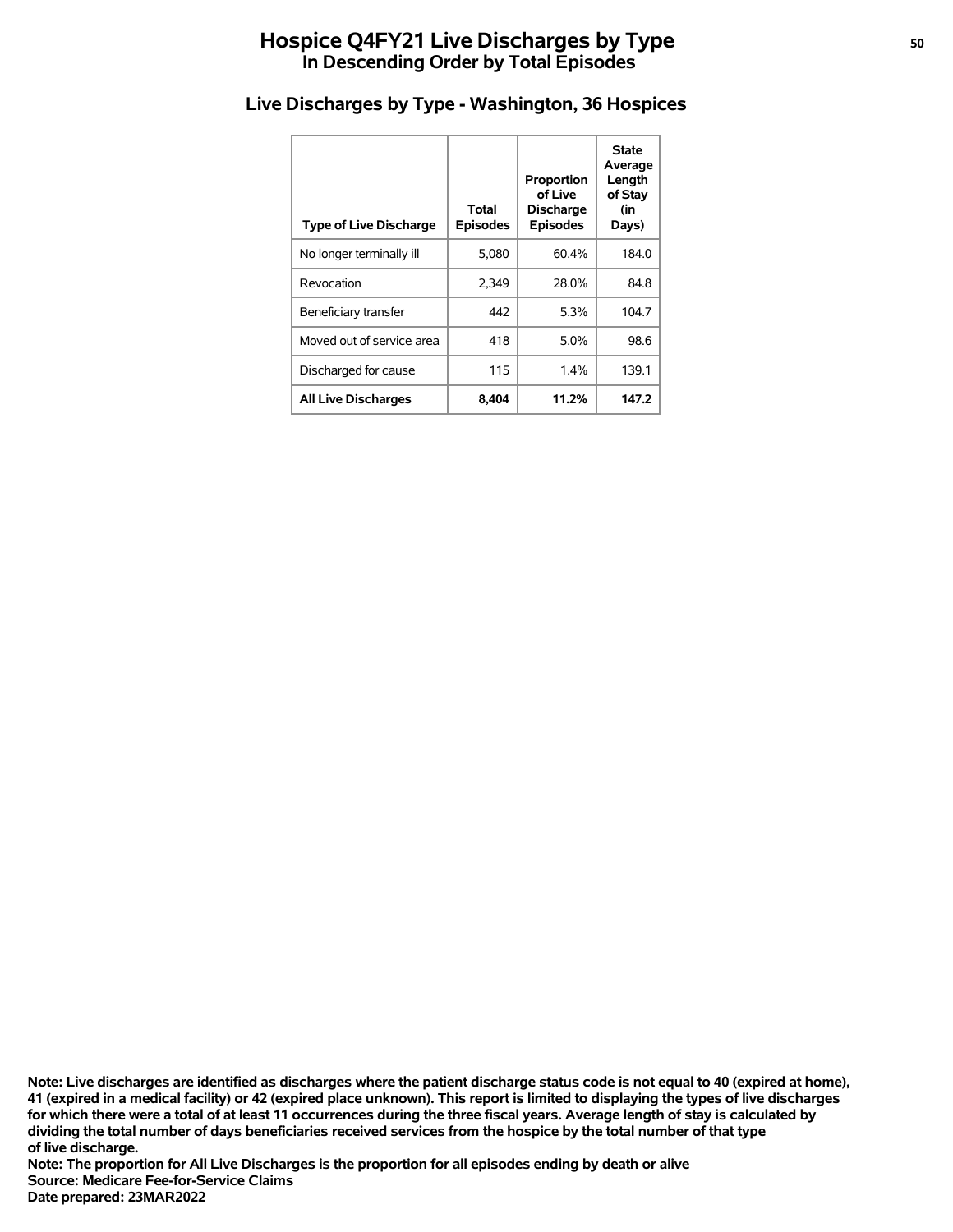# **Hospice Q4FY21 Live Discharges by Type <sup>51</sup> In Descending Order by Total Episodes**

| <b>Type of Live Discharge</b> | Total<br><b>Episodes</b> | Proportion<br>of Live<br><b>Discharge</b><br><b>Episodes</b> | <b>State</b><br>Average<br>Length<br>of Stay<br>(in<br>Days) |
|-------------------------------|--------------------------|--------------------------------------------------------------|--------------------------------------------------------------|
| No longer terminally ill      | 4.083                    | 48.6%                                                        | 242.6                                                        |
| Revocation                    | 2.484                    | 29.6%                                                        | 112.9                                                        |
| Beneficiary transfer          | 1,388                    | 16.5%                                                        | 111.3                                                        |
| Moved out of service area     | 376                      | 4.5%                                                         | 117.3                                                        |
| Discharged for cause          | 72                       | $0.9\%$                                                      | 159.8                                                        |
| <b>All Live Discharges</b>    | 8,403                    | 9.7%                                                         | 176.3                                                        |

# **Live Discharges by Type - Wisconsin, 76 Hospices**

**of live discharge. dividing the total number of days beneficiaries received services from the hospice by the total number of that type for which there were a total of at least 11 occurrences during the three fiscal years. Average length of stay is calculated by 41 (expired in a medical facility) or 42 (expired place unknown). This report is limited to displaying the types of live discharges Note: Live discharges are identified as discharges where the patient discharge status code is not equal to 40 (expired at home),**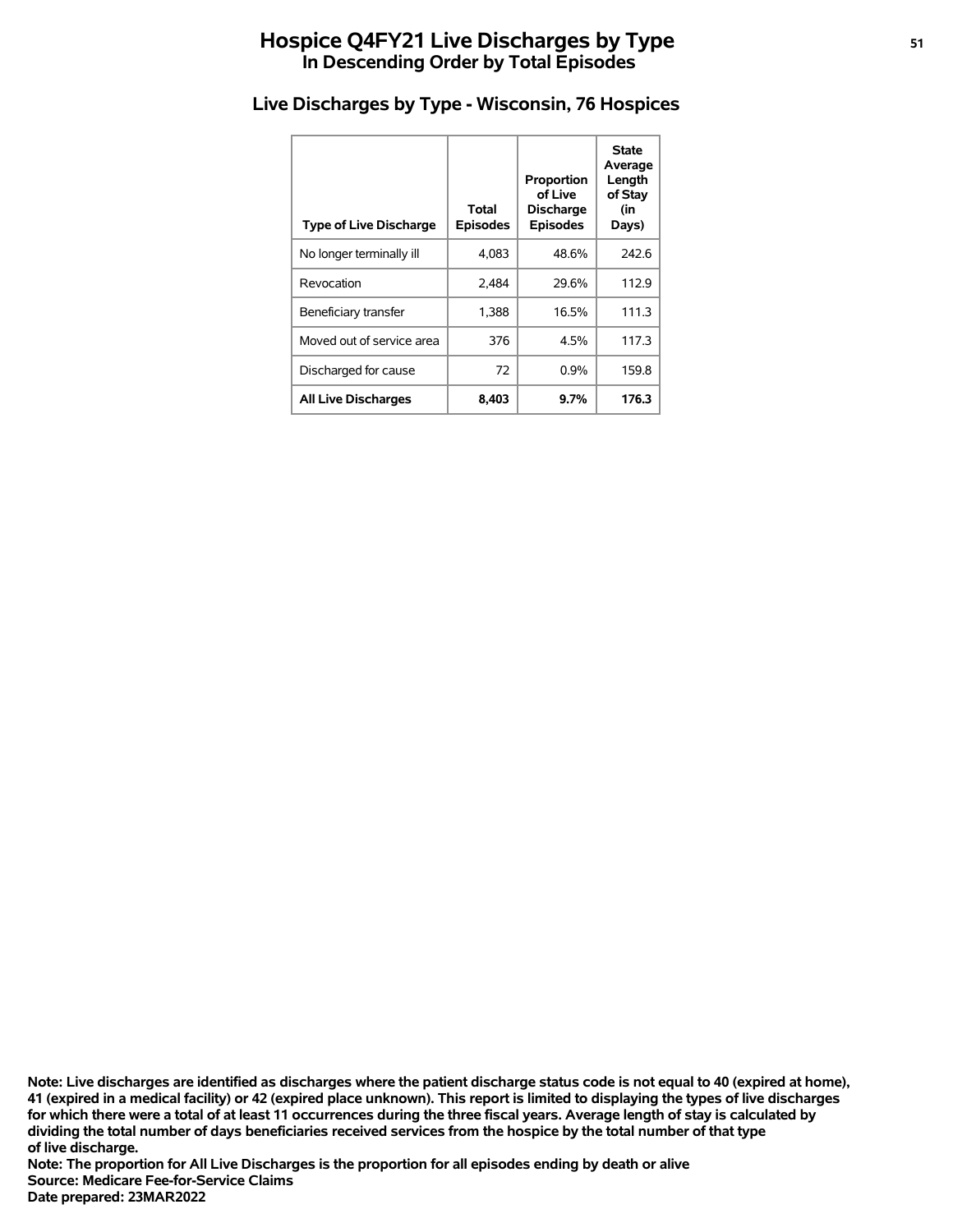# **Hospice Q4FY21 Live Discharges by Type <sup>52</sup> In Descending Order by Total Episodes**

| <b>Type of Live Discharge</b> | Total<br><b>Episodes</b> | Proportion<br>of Live<br><b>Discharge</b><br><b>Episodes</b> | State<br>Average<br>Length<br>of Stay<br>(in<br>Days) |
|-------------------------------|--------------------------|--------------------------------------------------------------|-------------------------------------------------------|
| No longer terminally ill      | 1,098                    | 38.0%                                                        | 259.2                                                 |
| Revocation                    | 947                      | 32.7%                                                        | 124.0                                                 |
| Moved out of service area     | 396                      | 13.7%                                                        | 137.5                                                 |
| Beneficiary transfer          | 343                      | 11.9%                                                        | 145.9                                                 |
| Discharged for cause          | 108                      | 3.7%                                                         | 129.3                                                 |
| <b>All Live Discharges</b>    | 2,892                    | 10.3%                                                        | 180.0                                                 |

# **Live Discharges by Type - West Virginia, 18 Hospices**

**of live discharge. dividing the total number of days beneficiaries received services from the hospice by the total number of that type for which there were a total of at least 11 occurrences during the three fiscal years. Average length of stay is calculated by 41 (expired in a medical facility) or 42 (expired place unknown). This report is limited to displaying the types of live discharges Note: Live discharges are identified as discharges where the patient discharge status code is not equal to 40 (expired at home),**